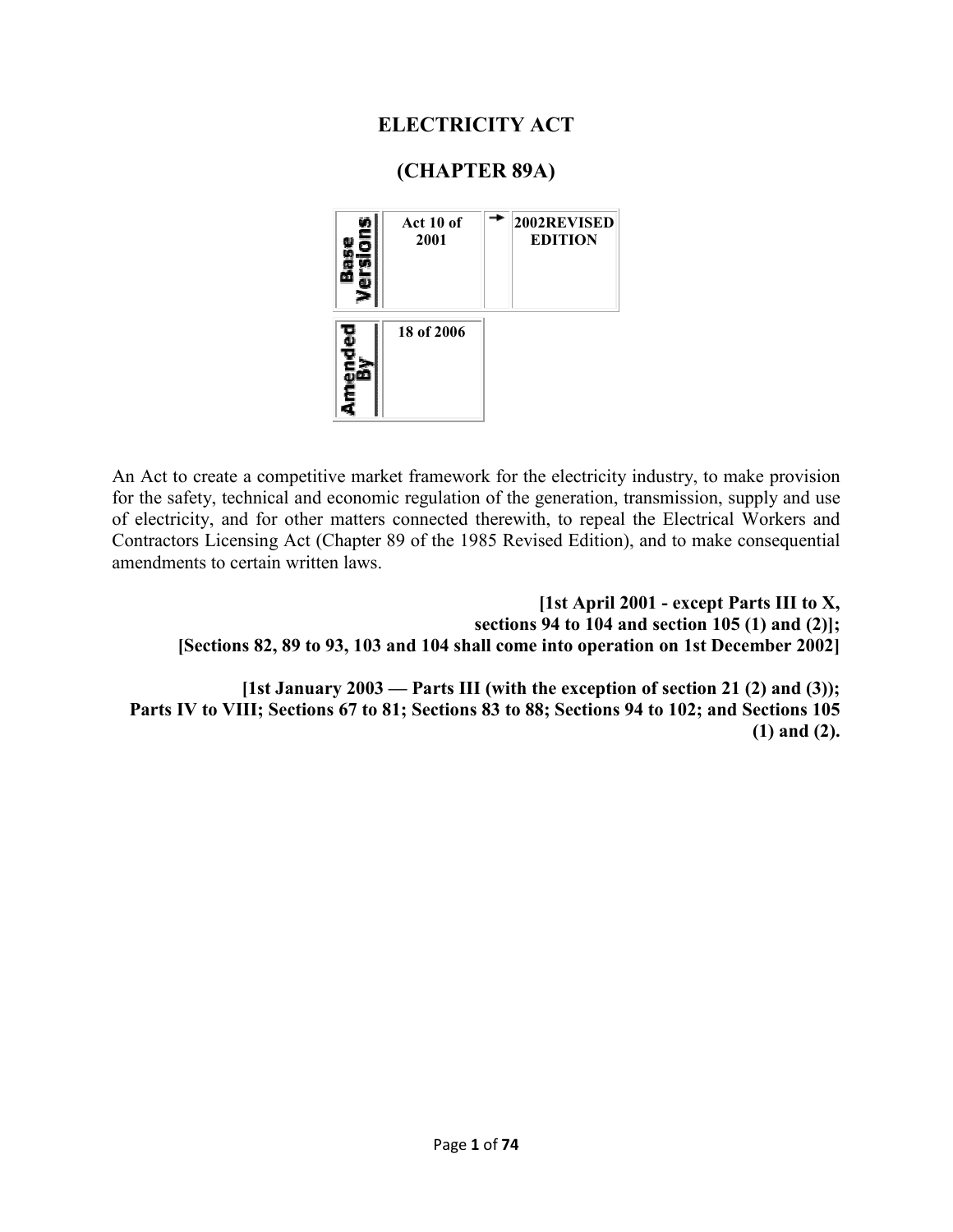## **PART I**

### **PRELIMINARY**

#### **Short title and commencement**

**1.** —(1) This Act may be cited as the Electricity Act.

(2) Parts III to X, sections 94 to 104 and section 105 (1) and (2) shall come into operation on such date as the Minister may, by notification in the *Gazette*, appoint.

#### **Interpretation**

**2.** In this Act, unless the context otherwise requires —

"ancillary service" means a service required or provided for the security or reliability of the electricity system;

"apparatus" means any electrical apparatus, equipment or accessory and includes all apparatuses, machines, consuming devices and fittings in which one or more conductors are used or of which they form a part;

"Appeal Panel" means a panel established by the Minister under section 64 (3) or 98 (2);

"appointed day" means, in relation to a particular provision or Part of this Act, the date of commencement of that provision or Part;

"authorised officer" means any person authorised by the Authority under section 3 (2);

"Authority" means the Energy Market Authority of Singapore established under the Energy Market Authority of Singapore Act (Cap. 92B);

"cable detection work" means any work of detecting or locating any electricity cable;

"cable detection worker" means any person whose trade or occupation requires or includes the personal performance by him of cable detection work;

"cable detection work licence" means a licence granted under section 81;

"code of practice" means a code issued or approved by the Authority under section 16;

"conductor" means an electrical conductor arranged to be electrically connected to an electrical system;

"consumer" means a person —

(a) to whom electricity is supplied and sold for consumption on that person's own premises; or

(b) whose premises are for the time being connected to any system for the purpose of purchasing a supply of electricity for consumption on that person's own premises;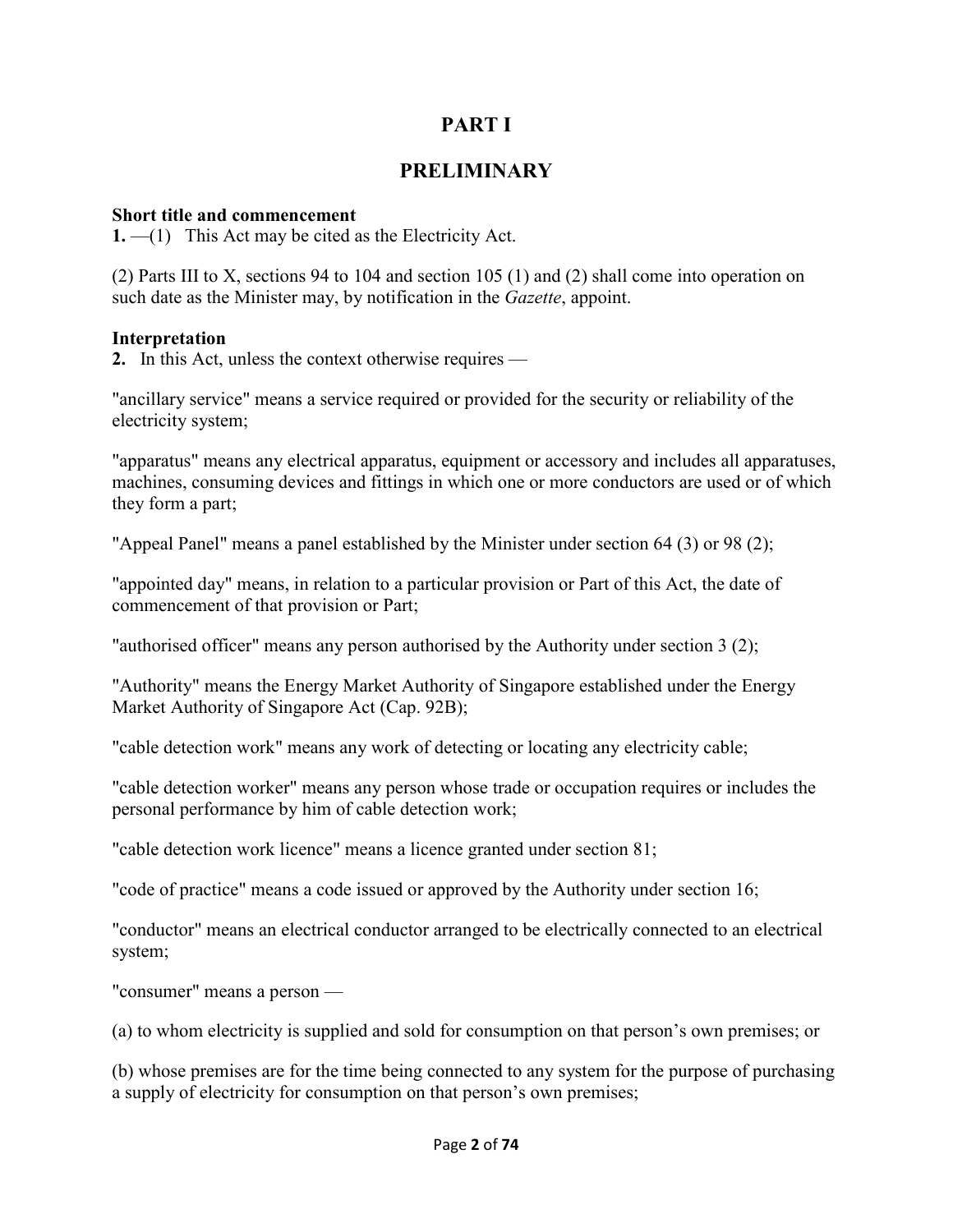"contestable consumer" means a consumer who is, in accordance with this Act, eligible to purchase electricity —

(a) from a retail electricity licensee;

(b) directly from any wholesale electricity market; or

(c) indirectly from any wholesale electricity market through a market support services licensee;

"document" includes electronic records;

"Earth" means the conductive mass of the Earth whose electric potential at any point is conventionally taken as zero;

"earthworks" means —

(a) any act of excavating earth, rock or other material (by whatever means) in connection with —

(i) any work for or relating to the construction, reconstruction, extension, renovation, alteration, demolition or repair of any building, road, railway, bridge, viaduct, flyover, sewer or sewage works;

(ii) any work for or relating to the laying, inspecting, repairing or renewing of any main, pipe, cable, fitting or other apparatuses;

(iii) any soil investigation work; or

(iv) such other works as are usually undertaken by a person carrying on business as a contractor in the construction industry or as a professional civil or structural engineer;

(b) any act of boring, dredging, jacking, levelling, piling or tunnelling on or under any premises or street by any mechanical means; or

(c) the driving or sinking of any earth rod, casing or tube into the ground;

"electric line" means any line which is used for carrying electricity for any purpose and includes —

(a) any support for the line, that is to say, any structure, pole or other thing in, on, by or from which the line is or may be supported, carried or suspended;

(b) any apparatus connected to the line for the purposes of carrying electricity;

(c) any wire, cable, tube, pipe or other similar thing (including its casing or coating) which surrounds or supports, or is surrounded or supported by, or is installed in close proximity to, or is supported, carried or suspended in association with, the line; and

(d) any electricity cable;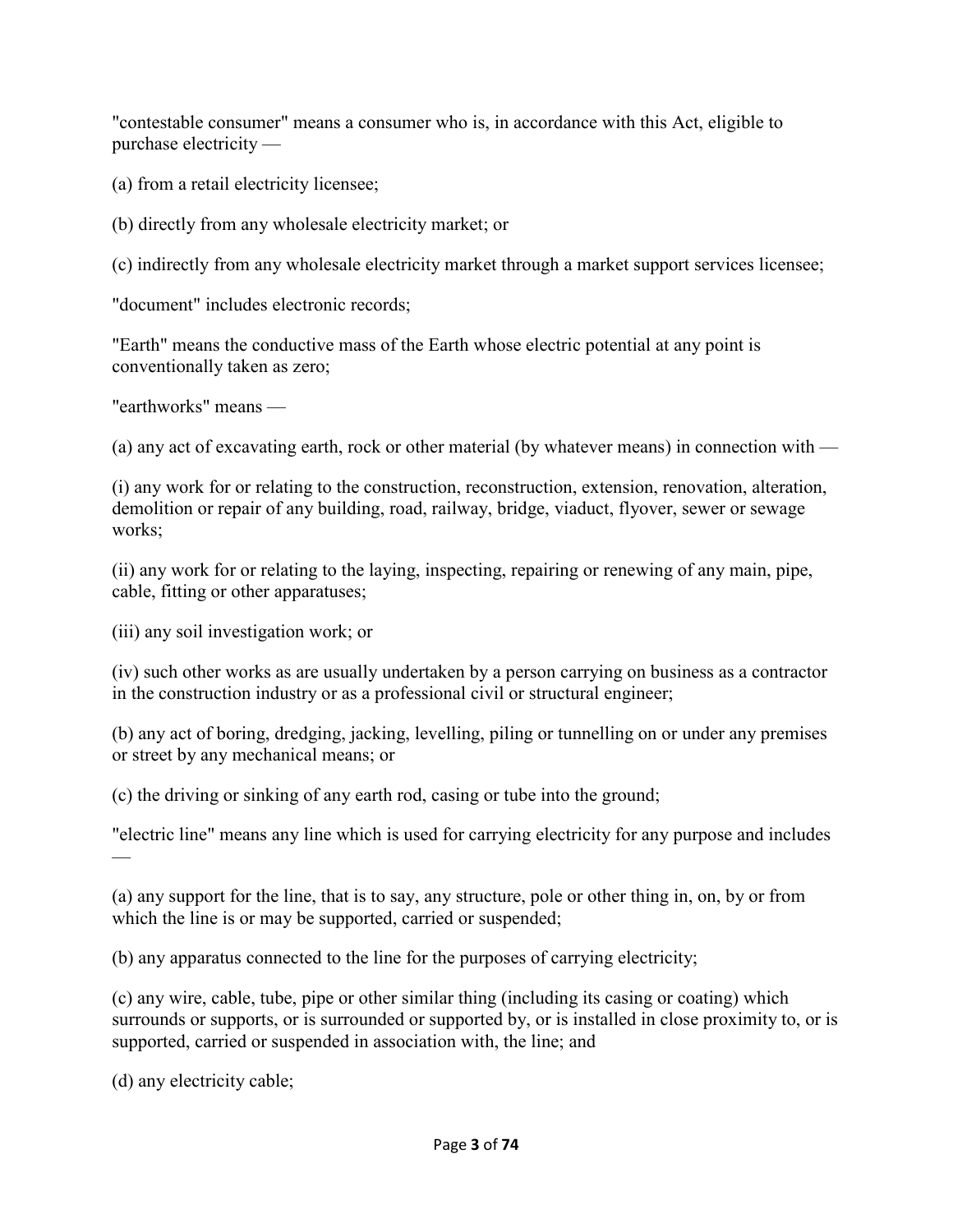"electrical installation" means any appliance, wire, fitting or other apparatus placed in, on, over or under any premises and used for or for purposes incidental to the conveyance, control or use of electricity supplied or intended to be supplied by an electricity licensee or any other person, and includes a supply installation and any addition, alteration, and repair to an electrical installation, but does not include —

(a) any electric line, supply line or electrical plant of an electricity licensee;

(b) any appliance, wire, fitting or apparatus connected to and beyond any electrical outlet which is installed for the purpose of connecting electrical appliances, fittings or apparatuses and at which fixed wiring terminates; and

(c) any appliance, wire, fitting or apparatus which is placed in, on, over or under any premises owned or occupied by a transmission licensee which is not used for the consumption of electricity on the premises or solely for the purposes incidental to the conveyance or control of electricity so consumed;

"electrical plant" means any plant, equipment, apparatus or appliance used for, or for purposes connected with, the supply of electricity;

"electrical or supply installation licence" means a licence granted by the Authority under section 67;

"electrical system" means an electrical system in which all the conductors and apparatuses are electrically or magnetically connected;

"electrical work" means any work performed or carried out on any electrical installation and includes the installing, constructing, erecting or repairing thereof or the altering of the structure thereof or the replacing of any part thereof or the adding of any part thereto or the carrying out of any work thereon for the maintenance thereof, but does not include work in relation to —

(a) the manufacturing of any electrical installation or the assembling thereof in the course of or in connection with its manufacture for the purpose of producing a new article; or

(b) the oiling, greasing, cleaning or painting of any electrical installation;

"electrical worker" means any person whose trade or occupation requires or includes the personal performance by him of electrical work or a person who is otherwise competent or qualified to perform personally electrical work;

"electrical worker licence" means a licence granted by the Authority under section 82;

"electricity" means electrical power when generated, transmitted, supplied or used for any purpose except the transmission of any communication or signal;

"electricity cable" means a length of insulated single conductor or of 2 or more such conductors, whether or not the conductor or conductors are provided with an overall covering for mechanical protection, and all other apparatuses or devices connected thereto;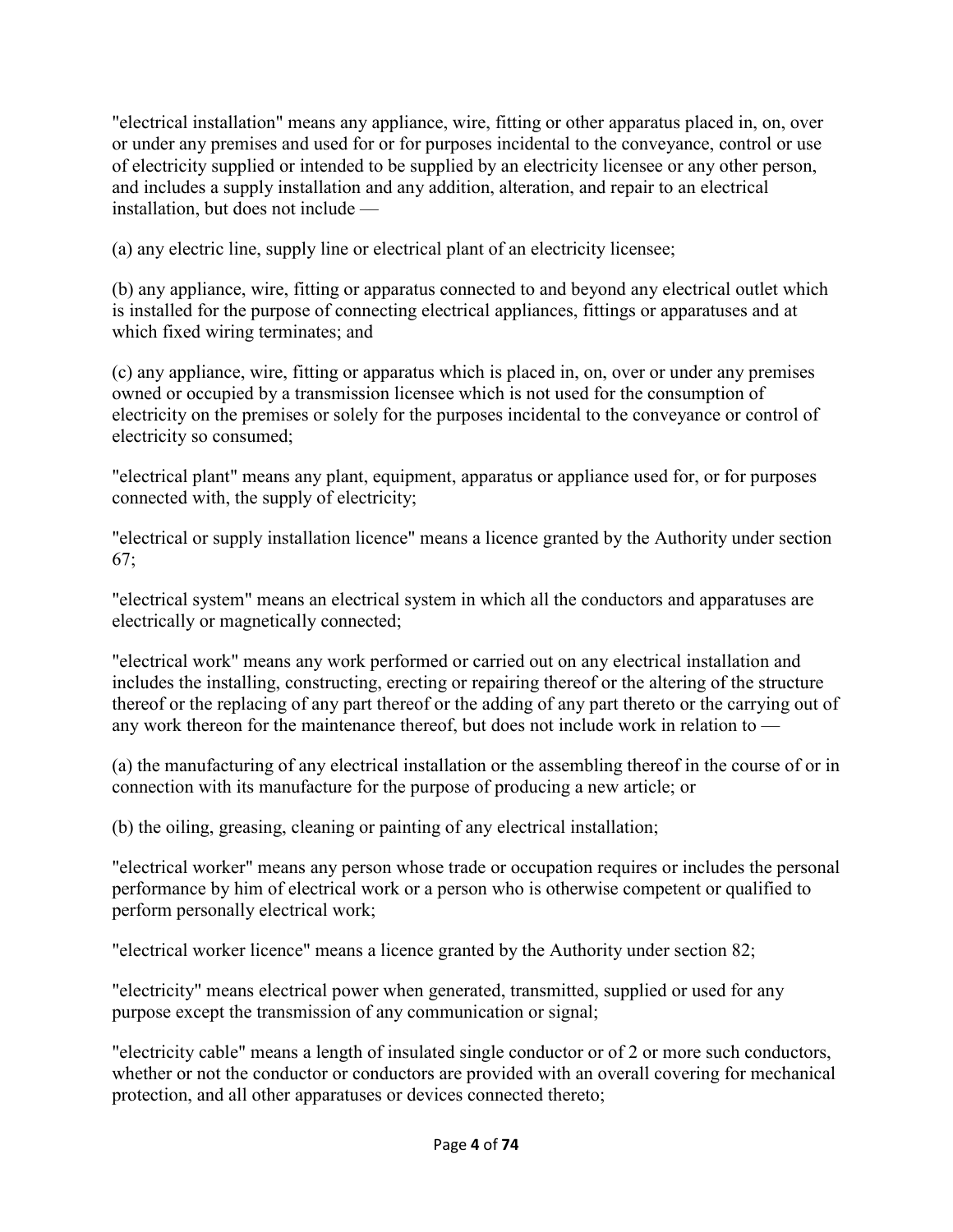"electricity licence" means a licence granted or extended by the Authority under section 9;

"electricity licensee" means any person who is granted an electricity licence by the Authority;

"electricity system" means a system comprising the transmission system and generating stations connected directly or indirectly to the transmission system;

"electronic records" has the same meaning as in the Electronic Transactions Act (Cap. 88);

"export" , in relation to electricity, means the supply of electricity generated in Singapore to any person or premises outside Singapore;

"generate" means to produce electricity by means of a generating station for the purpose of giving a supply to any premises or enabling a supply to be so given;

"generating station" means any installation used for, or for purposes connected with, the production of electricity;

"generating unit" means any apparatus used for, or for purposes connected with, the production of electricity;

"generation licensee" means a person who is authorised by an electricity licence to generate electricity;

"high voltage" means a voltage exceeding 1000V a.c. or 1500V d.c. between conductors, or 600V a.c. or 900V d.c. between each conductor and Earth;

"import" , in relation to electricity, means the supply of electricity generated outside Singapore to any person or premises in Singapore;

"information" includes information contained in electronic records;

"installation" means, except for the purposes of Part IX, any plant, apparatus, structure, equipment or thing used for the generation, transmission, supply or use of electricity;

"licensed" —

(a) in relation to a cable detection worker, means a person who holds a valid cable detection work licence permitting him to perform personally such cable detection work as is specified in his licence; or

(b) in relation to an electrical worker, means a person who holds a valid electrical worker licence permitting him to perform personally such electrical work as is specified in his licence;

"low voltage" means a voltage not exceeding 1000V a.c. or 1500V d.c. between conductors, or 600V a.c. or 900V d.c. between each conductor and Earth;

"main" means a supply line through which electricity is or can be supplied, whether the line is in use or not;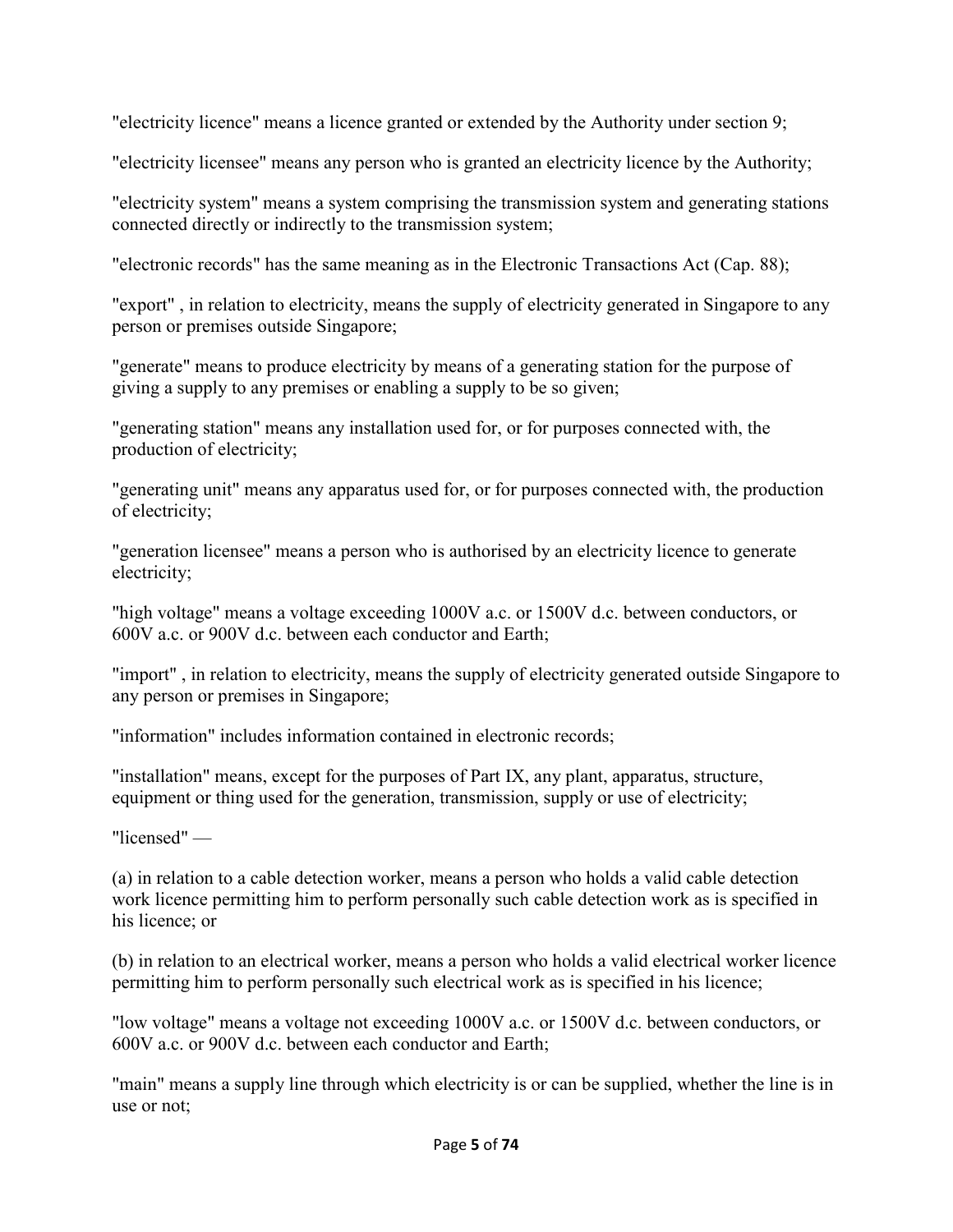"market participant" means a person —

(a) authorised by an electricity licence; and

(b) registered in accordance with the market rules,

to trade in any wholesale electricity market and includes a transmission licensee and any department of the Government which generates electricity before 1st April 2001;

"market rules" means the rules made or modified under section 46;

"market support services" means any of the following activities in connection with the supply of electricity:

(a) the reading of the register of any electricity meter and the management of data relating to meter reading;

(b) the facilitation of access to any wholesale electricity market for the purposes of obtaining supply of electricity for contestable consumers and retail electricity licensees;

(c) the provision of customer transfer services for retail electricity licensees and consumers to facilitate the transfer of contestable consumers between one retail electricity licensee and another or between retail electricity licensees and market support services licensees;

(d) the provision of other services related to access to any wholesale electricity market and the retail electricity market; and

(e) the supply and sale of electricity to non-contestable consumers;

"market support services licensee" means a person who is authorised by an electricity licence to provide market support services;

"modification" includes any amendment, addition, alteration and variation;

"non-contestable consumer" means a consumer who is not a contestable consumer;

"occupier" means the person in occupation of any premises and includes the person having the charge, management or control of the premises either on his own account or as an agent of another person, but does not include a lodger;

"premises" includes buildings, structures, streets, lands, waters, tenements, easements of any tenure, whether State land or not, whether open or enclosed, whether built on or not, whether public or private, and whether maintained or not under statutory authority;

"regulations" means the regulations made under this Act;

"retail" means to sell or offer to sell electricity to a contestable consumer;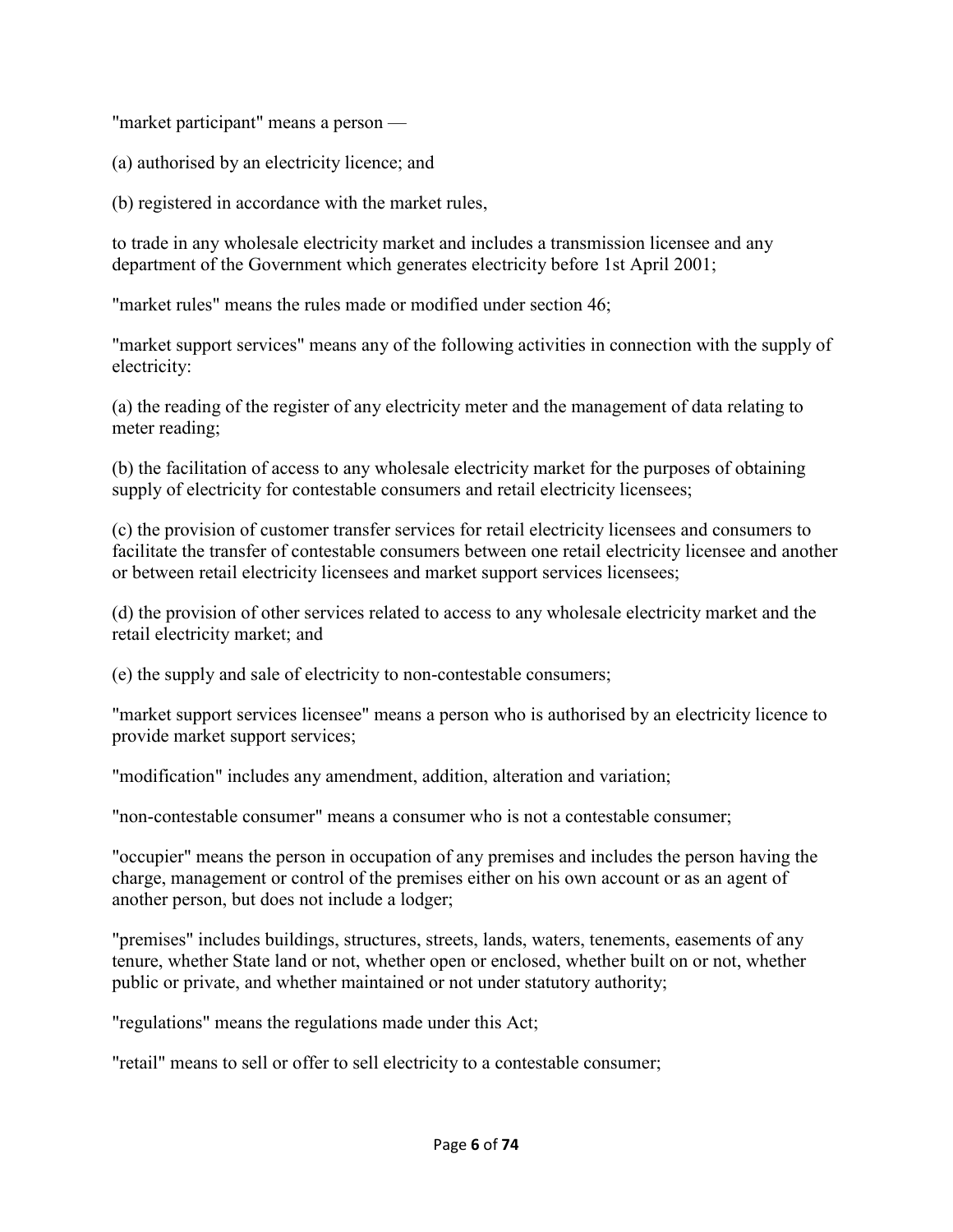"retail electricity licensee" means a person who is authorised by an electricity licence to retail electricity to a contestable consumer;

"retail electricity market" means the market in which electricity is retailed to a contestable consumer;

"shares" , in relation to a company, means shares in, or stocks forming part of, the capital of the company;

"street" includes any road, highway, square, footway or passage, whether a thoroughfare or not, over which the public has a right of way, the way over any public bridge, and any road, footway or passage, open court or open alley, used or intended to be used as a means of access to 2 or more holdings, whether the public has a right of way thereover or not; and all channels, sewers, drains, tunnels, ditches and reserves at the side of any street shall be deemed to be part of the street;

"supply" means the supply of electricity through electric lines, and includes —

(a) the supply of electricity generated outside Singapore to any person or premises in Singapore; and

(b) the supply of electricity generated in Singapore to any person or premises outside Singapore;

"supply installation" means the whole of any plant or apparatus in an installation owned or managed by a person for the provision of electricity (other than electricity used for the transmission of any communication or signal) solely for his own use, including any machine supplying mechanical energy to a generator, with all necessary related plant, buildings and land, supply lines and consuming apparatuses, if any;

"supply line" means a conductor or other means of conveying, transmitting or distributing electricity, together with all or any part of any casing, coating, covering, tube, pipe, insulator or post enclosing, surrounding or supporting the conductor or any part thereof, or any related building or apparatus for the purpose of transforming, conveying, transmitting or distributing electricity;

"trade" means —

(a) to sell electricity, ancillary services or any other electricity-related product or service to a person other than a consumer who is being supplied and sold electricity by a retail electricity licensee or market support services licensee; or

(b) to purchase electricity, ancillary services or any other electricity-related product or service, where such purchase is made by a person other than a consumer who is being supplied and sold electricity by a retail electricity licensee or market support services licensee;

"transmission agent licensee" means a person authorised by an electricity licence to transmit electricity for or on behalf of a transmission licensee;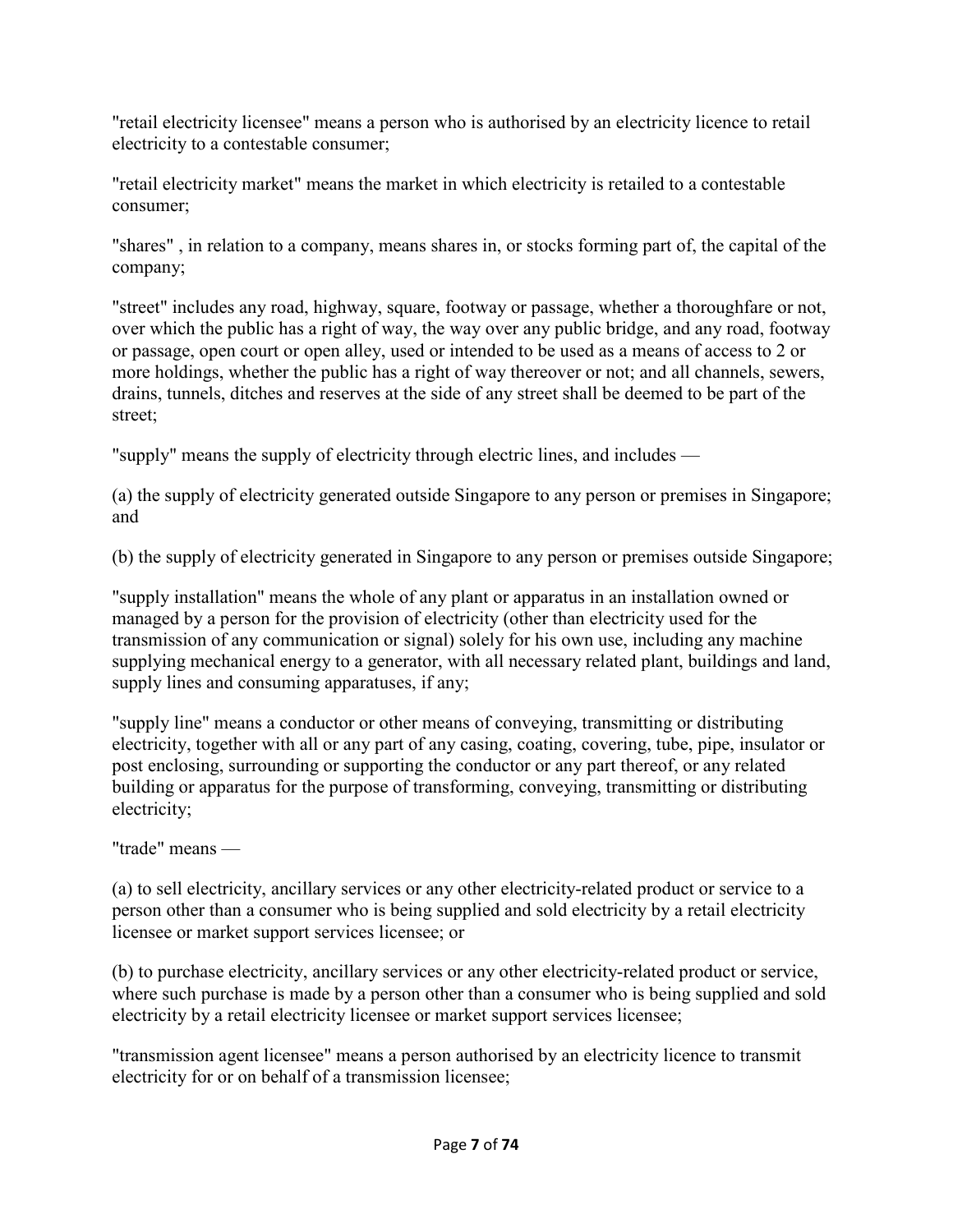"transmission licensee" means a person authorised by an electricity licence to transmit electricity;

"transmission system" means a system of interconnected electric lines, electrical plants and substations used by a transmission licensee to transmit electricity;

"transmit" means to convey electricity by means of a transmission system —

(a) from an electrical plant to a substation;

(b) from one electrical plant to another or from one substation to another; or

(c) from a substation or an electrical plant to the electrical installation serving the premises of a consumer or, where such premises are not served by an electrical installation, from a substation or an electrical plant directly to such premises;

"wholesale electricity market" means an electricity market established by the market rules for the trading of electricity, ancillary services or any other electricity-related product or service.

# **PART II**

# **ADMINISTRATION**

#### **Authority to administer Act**

**3.** —(1) The Authority shall be charged with the general administration of this Act and the exercise of the functions and duties imposed on the Authority by this Act.

(2) The Authority may authorise any person to assist it in the exercise of its functions and duties under this Act, either generally or in a particular case.

(3) Subject to the provisions of this Act, it shall be the function and duty of the Authority —

(a) to protect the interests of consumers with regard to —

(i) the prices charged and other terms for the supply of electricity;

(ii) the reliability, availability and continuity of supply of electricity; and

(iii) the quality of electricity services provided;

 $(b)$  to promote —

(i) the efficient use of electricity by consumers; and

(ii) economic efficiency and the maintenance of such efficiency in the electricity industry;

(c) to perform the functions of economic and technical regulator for the electricity industry, including the exercise of licensing and regulatory functions in respect of the generation, transmission, import, export, trading and retail of electricity, the provision of market support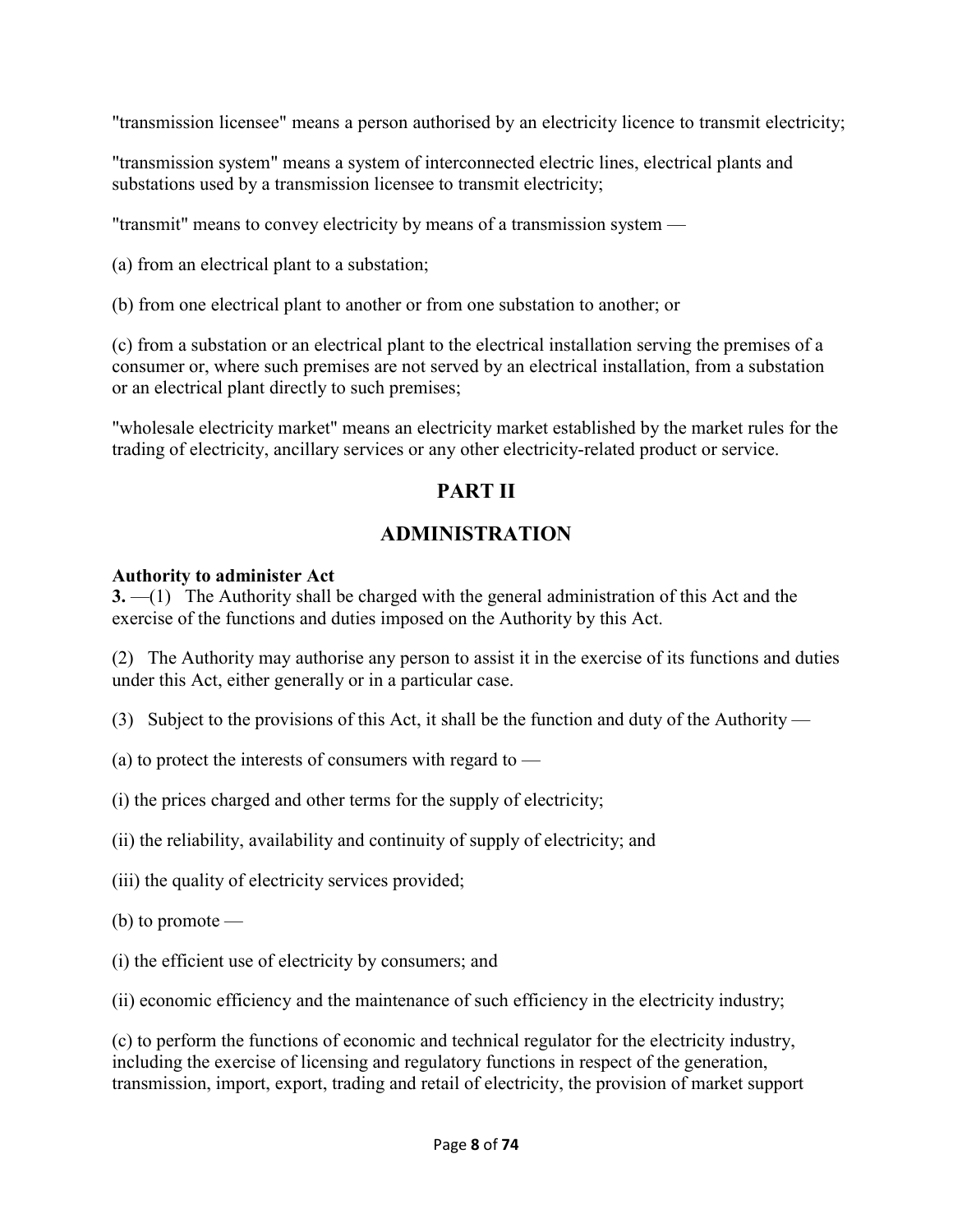services, the operation of any wholesale electricity market and the establishment of standards of performance and codes of practice relating to any matter in connection therewith;

(d) to secure that electricity licensees whose prices are controlled by the Authority are able to provide an efficient service and maintain financial viability;

(e) to ensure security of supply of electricity to consumers and to arrange for the secure operation of the transmission system in accordance with the market rules or other codes of practice;

(f) to protect the public from dangers arising from the generation, transmission, supply or use of electricity;

(g) to create an economic regulatory framework in respect of the generation, transmission, import, export, trading and retail of electricity, the provision of market support services and the operation of any wholesale electricity market which —

(i) promotes and safeguards competition and fair and efficient market conduct or, in the absence of a competitive market, prevents the misuse of monopoly or market power; and

(ii) provides non-discriminatory access to any wholesale electricity market and to transmission services and market support services;

(h) to advise the Government on all matters relating to the generation, transmission, trading, retail and use of electricity, the provision of market support services and the operation of any wholesale electricity market; and

(i) to do such other things as are required under this Act and take such steps as are necessary or expedient for the effective discharge of its functions and duties under this Act.

(4) In performing its functions and exercising its powers, the Authority shall —

(a) use its reasonable endeavours to apply principles and methodologies to licensees who conduct similar activities within a particular sector of the electricity industry in a nondiscriminatory manner; and

(b) act in a reasonable manner in all circumstances.

(5) Nothing in this section shall be construed as imposing on the Authority, directly or indirectly, any form of duty or liability enforceable by proceedings before any court.

(6) For the purposes of this section, "consumers" includes both existing and future consumers of electricity.

## **Power to obtain information**

**4.** —(1) The Authority or any authorised officer may by notice require any person to furnish, within a reasonable period specified in the notice, all documents and information relating to any matter as reasonably required by the Authority to carry out the functions or duties assigned to the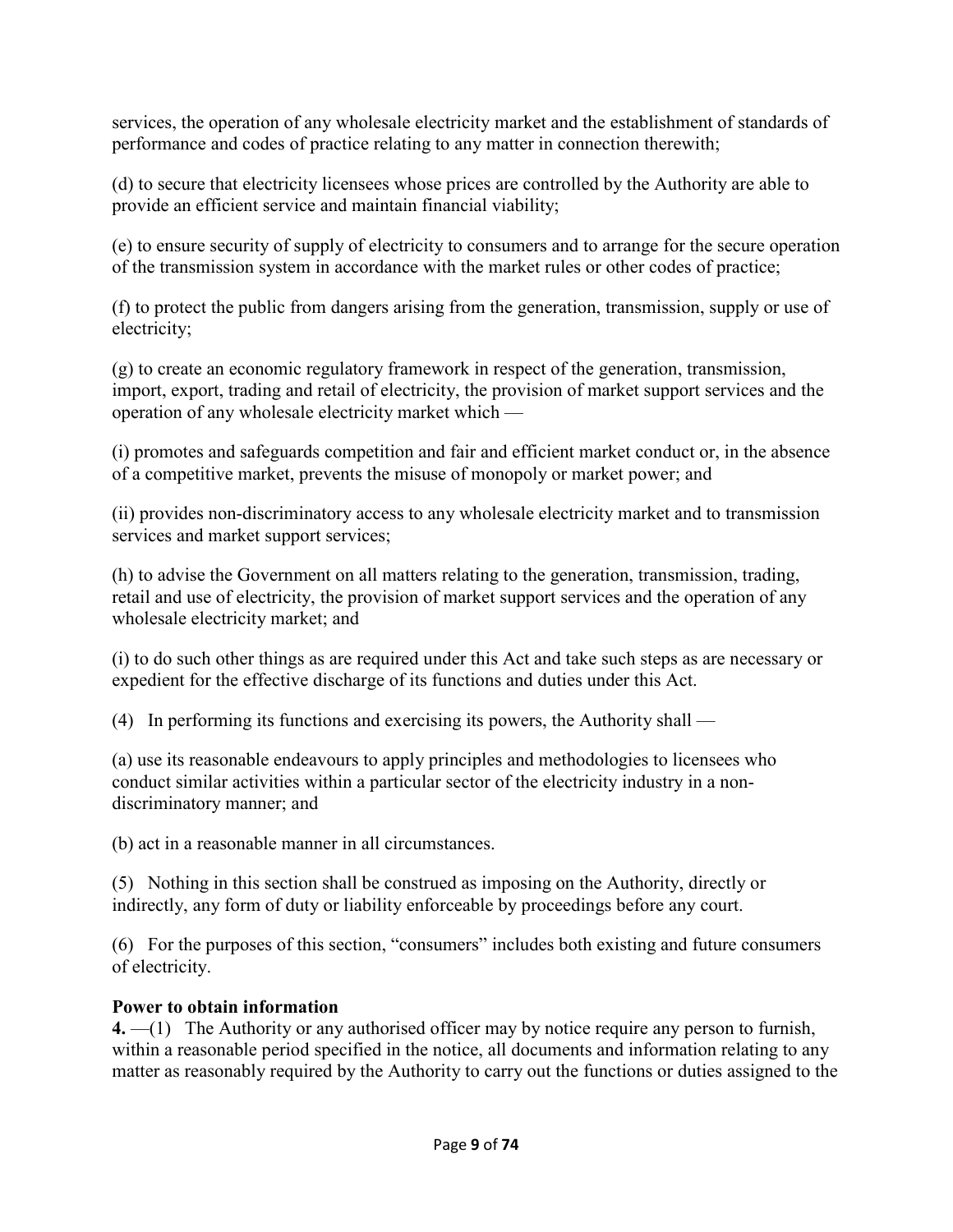Authority by or under this Act, which are within the knowledge of that person or in his custody or under his control.

(1A) The power to require a person to furnish any document or information under subsection (1) includes the power —

(a) to require that person, or any person who is or was an officer or employee of his, to provide an explanation of the document or information;

(b) if the document or information is not furnished, to require that person to state, to the best of his knowledge and belief, where it is; and

(c) if the information is recorded otherwise than in legible form, to require the information to be made available to the Authority in legible form.

(2) Any person who, without reasonable excuse, fails to do anything required of him by notice under subsection (1) shall be guilty of an offence.

(3) Any person who —

(a) intentionally alters, suppresses or destroys any document or information which he has been required by a notice under subsection (1) to furnish; or

(b) in furnishing any document or information required under subsection (1), makes any statement which he knows to be false in a material particular or recklessly makes such a statement,

shall be guilty of an offence.

(4) If any person fails to comply with a notice under subsection (1), the court may, on the application of the Authority, make such order as the court thinks fit to secure compliance with such notice and any such order may provide that all the costs or expenses of and incidental to the application shall be borne by such person or by any officer of a company or other association who is responsible for the failure.

(5) The Authority through an authorised officer may, at any time after the expiry of the period specified in the notice referred to in subsection (1), enter any building or place where the Authority has reason to believe that any document or information, in respect of which it has given the notice, may be found, and seize or take extracts or copies of any such document or information.

(5A) The Authority shall be entitled without payment to keep any document or information, or any copy or extract thereof, furnished to it under subsection (1) or obtained under subsection (5).

(6) Except in the performance of his functions or duties or when required to do so by any court or under any written law, no person who is or has been a member, an officer, an employee or an agent of the Authority or a member of a committee of the Authority shall disclose any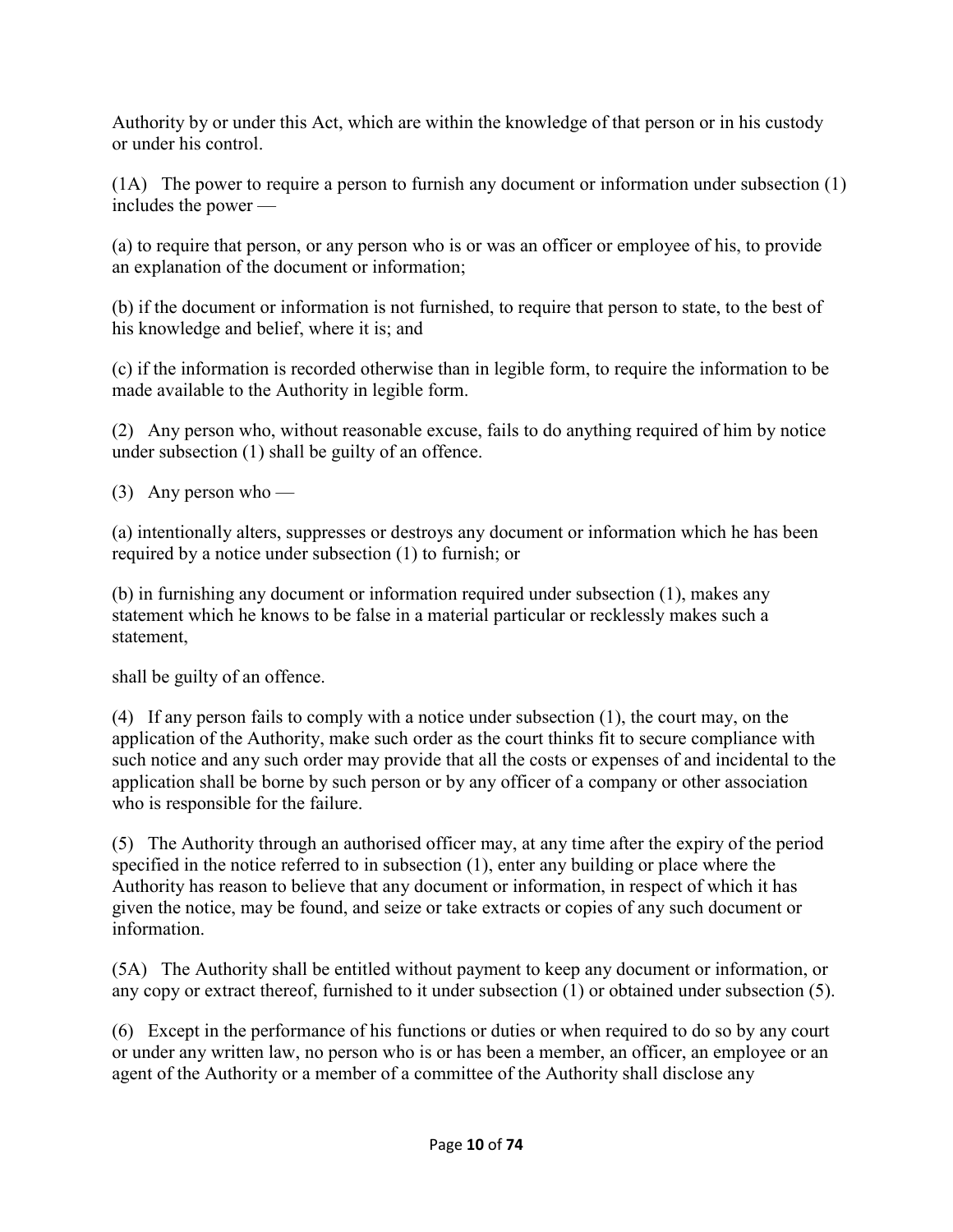information relating to the affairs of the Authority or of any other person which has been obtained by him in the performance of his functions or duties.

(7) Any person who contravenes subsection (6) shall be guilty of an offence and shall be liable on conviction to a fine not exceeding \$5,000 or to imprisonment for a term not exceeding 12 months or to both.

## **Restriction on disclosure of confidential information**

**5.** —(1) This section shall apply if —

(a) any information or document is given by a person to the Authority under this Act (other than Part VII); and

(b) at the time such information or document is given, the person notifies the Authority in writing that it is of a confidential or commercially sensitive nature.

(2) The Authority shall not disclose to any person the information or the contents of a document to which this section applies unless —

(a) the Authority is of the opinion that —

(i) the disclosure of the information or the contents of the document would not cause detriment to the person supplying it or to any other person who is aware of the information or document; or

(ii) although the disclosure of the information or the contents of the document would cause detriment to the person supplying it or to any other person who is aware of the information or document, the public benefit in disclosing it outweighs that detriment;

(b) the Authority gives written notice to —

(i) the person who supplied the information or document; and

(ii) any other person whom the Authority is aware has supplied the information or document to the person referred to in sub-paragraph (i), where the identity of such other person is known to the Authority,

stating that the Authority wishes to disclose the information or contents of the document, specifying the nature of the intended disclosure, setting out detailed reasons why the Authority wishes to make the disclosure and setting out a copy of this section; and

(c) no appeal is made to the Minister under subsection (3) within 7 days of the date of the giving of the notice.

(3) A person aggrieved by a notice under subsection (2) (*b*) may appeal to the Minister under section 98 (1) within 7 days of the date of giving of the notice.

(4) Subsection (2) shall not prevent the Authority from disclosing any information or the contents of any document —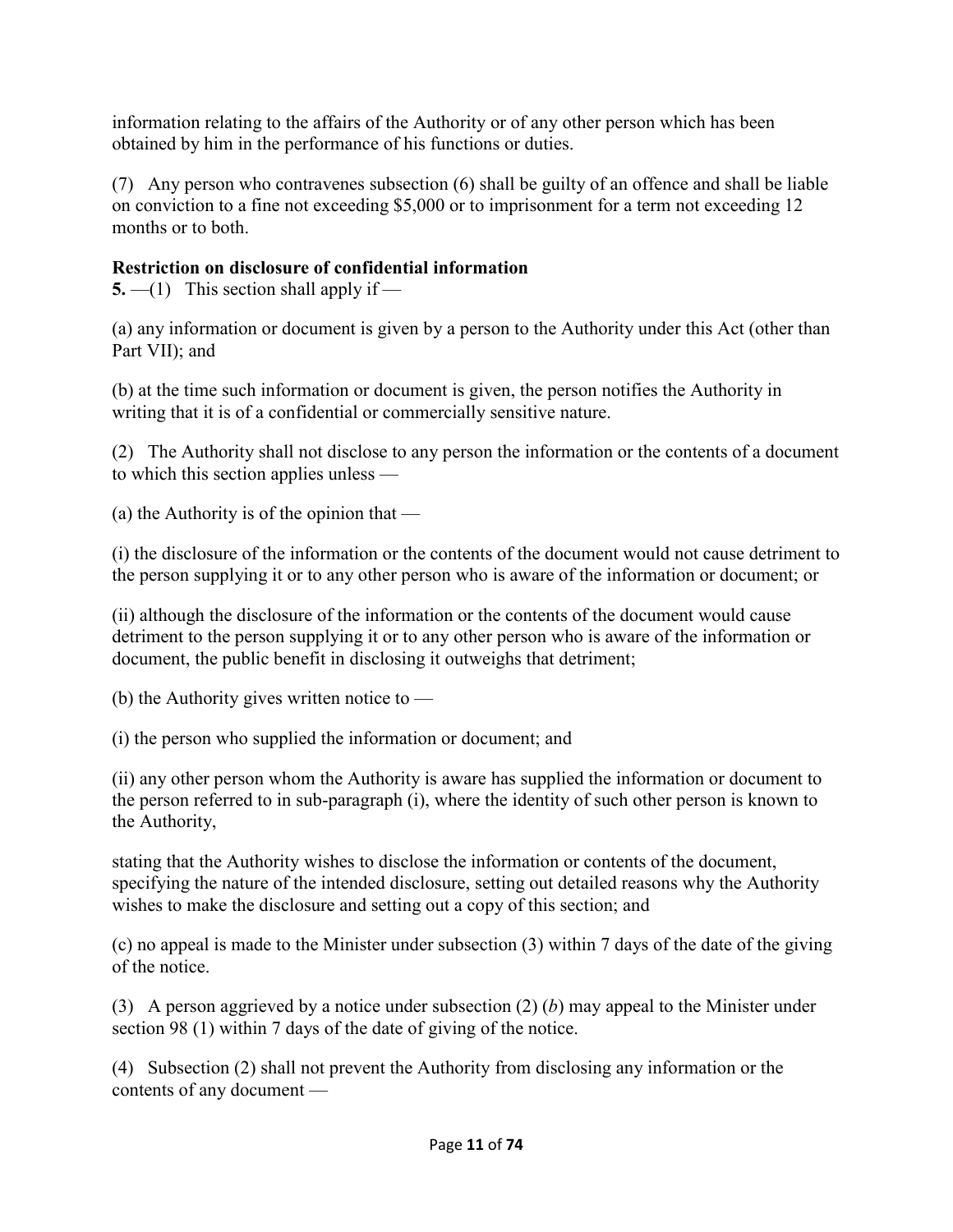(a) to any member, officer or employee of the Authority or any agent, consultant, committee or panel acting for or under the direction of the Authority;

(b) to the Minister or any agent, consultant, committee or panel acting for or under the direction of the Minister;

(c) to an Appeal Panel;

(d) when required to do so by any court or under any written law; or

(e) for the purposes of any criminal proceedings.

(5) For the purposes of this section, the disclosure of any information or the contents of a document already in the public domain at the time the Authority wishes to disclose it cannot cause detriment to any person referred to in subsection (2) (*a*).

# **PART III**

# **LICENSING OF ACTIVITIES RELATING TO ELECTRICITY**

#### **Prohibition on unauthorised activities relating to electricity**

**6.**  $-$ (1) No person shall  $-$ 

- (a) engage in the generation of electricity;
- (b) engage in the transmission of electricity;

(ba) transmit electricity for or on behalf of a transmission licensee (other than as an employee of the transmission licensee);

- (c) engage in the retail of electricity;
- (d) import or export electricity;
- (e) provide any market support services;
- (f) trade in any wholesale electricity market; or
- (g) operate any wholesale electricity market,

unless he is authorised to do so by an electricity licence granted under section 9 or is exempted under section 8.

(2) Any person who contravenes subsection (1) shall be guilty of an offence and shall be liable on conviction to a fine not exceeding \$500,000 and, in the case of a continuing offence, to a further fine not exceeding \$12,500 for every day or part thereof during which the offence continues after conviction.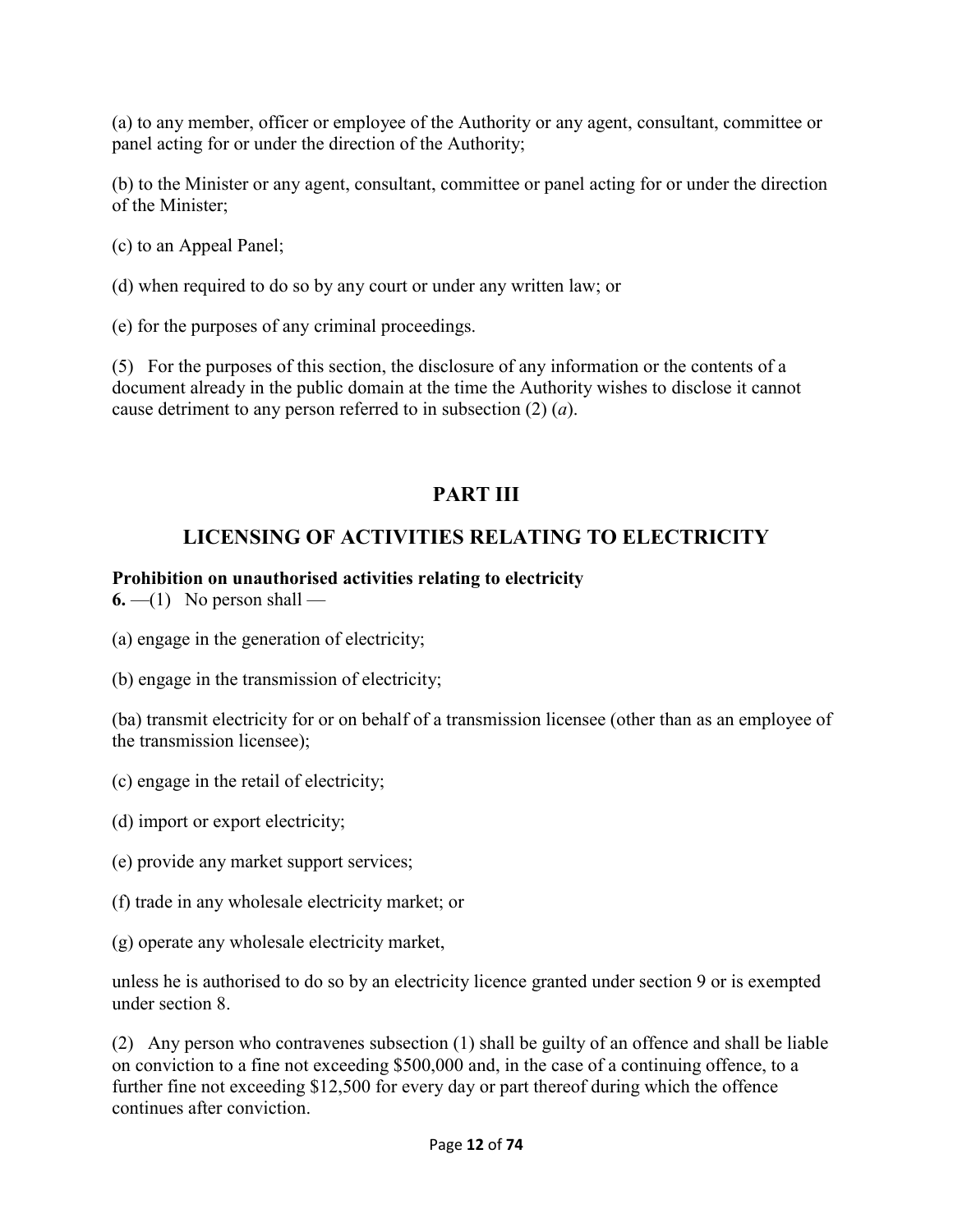#### **Application for licence, extension or exemption**

**7.** —(1) An application for an electricity licence, an extension to an electricity licence or an exemption under this Part shall be —

(a) made in writing to the Authority and shall be in such form as may be determined by the Authority; and

(b) accompanied by such information and documents and fee as may be determined by the Authority.

(2) In determining whether to grant or extend an electricity licence to or for a particular person, the Authority shall consider the following:

(a) the ability of that person to finance the carrying on of the particular activity;

(b) the experience of that person in carrying on the activity, and his ability to perform the duties which would be imposed on that person under this Act and the electricity licence, if granted;

(c) whether the person is related to any gas transporter under the Gas Act (Cap. 116A);

(d) whether or not that person is related to any electricity licensee or any person granted an exemption under section 8; and

(e) the functions and duties of the Authority under section 3.

### **Exemption**

**8.** —(1) Subject to subsections (6) and (7), the Authority may, with the approval of the Minister, by order published in the *Gazette*, exempt any person or class of persons from complying with section 6 (1) for any specified period —

(a) generally or to such an extent as may be specified in the order; and

(b) unconditionally or subject to such conditions as may be specified in the order.

(2) An exemption order shall, unless previously revoked, continue in force for such period as may be specified in the order.

(3) In granting an exemption under this section, the Authority shall act in a manner so as not to discriminate between members of a particular class.

(4) Without prejudice to the generality of subsection (1) (*b*), the conditions imposed under that subsection may require any person carrying on any activity in pursuance of the exemption —

(a) to comply with any direction given by the Authority as to such matters as are specified in the exemption order or are of a description so specified;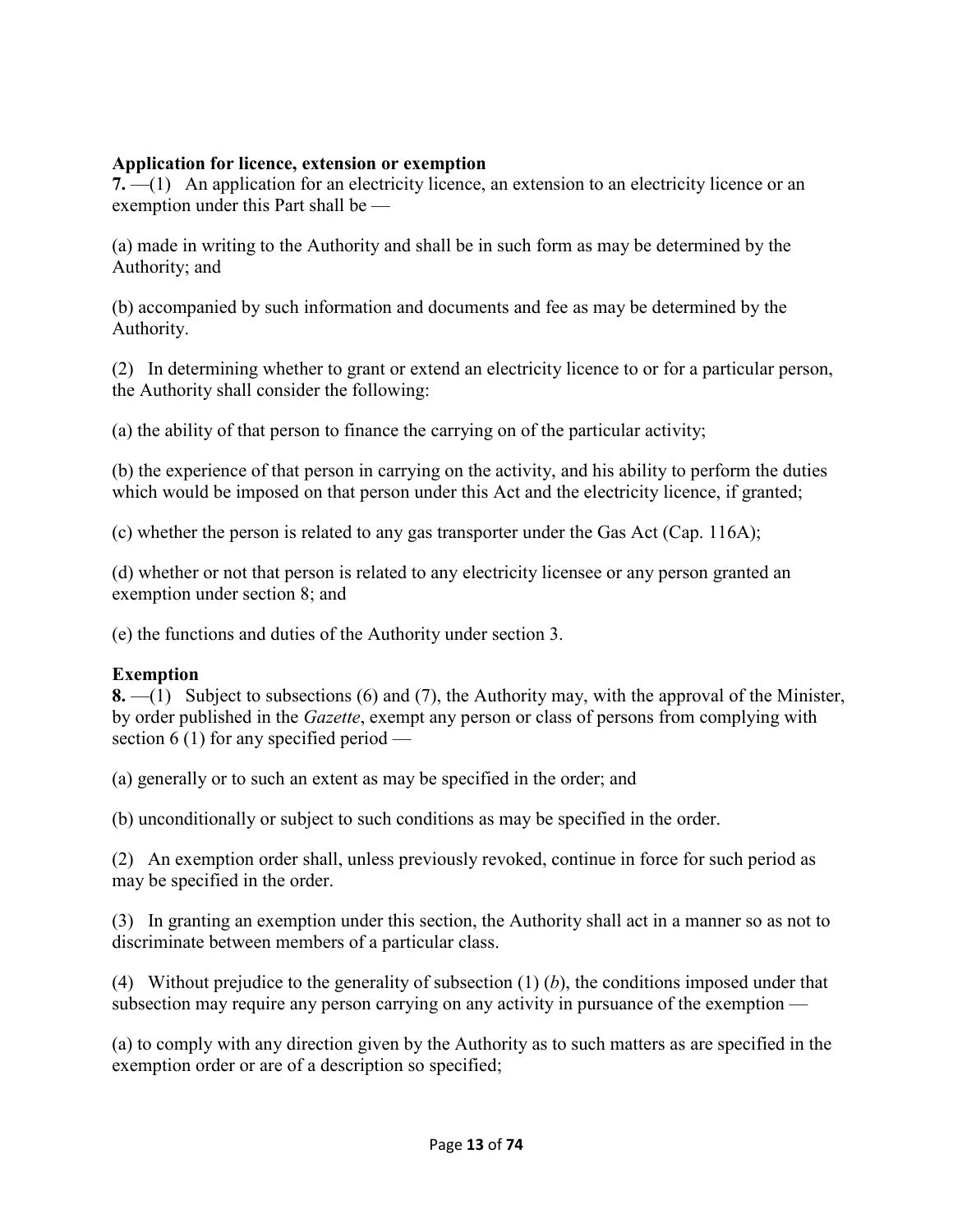(b) to do or not to do such things as are specified in the exemption order or are of a description so specified, except in so far as the Authority consents to his doing or not doing them; and

(c) to refer for determination by the Authority such questions arising from or under the exemption order as are specified in the order or are of a description so specified.

(5) If any condition of an exemption granted to a class of persons is not complied with by any person of that class, the Authority may give to that person a direction declaring that the exemption, so far as the exemption relates to that person, is revoked to such extent and with effect from such date as may be specified in the direction.

(6) A transmission licensee, a transmission agent licensee and a market support services licensee shall not be granted an exemption under this section.

(7) An electricity licensee who is authorised by his licence to operate any wholesale electricity market shall not be granted an exemption under this section.

## **Electricity licences**

**9.** —(1) The Authority may, with the approval of the Minister, grant or extend an electricity licence, unconditionally or subject to such conditions as the Authority may impose and specify in the licence, and revocably or irrevocably as specified therein, authorising any person to —

- (a) generate electricity;
- (b) transmit electricity;
- (ba) transmit electricity for or on behalf of a transmission licensee;
- (c) retail electricity;
- (d) import or export electricity;
- (e) provide any market support services;
- (f) trade in any wholesale electricity market; or
- (g) operate any wholesale electricity market.

(2) No transmission licensee, transmission agent licensee or market support services licensee shall be granted an electricity licence to carry out any activity other than the transmission of electricity, the transmitting of electricity for or on behalf of a transmission licensee or the provision of market support services, respectively.

(3) A gas transporter under the Gas Act (Cap. 116A) shall not be granted an electricity licence under subsection (1) (*a*), (*c*), (*d*) or (*f*).

(4) No electricity licensee who is authorised by his licence to operate any wholesale electricity market shall be granted an electricity licence to carry out any activity other than the operation of that market.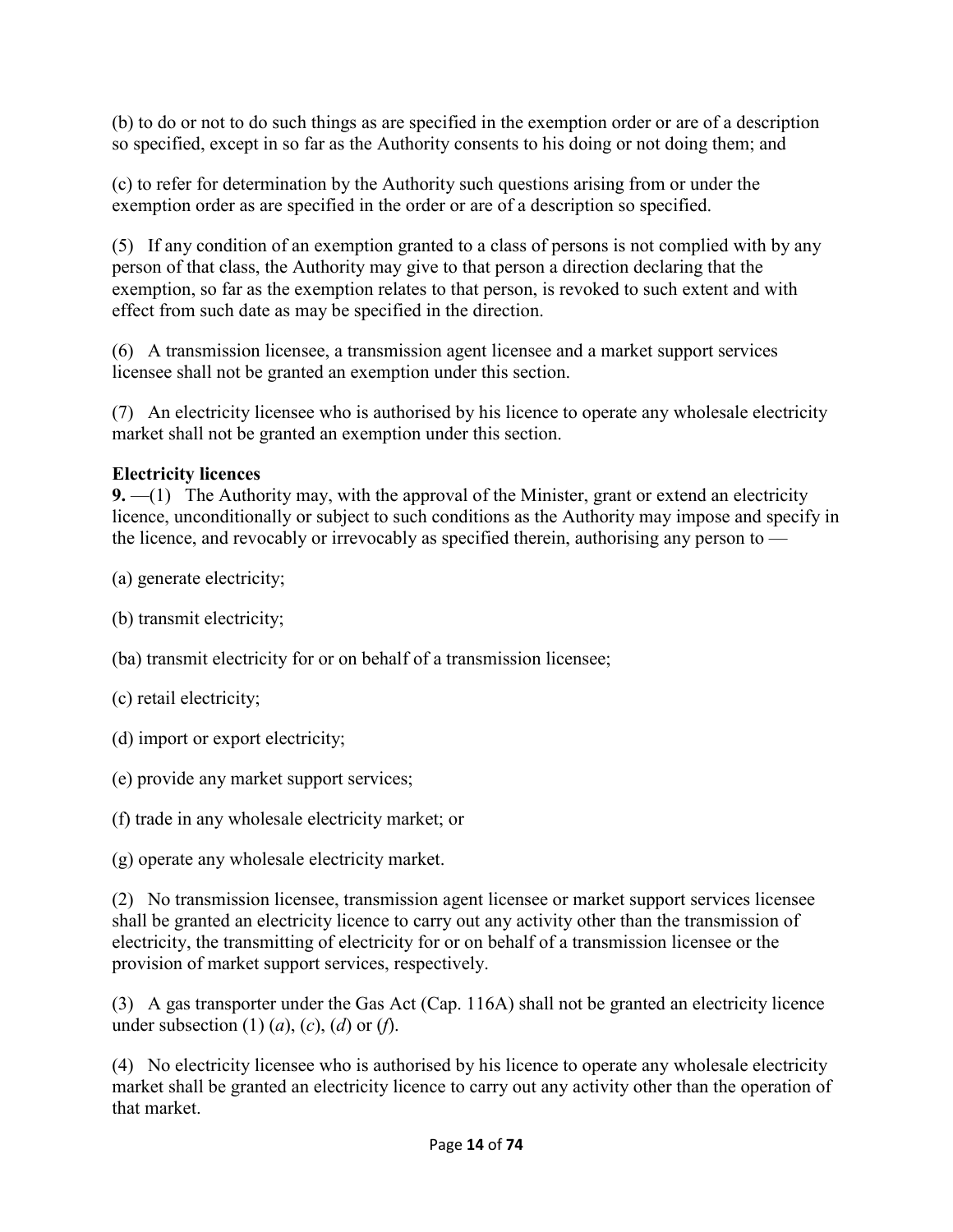(5) Every electricity licence granted or extended under this section shall be in writing and shall continue in force, unless revoked or suspended in accordance with this Part, for such period as may be specified in the electricity licence.

(6) An electricity licence may include any restriction or condition (whether or not relating to the activities authorised by the electricity licence) which appears to the Authority to be requisite or expedient having regard to the functions and duties of the Authority under section 3.

(7) Without prejudice to the generality of subsections (1) and (6), an electricity licence may include any condition —

(a) requiring the electricity licensee —

(i) to pay to the Authority a fee on the grant of the electricity licence or to pay to it periodic fees during the currency of the licence or both, of such amount as may be determined by or under the licence;

(ii) to enter into any agreement or arrangement on specified terms or on terms of a specified type relating to its trading or operation or for the connection to or use of any electric line or plant owned or operated by the electricity licensee or the other party to the agreement or arrangement;

(iii) to observe, with such modification or exemption as may be approved by the Authority, specified codes of practice and the market rules;

(iv) to maintain specified financial accounting records and prepare financial accounts according to specified principles;

(v) to appoint, at such intervals and on such terms as the Authority may direct, an independent technical auditor for the purposes specified in the condition;

(vi) to prepare for approval by the Authority guidelines regarding the procedures the licensee must follow in the event of any public emergency;

(vii) to do or not to do such things as are specified in the electricity licence or are of a description so specified; and

(viii) where the electricity licensee is a transmission licensee, to carry out any work related to the development of a transmission system or the supply of electricity to any premises;

(b) controlling or fixing prices to be charged for the services provided by a transmission licensee, a market support services licensee or an electricity licensee authorised to operate any wholesale electricity market including —

(i) the fixing of prices or the rate of increase or decrease in prices;

(ii) the fixing of a maximum price or maximum rate of increase or minimum rate of decrease in the maximum price;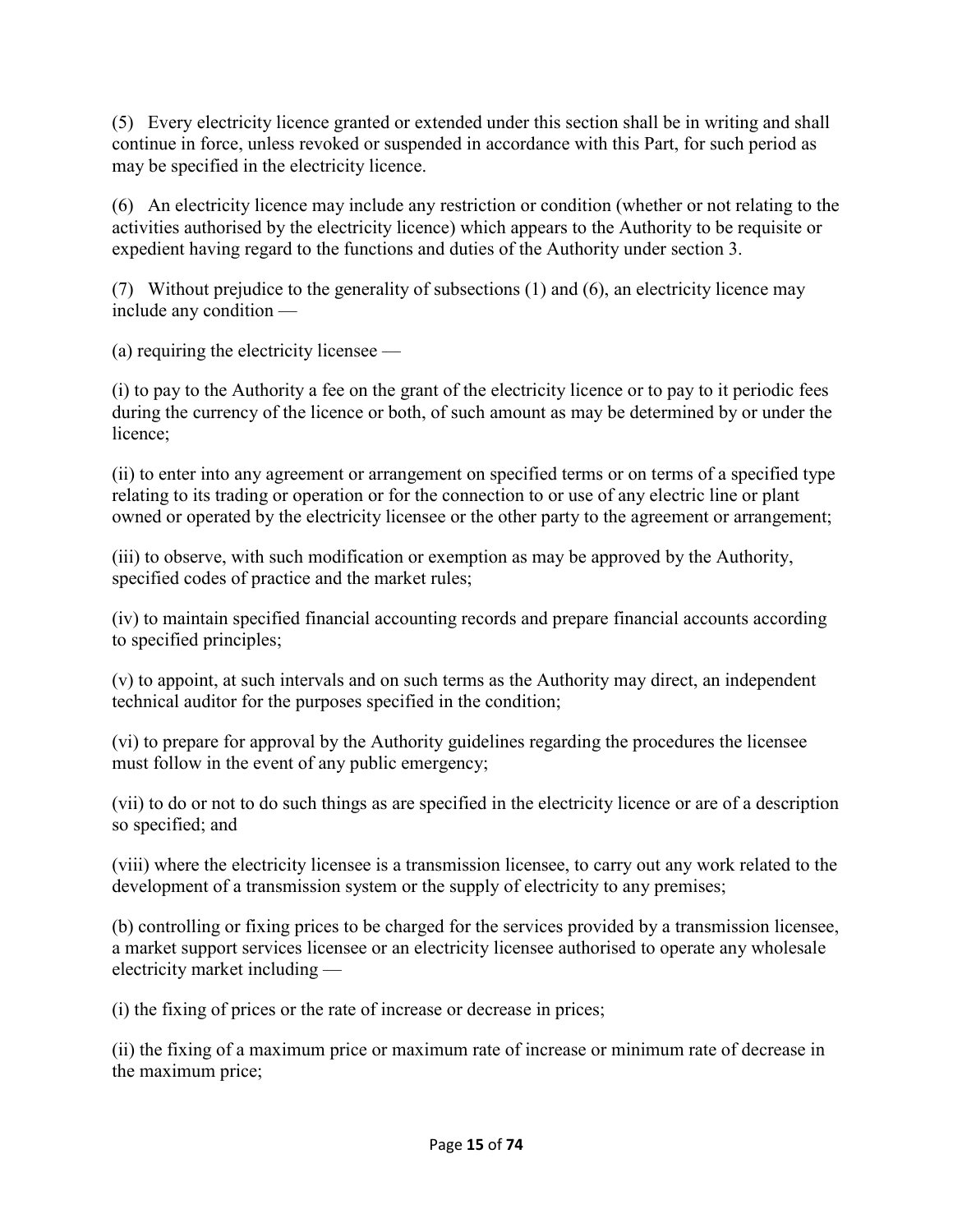(iii) the fixing of an average price or an average rate of increase or decrease in the average price;

(iv) the setting of pricing policies or principles;

(v) the setting of prices with reference to a general price index, the cost of production, a rate of return on assets employed or any specified factor; and

(vi) the setting of prices with reference to the quantity, location, period or other specified factors relevant to the activities authorised by the licence;

(c) in the case of a transmission licensee, a market support services licensee or an electricity licensee authorised to operate any wholesale electricity market —

(i) imposing controls and restrictions, directly or indirectly, on the creation, holding or disposal of shares in the licensee or its shareholders or of interests in the undertaking of the licensee or any part thereof; and

(ii) imposing restrictions on the carrying on by the licensee of any trade or business which is not related to the activity which the licensee is authorised by its electricity licence to carry on; and

(d) which provides for any one or more of the conditions specified in the electricity licence to cease to have effect at such times and in such manner and circumstances as may be specified in or determined by or under the condition.

(8) The Authority shall in writing notify an applicant for the grant or extension of an electricity licence of its decision to grant or refuse to grant or extend the licence and, in the case of a decision to refuse to grant or extend the licence, the reasons for its decision.

(9) *Deleted by Act 18/2006, wef 01/05/2006.*

### **Special condition in market support services licence**

**10.** Without prejudice to the generality of section 9 (1) and (6), the conditions specified in an electricity licence, to which a market support services licensee may be subject, may include a requirement that the licensee shall provide market support services to a contestable consumer on terms and conditions approved by the Authority for the purpose of allowing the consumer to purchase electricity indirectly from any wholesale electricity market through the licensee in circumstances in which —

(a) the contestable consumer does not, cannot or no longer wishes to purchase electricity from a retail electricity licensee or directly from any wholesale electricity market; or

(b) a retail electricity licensee is unable or refuses to retail electricity to the contestable consumer for any reason.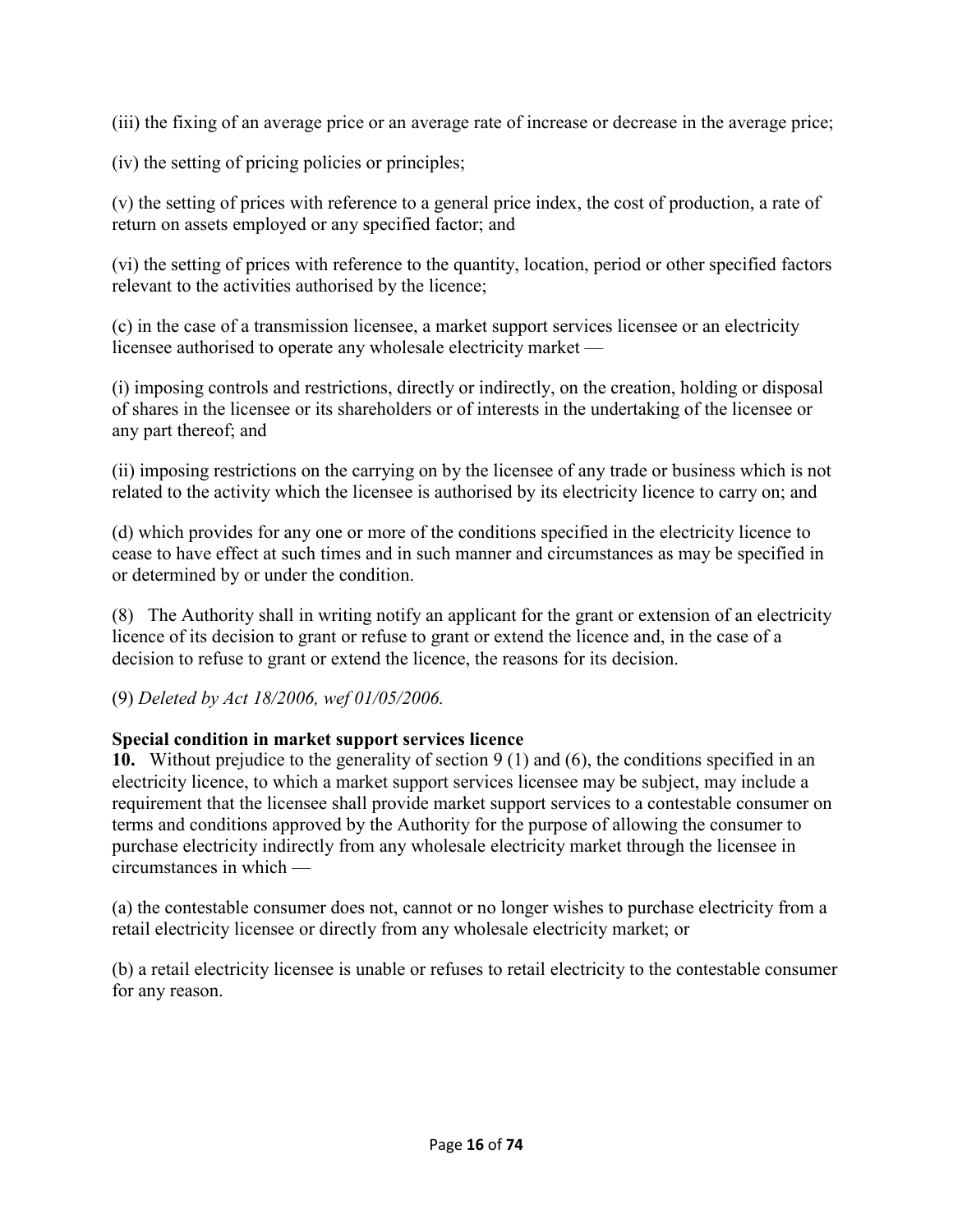#### **Restriction on transfer of electricity licence**

**11.** —(1) No electricity licence shall be transferable to any other person without the approval in writing of the Authority.

(2) Any purported transfer of an electricity licence shall be void.

#### **Modification of conditions of electricity licence**

**12.** —(1) Subject to this section, the Authority may modify the conditions of an electricity licence.

(2) The Authority shall not modify any condition of an electricity licence unless the Authority is satisfied that the modification is requisite or expedient having regard to the functions and duties of the Authority under section 3.

(3) Before making any modification to the conditions of an electricity licence under this section, the Authority shall give notice to the electricity licensee concerned and other electricity licensees likely to be affected by the proposed modification —

(a) stating that the Authority proposes to make a modification in the manner specified in the notice;

(b) stating the reasons why the Authority proposes to make the modification, including whether the need for the modification was the subject of a prior representation made by a third party or the electricity licensee concerned; and

(c) specifying the period from the date of the giving of the notice (not being less than 28 days) within which written representations with respect to the proposed modification may be made.

(4) Where the Authority receives any written representation under subsection (3), the Authority shall consider such representation and may —

(a) reject the representation; or

(b) withdraw or amend the proposed modification in accordance with the representation or otherwise,

and, in either event, it shall thereupon issue a direction in writing to the electricity licensee concerned requiring that effect be given to the proposed modification specified in the notice, if any, or to such modification as may be subsequently amended by the Authority, within a reasonable time.

(5) Any electricity licensee who is aggrieved by a decision of the Authority under subsection (4) may, within 14 days of the receipt by it of the direction of the Authority, appeal to the Appeal Panel under Part VIII.

(6) The Authority shall not enforce a direction given under subsection  $(4)$  —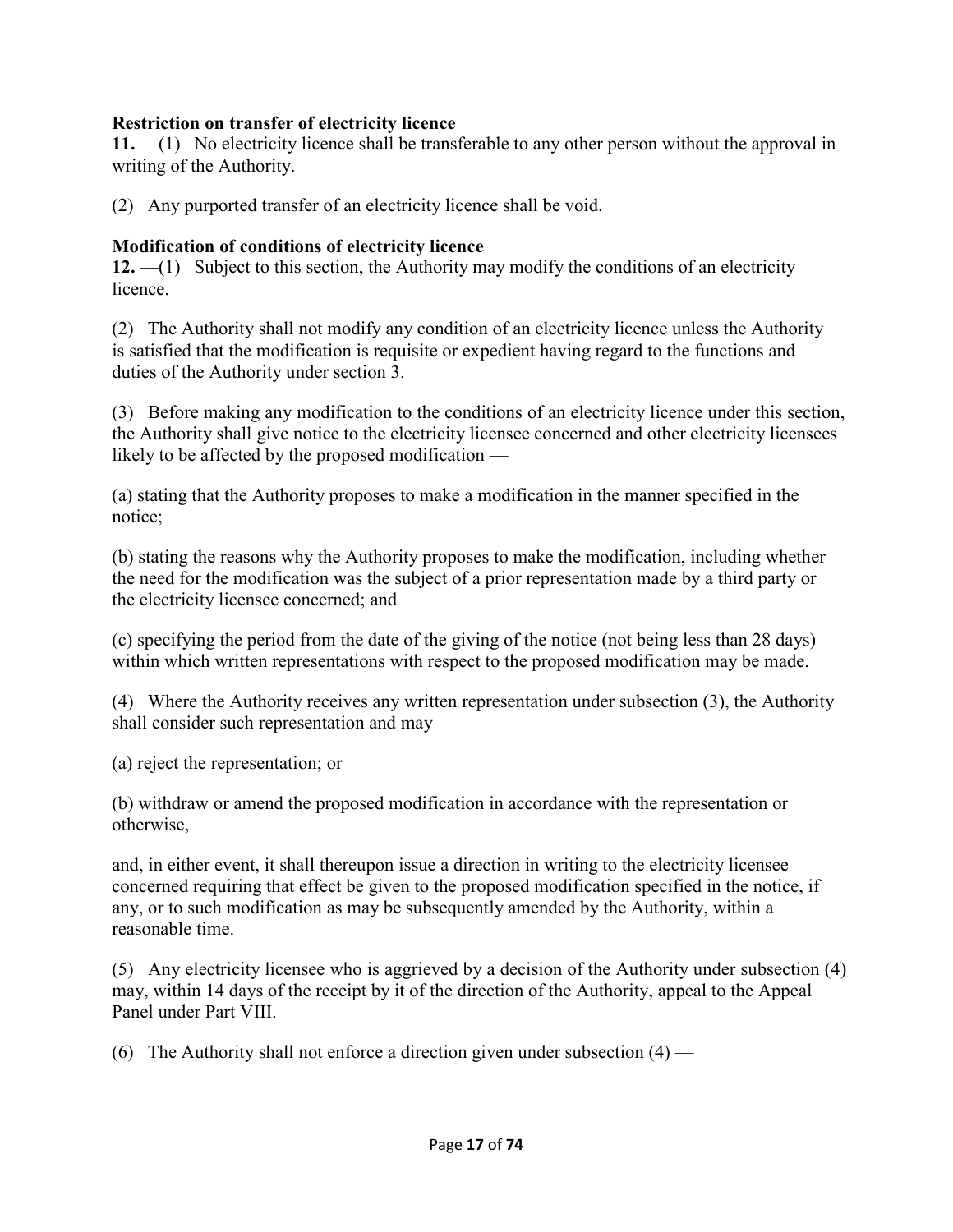(a) during the period referred to in subsection (3) (*c*) unless the electricity licensee concerned consents to the modification referred to under subsection (3) (*a*) taking effect before the end of such period; and

(b) whilst the appeal of any electricity licensee is under consideration by the Appeal Panel.

(7) If no written representation is received by the Authority within the period specified in subsection (3)  $(c)$  or if any written representation made under that subsection is subsequently withdrawn, the Authority may forthwith carry out the modification as specified in the notice given under that subsection.

## **Revocation or suspension of electricity licence**

**13.** —(1) Subsection (2) shall apply if the Authority is satisfied that —

(a) an electricity licensee has gone into compulsory liquidation or voluntary liquidation other than for the purpose of amalgamation or reconstruction;

(b) any circumstance specified in an electricity licence that gives rise to the Authority's power to revoke or suspend the licence exists;

(c) an electricity licensee has not complied with any direction or requirement issued by the Authority under section 14;

(d) an electricity licensee is no longer in a position to operate in conformity with this Act or the terms and conditions of its electricity licence; or

(e) the public interest or security of Singapore requires.

(2) The Authority may, by notice in writing and without any compensation —

(a) revoke an electricity licence or suspend an electricity licence for such period as the Authority thinks fit; and

(b) in the case of subsection (1) (*b*) or (*c*), require the payment of a financial penalty, in addition to the imposition of any sanction under section 14, of an amount not exceeding 10% of the annual turnover of that part of an electricity licensee's business in respect of which the licensee holds a licence, ascertained from the licensee's latest audited accounts, or an amount not exceeding \$1 million, whichever is higher.

### **Enforcement**

**14.** If the Authority is satisfied that an electricity licensee is contravening, or is likely to contravene or has contravened any condition of its electricity licence, any code of practice or other standard of performance applicable to the licensee, any provision of this Act or any direction (including a direction under paragraph (*a*)) issued by the Authority to or applicable to the electricity licensee, the Authority may by notice in writing to the electricity licensee do one or more of the following:

(a) direct the electricity licensee to do or not do such things as are specified in such direction;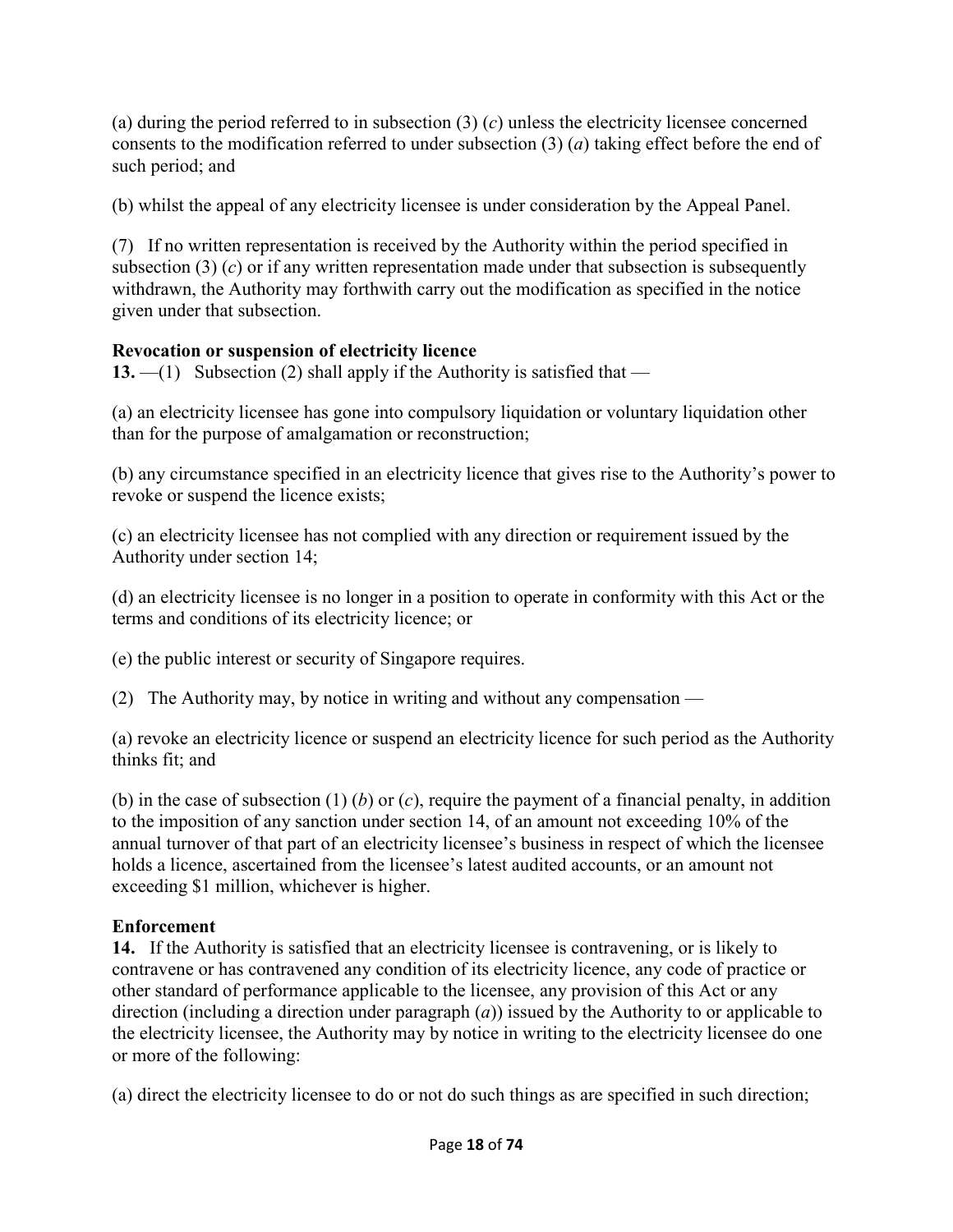(b) require the electricity licensee to provide a performance bond, guarantee or any other form of security on such terms and conditions as the Authority may determine; and

(c) require the electricity licensee to pay a financial penalty of an amount not exceeding 10% of the annual turnover of that part of the licensee's business in respect of which the licensee holds a licence, ascertained from the licensee's latest audited accounts, or an amount not exceeding \$1 million, whichever is higher.

**15.** *Deleted by Act 18/2006, wef 01/05/2006.*

# **Codes of practice**

**16.** —(1) The Authority may issue or approve one or more codes of practice and other standards of performance for the regulation of activities and conduct in the electricity industry.

(2) A code of practice issued or approved under this section may be modified by the Authority in accordance with the relevant code of practice by notice published in such manner as will secure adequate publicity.

(3) If any provision in any code of practice issued or approved by the Authority is inconsistent with the regulations, such provision, to the extent of the inconsistency —

(a) shall have effect subject to such regulations; or

(b) having regard to such regulations, shall not have effect.

(4) Any code of practice issued or approved by the Authority under this section shall be deemed not to be subsidiary legislation.

(5) In this section, a reference to code of practice shall include a standard of performance.

# **Direction by Authority**

**17.** —(1) The Authority may give directions for or with respect to codes of practice and other standards of performance and procedures to be observed by electricity licensees and other persons —

(a) to ensure the reliability of the supply of electricity to the public;

(b) to ensure the security of the electricity system;

(c) to maintain the voltage or reactive flow of power through the transmission system;

(d) in the interests of public safety; or

(e) as may be necessary to allow the Authority to carry out its functions and duties under section 3.

(2) In giving any direction under subsection (1), the Authority shall have regard to the market rules, the effect and purpose of the market rules and the implication of the direction on the market rules.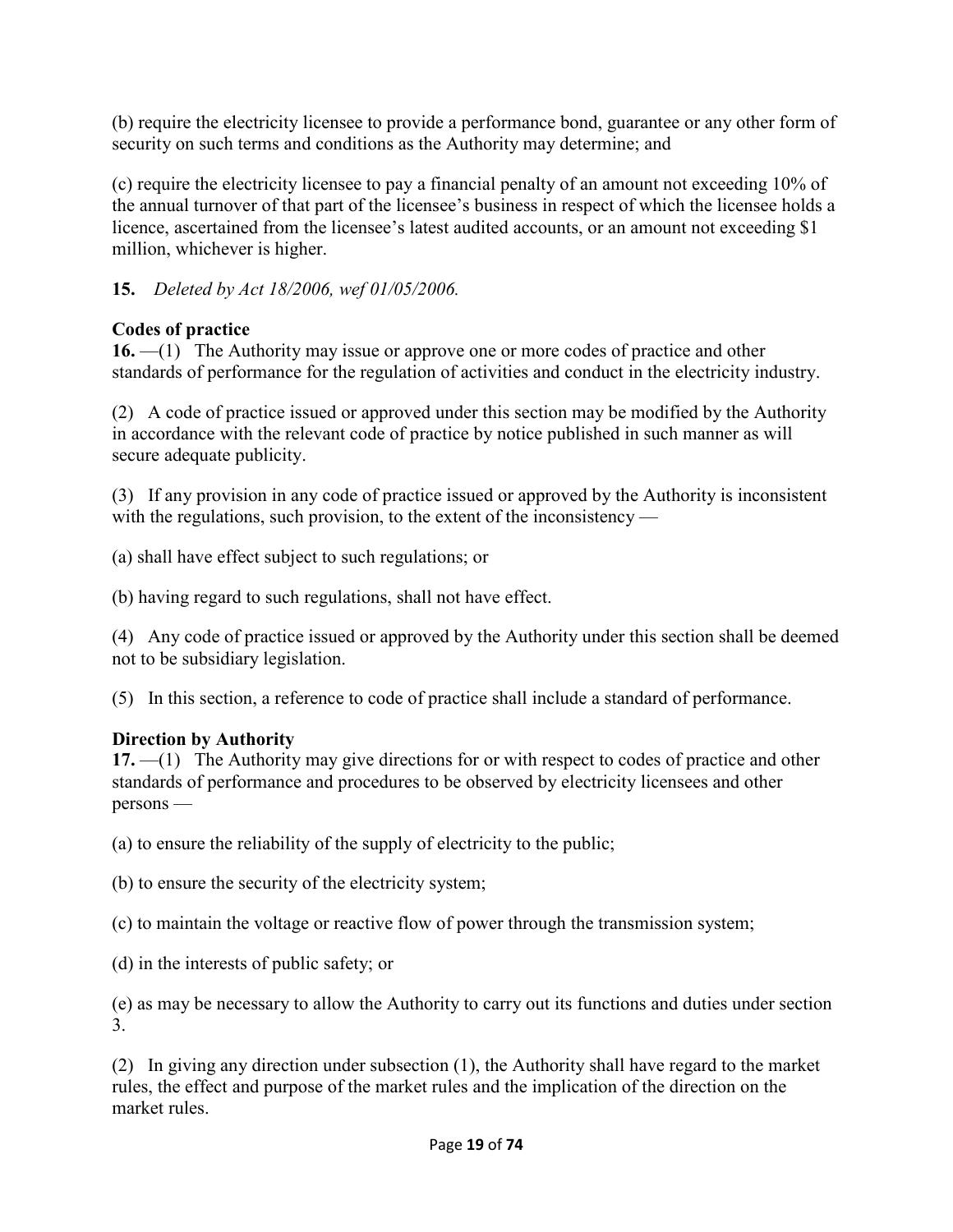(3) Any person who fails to comply with any direction given under subsection (1) shall be guilty of an offence.

## **Compliance with codes of practice**

**18.** —(1) Every electricity licensee shall comply with the codes of practice and other standards of performance issued or approved under section 16 and directions given under section 17.

(2) No electricity licensee shall allow electricity to be generated, transmitted, supplied or retailed or market support services to be provided otherwise than in accordance with any applicable code of practice or other standards of performance specified in the conditions of its electricity licence, the regulations or any direction given by the Authority.

## **Exclusion of liability of Authority**

**19.** Notwithstanding the grant of any electricity licence, the Authority shall not be liable in any circumstance for any loss, damage or cost sustained by any person as a result of any default, negligence, breach or other wrongful act or omission of any electricity licensee or any agent or employee of the electricity licensee.

## **Duties of electricity licensees**

**20.** —(1) It shall be the duty of a generation licensee to develop and maintain a reliable, efficient, coordinated and economical system of electricity generation in accordance with the market rules and such applicable codes of practice and other standards of performance as may be issued or approved by the Authority under section 16.

(2) It shall be the duty of a transmission licensee —

(a) to develop and maintain a reliable, efficient, coordinated and economical transmission system in accordance with such applicable codes of practice and other standards of performance as may be issued or approved by the Authority under section 16;

(b) to facilitate competition in the generation and sale of electricity by making its transmission system available to persons authorised to generate, trade or retail electricity or to provide market support services on terms which neither prevent nor restrict such competition; and

(c) to provide non-discriminatory access to its transmission system for the supply and use of electricity in accordance with this Act, its transmission licence and the market rules.

(3) It shall be the duty of a retail electricity licensee to develop and maintain a reliable, efficient, coordinated and economical electricity retail business in accordance with such applicable codes of practice and other standards of performance as may be issued or approved by the Authority under section 16.

(4) It shall be the duty of a market support services licensee —

(a) to develop and maintain a reliable, efficient, coordinated and economical system for the provision of market support services in accordance with such applicable codes of practice and other standards of performance as may be issued or approved by the Authority under section 16;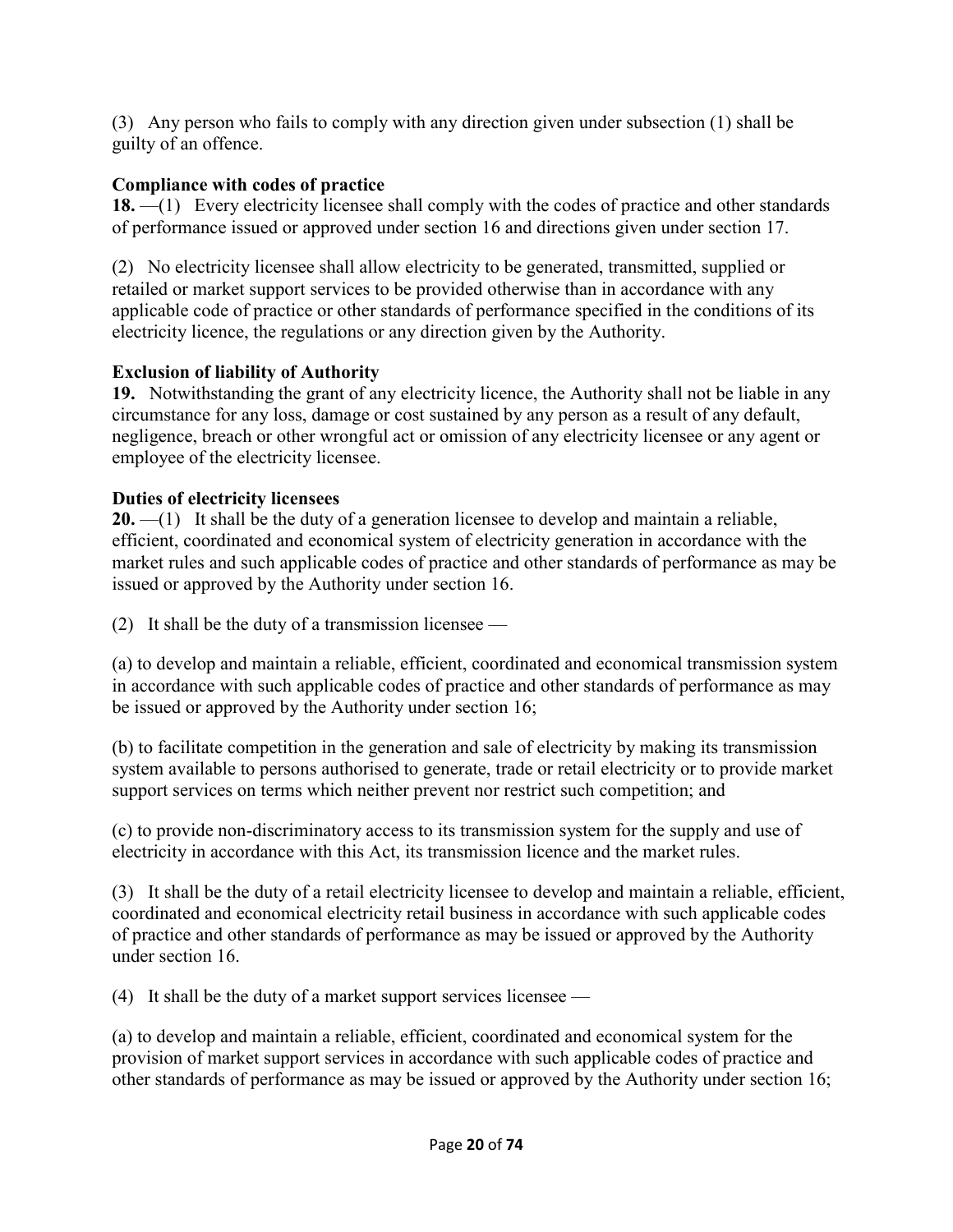(b) to facilitate competition in the retail of electricity by providing market support services to consumers and retail electricity licensees on terms which neither prevent nor restrict such competition; and

(c) to provide non-discriminatory access to its market support services in order to facilitate retail competition in accordance with this Act, its market support services licence and the market rules.

(5) It shall be the duty of an electricity licensee to ensure that it will not do or not omit to do any act which will adversely affect, directly or indirectly, the security and stability of the electricity supplied by it or by any other person to consumers.

## **Non-contestable consumers**

**21.** —(1) A market support services licensee shall provide market support services to a noncontestable consumer in accordance with this Act and its licence, and on terms and conditions approved by the Authority.

(\*2) *Deleted by Act 18/2006, wef 01/05/2006.*

(\*3) *Deleted by Act 18/2006, wef 01/05/2006.*

(4) A market support services licensee shall not discontinue the provision of market support services to any non-contestable consumer except in accordance with its licence.

(5) Nothing in this section shall be taken as requiring a market support services licensee to procure a supply of electricity to the premises of any non-contestable consumer if —

(a) it is prevented from doing so by circumstances not within its control;

(b) circumstances exist by reason of which its doing so would or might involve the market support services licensee or any other electricity licensee being in breach of this Act, and the market support services licensee or other electricity licensee has taken all reasonable steps to prevent the circumstances from occurring and to prevent them from having that effect; or

(c) any building on the premises has been erected in contravention of any written law or is in a ruinous or dangerous condition.

## **Tariffs set by market support services licensee for non-contestable consumers**

**22.** —(1) Subject to this section, the prices to be charged by a market support services licensee and to be paid by non-contestable consumers for the supply of electricity shall be in accordance with such tariffs as may be set from time to time by the market support services licensee in accordance with the conditions of its electricity licence and with the approval of the Authority.

(2) A tariff set by a market support services licensee under subsection (1) shall be published in such manner as will secure adequate publicity for it.

(3) In setting tariffs under subsection (1), a market support services licensee shall neither show undue preference as between consumers similarly situated nor exercise undue discrimination as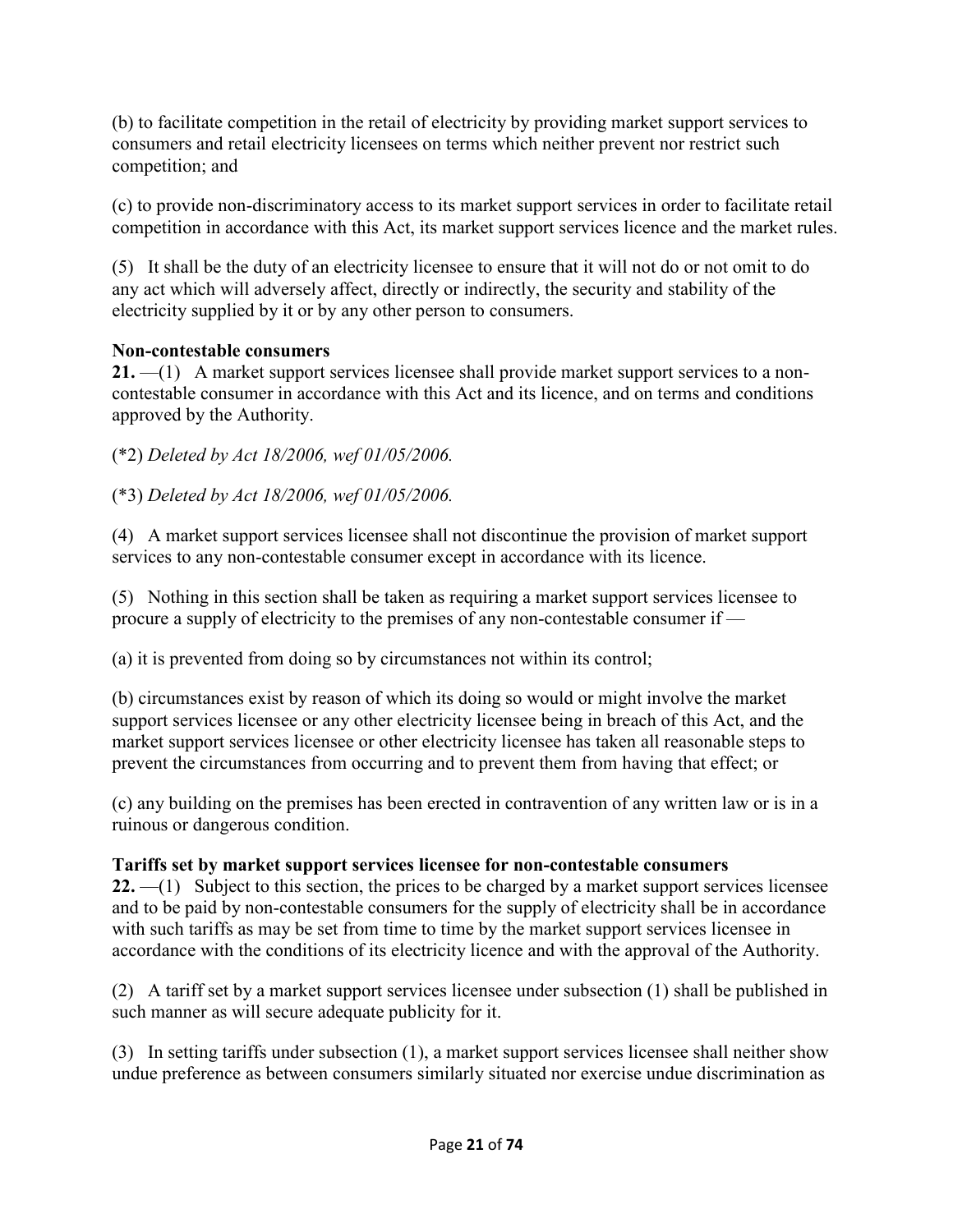between persons similarly situated, having regard to the place and time of supply and the quantity of electricity supplied.

### **Power to require security**

**23.** —(1) Subject to this section, where any person requires a supply of electricity, a market support services licensee or transmission licensee may require the person, or any retail electricity licensee acting on behalf of a consumer, to give it reasonable security for the payment to it of all money which may become due to it in respect of —

(a) the supply of electricity; or

(b) the provision of all or any main or electrical plant,

as the case may be.

(2) Where any person fails to give the security required under subsection (1), the market support services licensee or the transmission licensee may, if it thinks fit, refuse to provide the supply of electricity or to provide or procure the provision of all or any main or electrical plant (as the case may be) for so long as the failure continues.

(3) Where any person has not given the security under subsection (1), or the security given by that person has become invalid or insufficient —

(a) the market support services licensee or the transmission licensee may by notice require that person, within 7 days after the service of the notice, to give it reasonable security for the payment of all money which may become due to the market support services licensee or the transmission licensee in respect of the supply of electricity; and

(b) if that person fails to give such security, the market support services licensee or the transmission licensee may if it thinks fit discontinue the supply of electricity for so long as the failure continues.

### **Recovery of charges**

**24.** —(1) Subject to subsection (2), if a market support services licensee has good cause to direct a transmission licensee to disconnect a non-contestable consumer from the transmission system, including the failure of the consumer to pay an account, the market support services licensee may issue a direction to the transmission licensee to disconnect the consumer from the transmission system.

(2) A market support services licensee shall not direct a transmission licensee to disconnect the supply of electricity to any residential premises by reason of failure by the consumer to pay an account for that supply if the failure occurs through lack of sufficient income of the consumer and of any other person normally resident on the premises supplied until —

(a) the market support services licensee has offered to advise the consumer about optional methods of arranging payment of the account; and

(b) the consumer —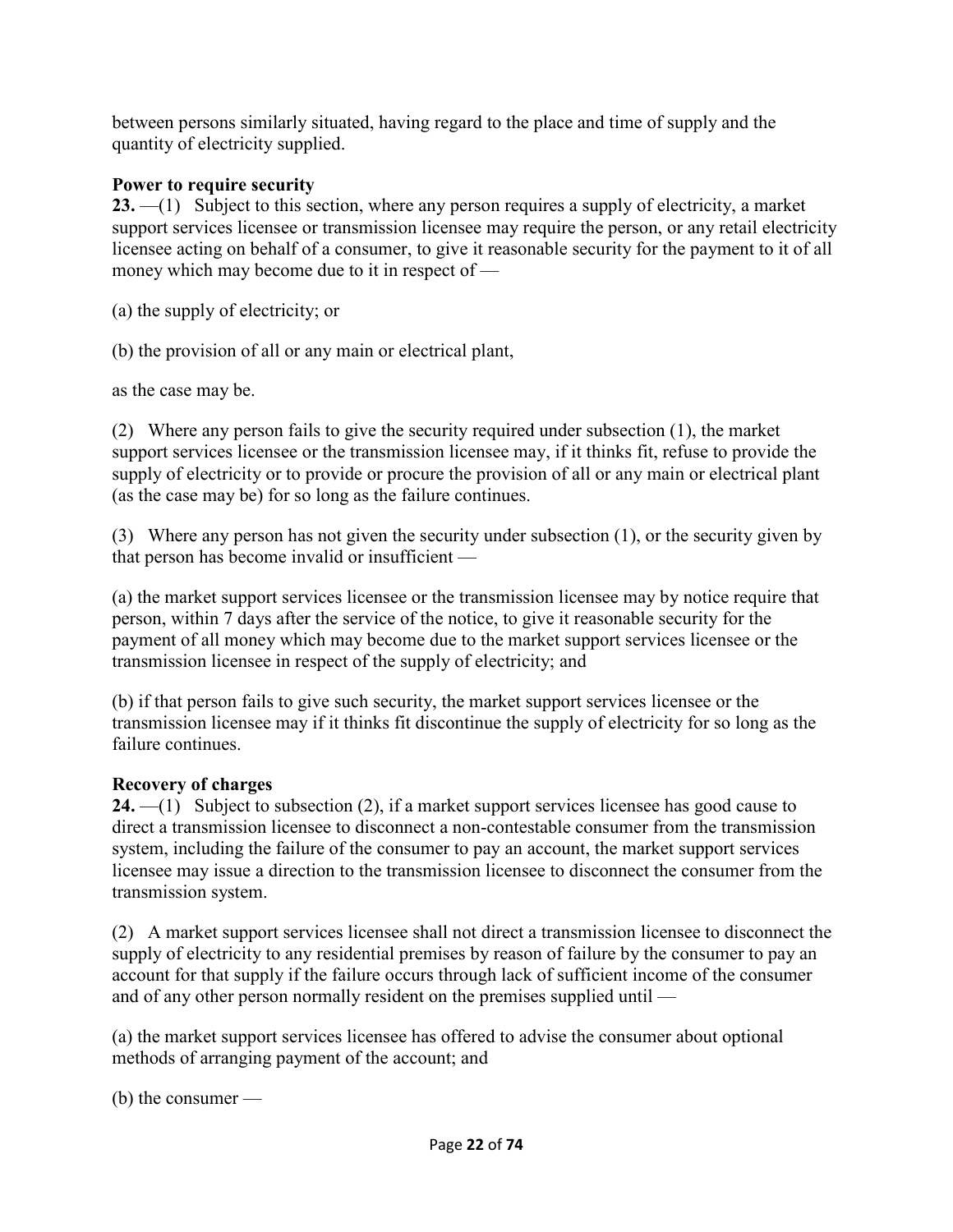(i) refuses or fails to accept that offer of advice within the period (being not less than 7 days) specified by the market support services licensee in each case; or

(ii) accepts the offer of advice, but refuses or fails to take any reasonable action to pay the account within the period (being not less than 7 days) specified by the market support services licensee.

(3) A transmission licensee who receives a direction from a market support services licensee under subsection (1) shall comply with that direction as soon as possible.

(4) Subject to this section, if a contestable consumer has not, on the due date, paid all charges due from him to a transmission licensee, the licensee may —

(a) in accordance with its licence and the market rules, disconnect that consumer from the transmission system;

(b) discontinue the supply of electricity to the premises, or any other premises occupied by the consumer by such other means as the licensee thinks fit; and

(c) recover any expenses incurred in so doing from the consumer.

(5) Where a transmission licensee has disconnected the supply of electricity to any premises in consequence of any default on the part of a consumer, the licensee shall, subject to the market rules, reconnect the supply of electricity to the consumer within a reasonable time if the consumer in default has —

(a) made good the default;

(b) paid the reasonable expenses of disconnecting and re-connecting the supply; and

(c) given such security as the transmission licensee may reasonably require.

(6) Where a market support services licensee receives any payment from a consumer and the consumer has not, in making the payment, indicated to the market support services licensee the charges in respect of which the payment is to be made, the licensee may apportion the payment received to pay such charges in such proportion and manner as may be prescribed.

## **Additional terms of supply of electricity**

**25.** —(1) Where any person requires a supply of electricity, a market support services licensee or a transmission licensee may require (or may cause a retail electricity licensee to require) that person to accept in respect of the supply —

(a) any condition requiring the person to provide sufficient premises and to construct such rooms, buildings or structures as may be considered necessary by the licensee to accommodate and house the electrical plant required for the purposes of the supply;

(b) any condition giving the licensee the right to use the premises, rooms, buildings or structures provided or constructed under paragraph (*a*) for the purposes of the supply; and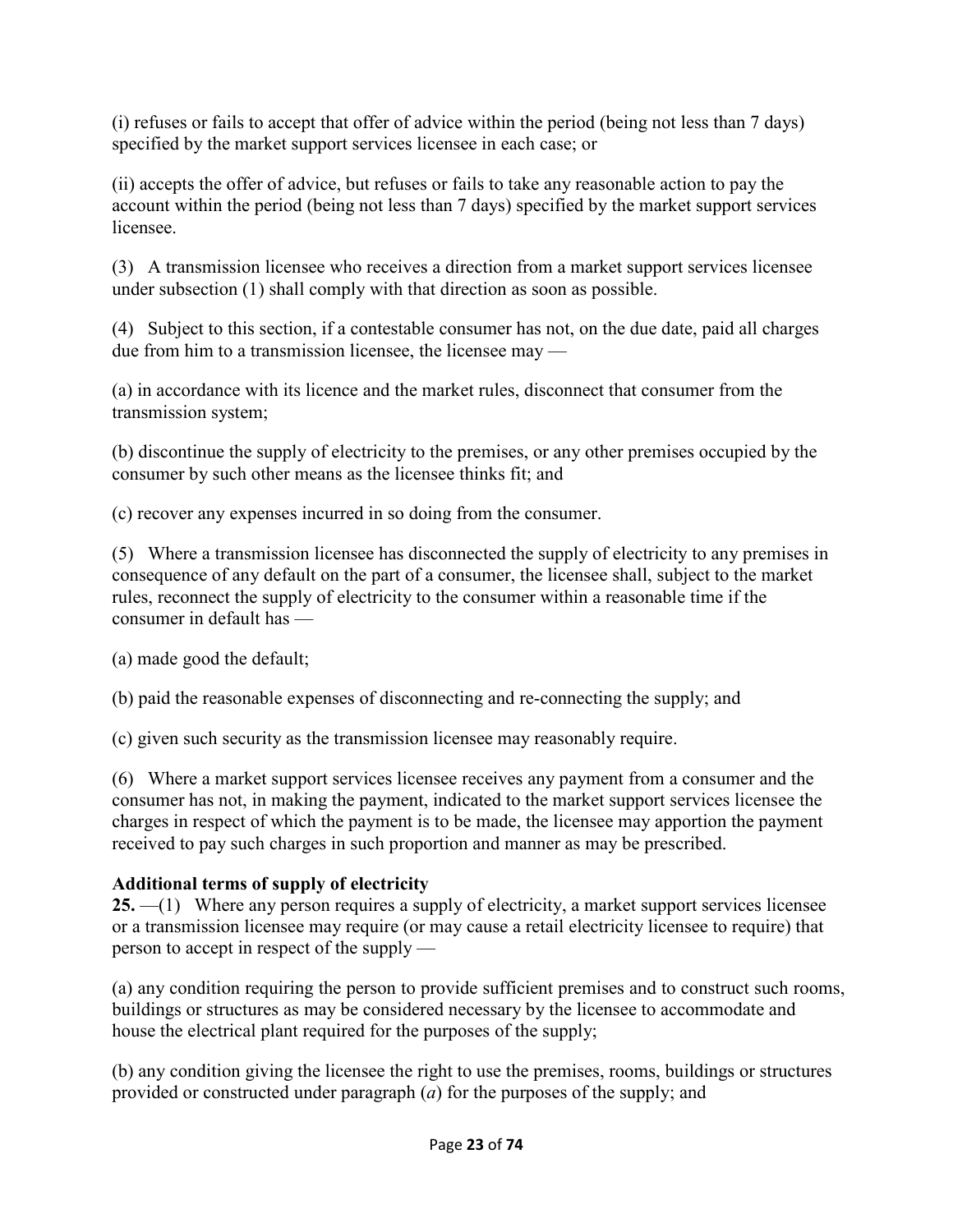(c) any restriction which must be imposed for the purpose of enabling the licensee to comply with this Act and its licence.

(2) If a retail electricity licensee is required to secure the provision or acceptance of any one or more of the conditions or restrictions referred to in subsection (1), the retail electricity licensee shall do all things necessary to secure the provision or acceptance of such conditions or restrictions as may be required in each particular case.

### **Determination of disputes by Authority**

**26.** —(1) Any dispute between a consumer and a market support services licensee as to whether supply of electricity should be provided to that consumer —

(a) may be referred to the Authority by either party; and

(b) on such a reference, shall be determined by the Authority, whose decision shall be final and conclusive between the parties.

(2) Notwithstanding that a dispute between a consumer and a market support services licensee has been referred to the Authority, the licensee shall, subject to sections 21 (5) and 41 (13), supply electricity to the consumer until the dispute is determined by the Authority.

## **Fuel stocks**

**27.** —(1) In respect of any generating station, the Authority may give a direction requiring the electricity licensee who operates it —

(a) to make such arrangements with respect to stocks of fuel held at or near that generating station for the purposes of its operation as will —

(i) enable those stocks to be brought within a specified time to, and thereafter maintained at, a specified level; and

(ii) ensure that they do not fall below that level, except as may be permitted by the terms of the direction or by a direction under subsection (2); and

(b) to create such stocks and make such arrangements with respect to them,

and the amount of any stocks may be specified by reference to the period for which it would enable the generating station to be maintained in operation.

(2) In respect of any generating station, the Authority may, in the event of an emergency, give a direction —

(a) authorising or requiring the electricity licensee who operates it to make such use as may be specified of any stocks held at or near that generating station; and

(b) requiring that electricity licensee to operate, or not to operate, that generating station for specified periods, at specified levels of capacity or use specified fuels.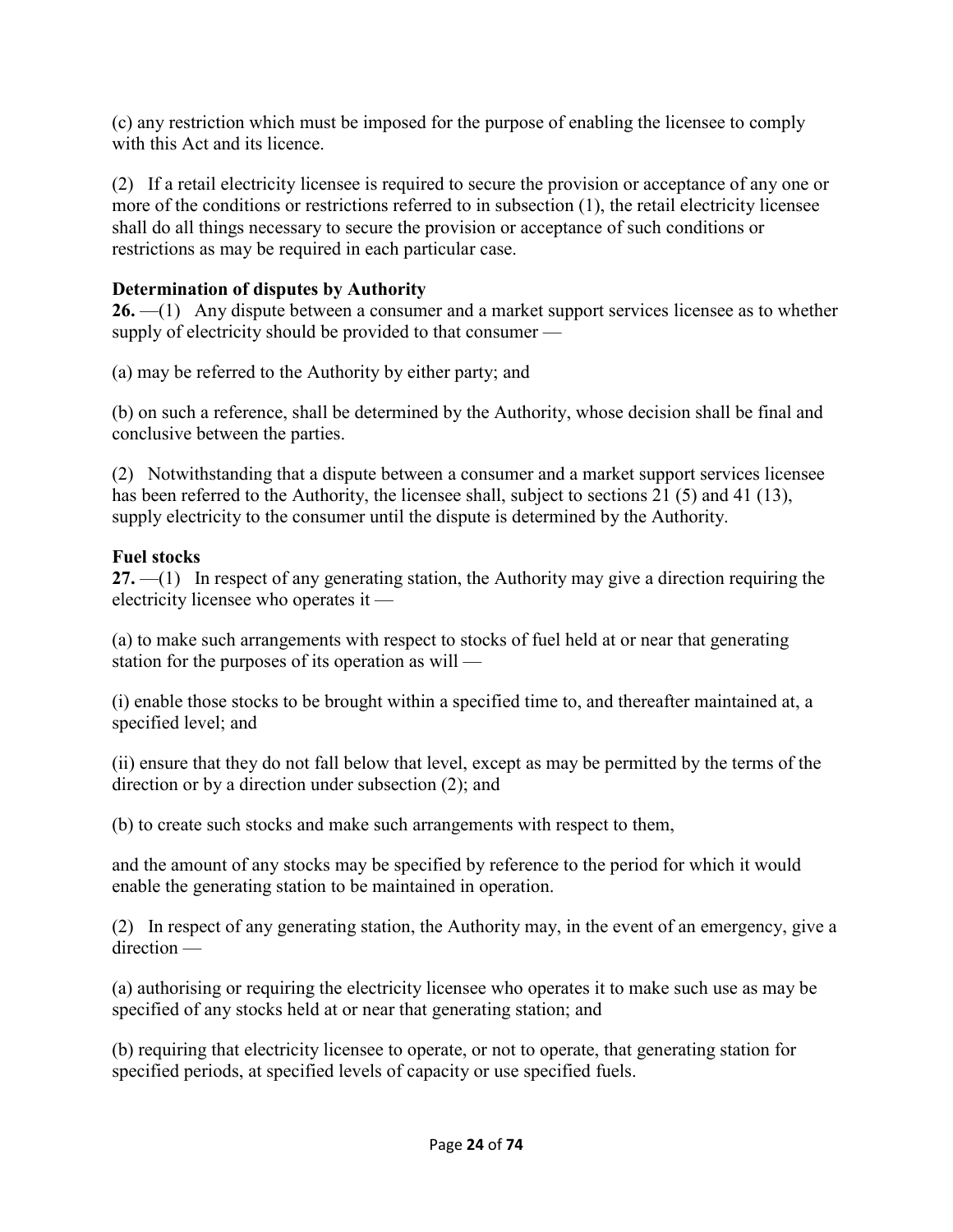(3) In this section, "specified" means specified by or under the direction of the Authority and such direction may —

(a) specify the cases and circumstances in which any stocks are to be treated as held at or near any generating station;

(b) specify the extent to which the direction may be treated as complied with;

(c) specify the manner in which any period mentioned in subsection (1) or (2) is to be determined; and

(d) require anything falling to be specified under the direction to be specified by such person and by reference to such matters as may be specified.

(4) A direction under subsection (1) or (2) which confers on any person the function of specifying anything falling to be specified under the direction may require that person to exercise that function in the manner specified by the direction.

# **PART IV**

# **SPECIAL ADMINISTRATION ORDER**

## **Special administration order**

28. —(1) A special administration order is an order of the Minister made in accordance with section 29 in relation to an electricity licensee directing that, during the period for which the order is in force, the affairs, business and property of that electricity licensee shall be managed directly or indirectly by the Authority —

(a) for securing one or more of the purposes of such an order set out in subsection (2); and

(b) in a manner which protects the respective interests of the shareholders and creditors of that electricity licensee.

(2) The purposes referred to in subsection  $(1)$   $(a)$  are —

(a) the security and reliability of the supply of electricity to the public;

(b) the survival of the electricity licensee, or the whole or part of its business for which it is authorised by its licence to carry on, as a going concern;

(c) the transfer to another company, or (as respects different parts of the area to which the electricity licensee's licence relates, or different parts of its business or undertaking) to 2 or more different companies, as a going concern, of such of the electricity licensee's undertakings as it is necessary to transfer in order to ensure that the functions and duties which have been vested in the electricity licensee by virtue of its licence may be properly carried out; or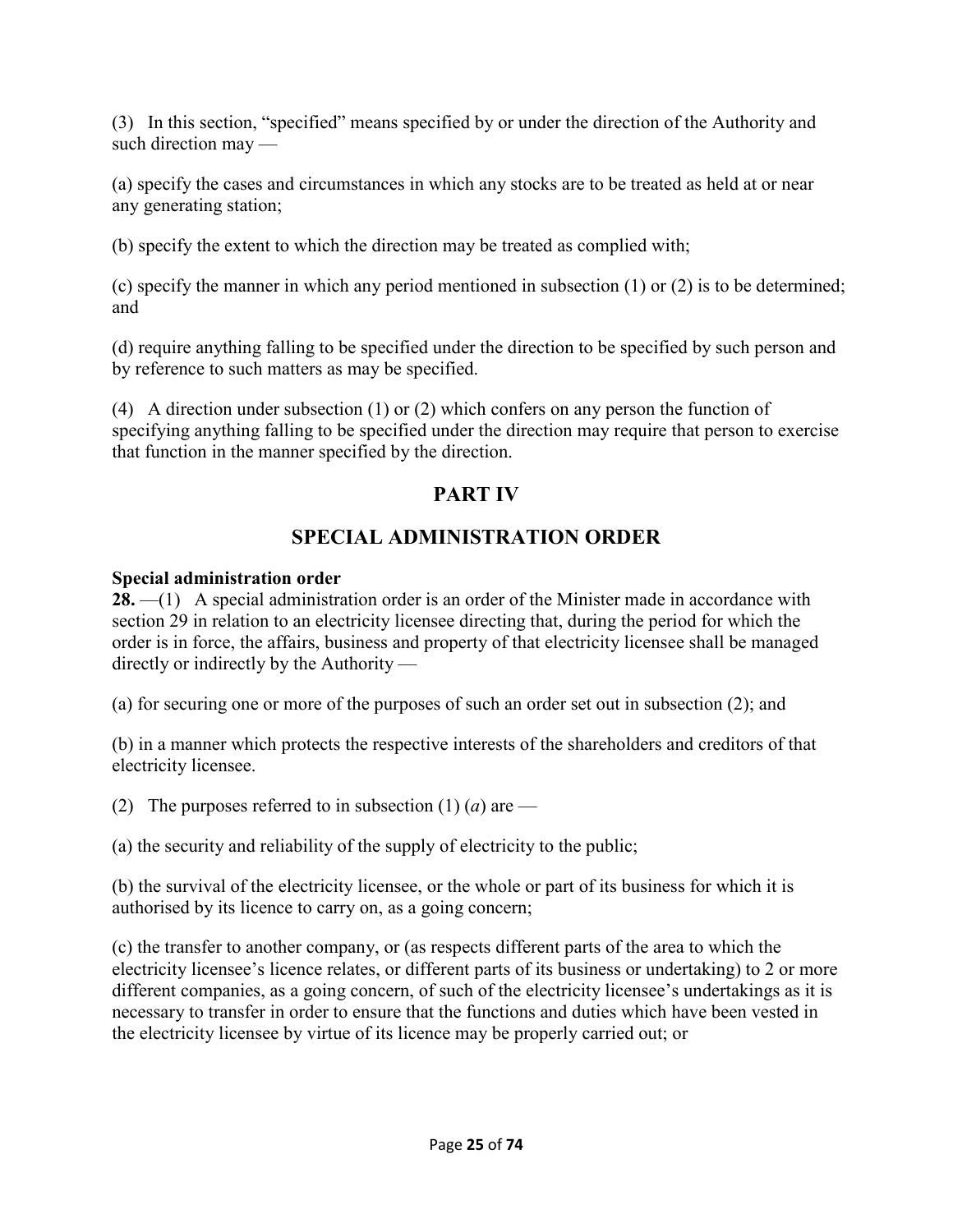(d) the carrying out of the functions and duties which have been vested in the electricity licensee pending the making of the transfer and the vesting of those functions and duties in other company or companies.

(3) The Minister may make regulations —

(a) for giving effect to this section and section 29, including regulations governing the transfer of the electricity licensee's business or undertaking referred to in subsection (2) (*c*); and

(b) where a special administration order is made, for applying, omitting or modifying the provisions of Part VIIIA of the Companies Act (Cap. 50).

## **Power to make special administration order, etc.**

29. —(1) If, on an application made to the Minister by the Authority, the Minister is satisfied in relation to any electricity licensee that any one or more of the grounds specified in subsection (2) are satisfied in relation to that electricity licensee, the Minister may make any one or more of the following orders:

(a) a special administration order in relation to that electricity licensee;

(b) an order requiring the electricity licensee immediately to take any action or to do or not to do any act or thing in relation to that part of its business or undertaking to which its electricity licence relates as the Minister may consider necessary; or

(c) an order appointing a person to advise the electricity licensee in the proper conduct of that part of its business or undertaking to which its electricity licence relates.

(2) The grounds referred to in subsection  $(1)$  are —

(a) the electricity licensee is or is likely to be unable to pay its debts;

(b) the occurrence of a public emergency;

(c) the Minister considers it in the interest of the security and reliability of supply of electricity to the public; or

(d) the Minister considers it in the public interest.

(3) Notice of any application under subsection (1) shall be given immediately by the Authority to such persons and in such manner as may be determined by the Authority.

(4) Any order made by the Minister under subsection (1) must be published in such manner as will secure adequate publicity.

(5) Any decision of the Minister under subsection (1) shall be final.

(6) For the purposes of this section, an electricity licensee, being a company, is unable to pay its debts if it is deemed to be unable to pay its debts under section 254 (2) of the Companies Act (Cap. 50).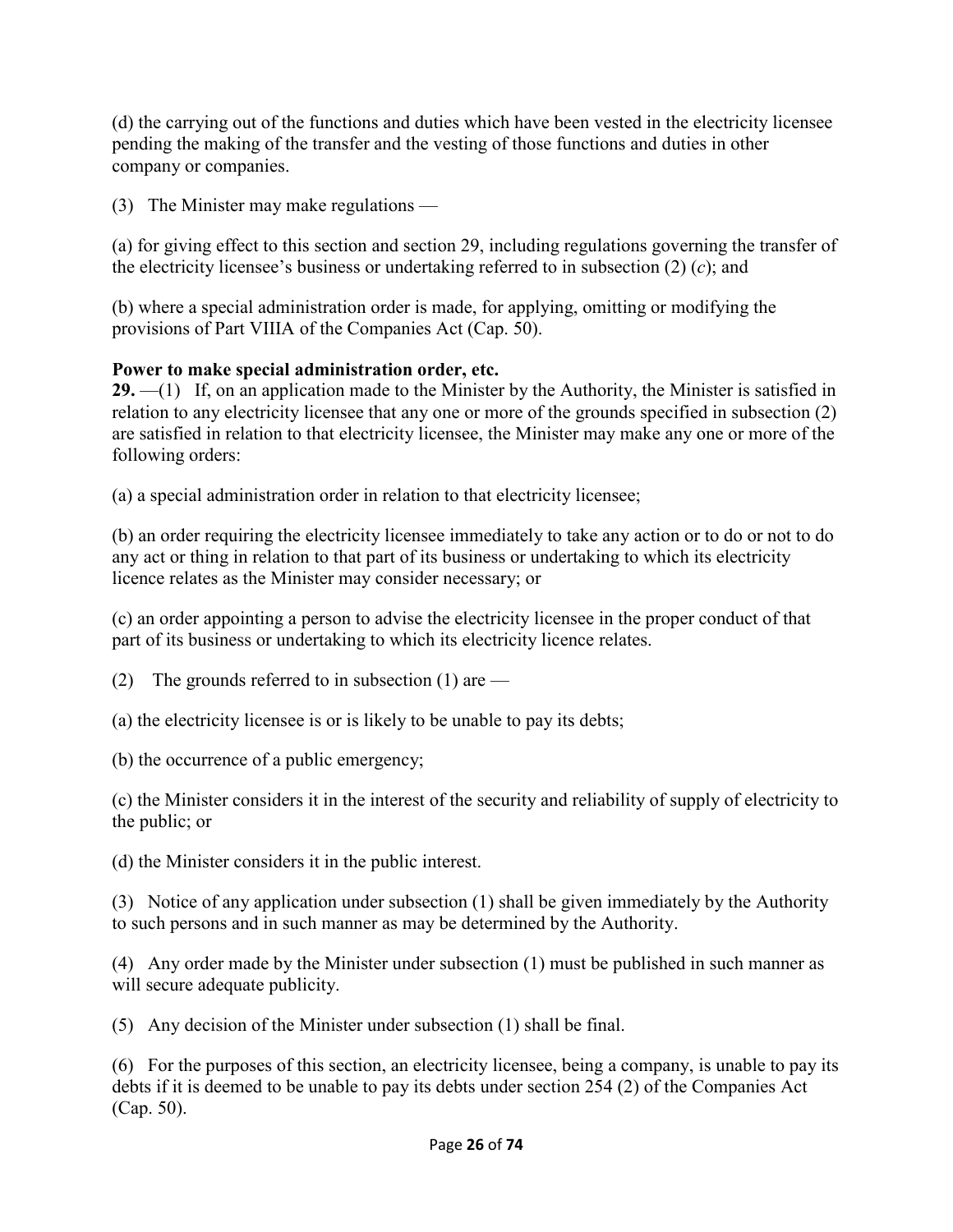(7) Notwithstanding any written law —

(a) an electricity licensee shall not be wound up voluntarily without the consent of the Authority;

(b) no judicial management order under Part VIIIA of the Companies Act shall be made in relation to an electricity licensee;

(c) no step shall be taken by any person to enforce any security over an electricity licensee's property, except where that person has served on the Authority 14 days notice of his intention to take that step; and

(d) no step shall be taken by any person to execute or enforce a judgment or order of court obtained against an electricity licensee, except where that person has served on the Authority 14 days notice of his intention to take that step.

(8) The Authority shall be a party to any proceedings under the Companies Act relating to the winding up of the affairs of an electricity licensee.

### **Remuneration and expenses of Authority and others**

**30.** —(1) Where a special administration order has been made under section 29 (1) (*a*), the Authority may, at any time, whether or not the order is still in force, fix the remuneration and expenses to be paid by the electricity licensee to the Authority.

(2) The Authority may at any time (whether or not the appointment of the person has terminated) fix the remuneration and expenses to be paid by an electricity licensee to any person appointed by the Minister under section 29 (1) (*c*) to advise the electricity licensee in the proper conduct of the business or undertaking to which its electricity licence relates.

# **PART IVA**

## **CONTROL OF ELECTRICITY LICENSEES AND ENTITIES WITH INTERESTS IN TRANSMISSION SYSTEMS**

#### **Interpretation of this Part**

**30A.** In this Part, unless the context otherwise requires —

"associate" has the meaning given to that expression in regulations made under section 30C;

"business trust" has the same meaning as in section 2 of the Business Trusts Act (Cap. 31A);

"corporation" has the same meaning as in section  $4(1)$  of the Companies Act (Cap. 50);

"designated business trust" means a business trust that is established wholly or partly in respect of a transmission system (or any part thereof) and which has been declared by the Authority, by notification in the Gazette, to be a designated business trust for the purposes of section 30B;

"designated electricity licensee" means a person who has been granted a licence under section 9 (1) (b) or (ba);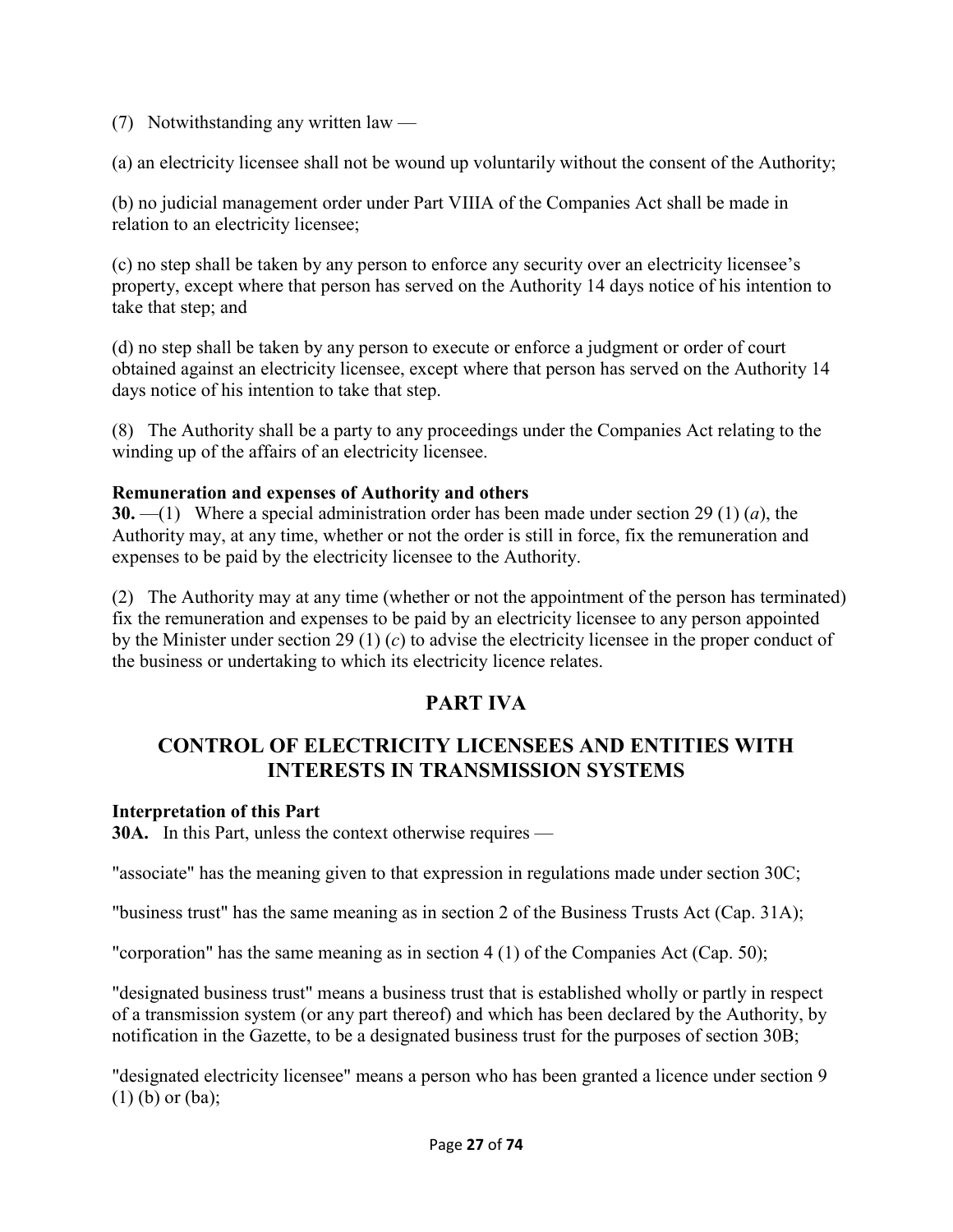"designated entity" means an entity, not being a designated electricity licensee, which owns a transmission system (or any part thereof) and which has been declared by the Authority, by notification in the Gazette, to be a designated entity for the purposes of section 30B;

"entity" includes a corporation and a limited liability partnership;

"equity interest" has the meaning given to that expression in regulations made under section 30C;

"limited liability partnership" means a limited liability partnership formed under section 4 (1) of the Limited Liability Partnerships Act 2005 (Act 5 of 2005);

"trustee-manager" has the same meaning as in section 2 of the Business Trusts Act.

## **Control of acquisition of equity interest in designated electricity licensee, etc.**

**30B.** —(1) A designated electricity licensee, a designated entity or the trustee-manager of a designated business trust shall give notice in writing to the Authority if any person acquires equity interest in the licensee, the entity or the business trust, respectively, whether through a series of transactions over a period of time or otherwise, that would result in that person holding 5% or more but less than 12% of the total equity interest in the licensee, the entity or the business trust, respectively.

(2) No person shall, whether through a series of transactions over a period of time or otherwise, become a 12% controller, a 30% controller or an indirect controller of a designated electricity licensee, a designated entity or a designated business trust without obtaining the prior written approval of the Authority.

(3) No person shall acquire as a going concern —

(a) the business of a designated electricity licensee conducted pursuant to its licence; or

(b) the business of a designated entity which relates to its transmission system or any part thereof,

unless the person, and the licensee or entity, as the case may be, obtain the prior written approval of the Authority.

(4) The Authority may approve an application of a person under subsection (2) if the Authority is satisfied that —

(a) the person is a fit and proper person;

(b) having regard to the person"s likely influence, the designated electricity licensee, the designated entity or the trustee-manager of the designated business trust, as the case may be, will continue to conduct its business prudently and comply with the provisions of this Act; and

(c) it is in the public interest to do so.

(5) The Authority may approve an application under subsection (3) if the Authority is satisfied  $that -$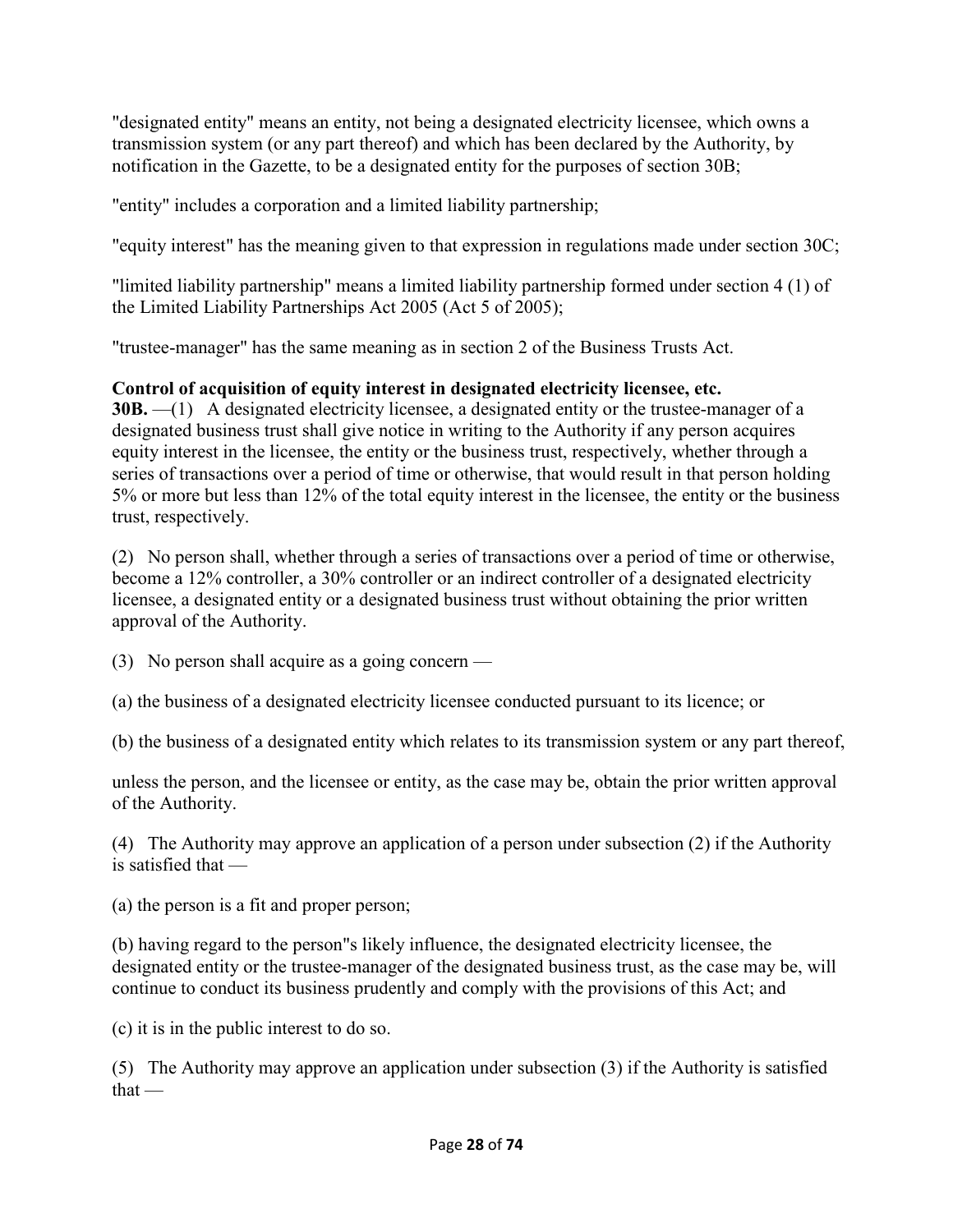(a) the person acquiring the business is a fit and proper person;

(b) the acquisition will not affect the security and reliability of the supply of electricity to the public; and

(c) it is in the public interest to do so.

(6) Any approval by the Authority under this section may be granted subject to such conditions as the Authority considers appropriate.

(7) Any condition imposed by the Authority under this section shall have effect notwithstanding the provisions of any other written law or anything contained in the memorandum or articles of association, trust deed or other constitution of the licensee, the entity or the business trust.

(8) Any approval granted by the Authority under this section shall be without prejudice to the operation of Part VII.

 $(9)$  In this section —

"12% controller" means a person who, alone or together with his associates —

(a) holds 12% or more of the total equity interest in; or

(b) is in a position to control 12% or more of the voting power in,

the licensee, the entity or the business trust;

"30% controller" means a person who, alone or together with his associates —

(a) holds 30% or more of the total equity interest in; or

(b) is in a position to control 30% or more of the voting power in,

the licensee, the entity or the business trust;

"indirect controller" means any person, whether acting alone or together with any other person, and with or without holding equity interest or controlling voting power in the licensee, the entity or the business trust, as the case may be —

(a) in accordance with whose directions, instructions or wishes the directors of the licensee, the directors or other officers of the entity, or the trustee-manager of the business trust are accustomed or under an obligation, whether formal or informal, to act; or

(b) who is in a position to determine the policy of the licensee, the entity or the business trust,

but does not include —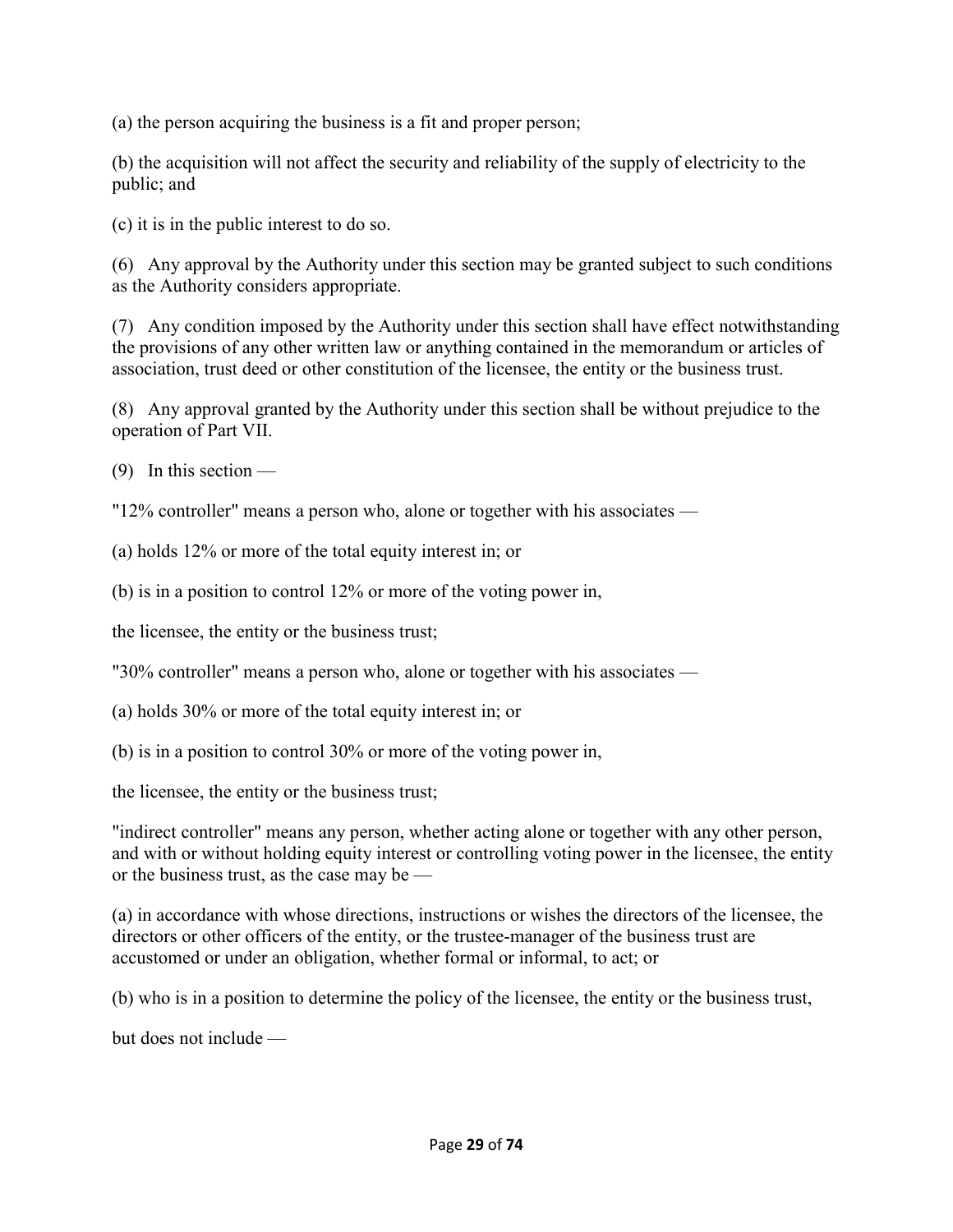(i) in the case of the licensee, a person who is the chief executive officer, a director or the chairman of the board of directors of the licensee whose appointment as such has been approved by the Authority under section 30G; or

(ii) a person in accordance with whose directions, instructions or wishes the directors of the licensee, the directors or other officers of the entity or the trustee-manager of the business trust are accustomed to act by reason only that they act on advice given by him in his professional capacity.

### **Regulations for carrying out section 30B**

**30C.** —(1) The Authority may, with the approval of the Minister, make such regulations as are necessary or expedient for carrying out the purposes of section 30B.

(2) Without prejudice to the generality of subsection (1), the regulations may prescribe —

(a) the meaning of equity interest and the circumstances under which a person would be considered to hold a percentage of the total equity interest in a designated electricity licensee, a designated entity or a designated business trust;

(b) the circumstances under which a person would be considered to be in a position to control a percentage of the voting power in a designated electricity licensee, a designated entity or a designated business trust;

(c) the circumstances under which a person would be considered to have acquired as a going concern a business referred to in section 30B (3);

(d) the circumstances under which a person would be considered to be an associate for the purposes of sections 30B, 30D and 30F;

(e) the conditions which the Authority may impose in granting any approval under section 30B; and

(f) the period within which a notice under section 30B (1) must be given to the Authority.

### **Power to issue directions**

**30D.** —(1) The Authority may issue any direction to a person under subsection (2) or (3) if the Authority is satisfied that —

(a) the person has contravened section 30B  $(2)$  or  $(3)$ ;

(b) any condition of approval imposed on the person under section 30B has not been complied with;

(c) the person has furnished false or misleading information or documents in connection with an application under section 30B; or

(d) the Authority would not have granted its approval under section 30B had it been aware, at that time, of circumstances relevant to the person"s application for such approval.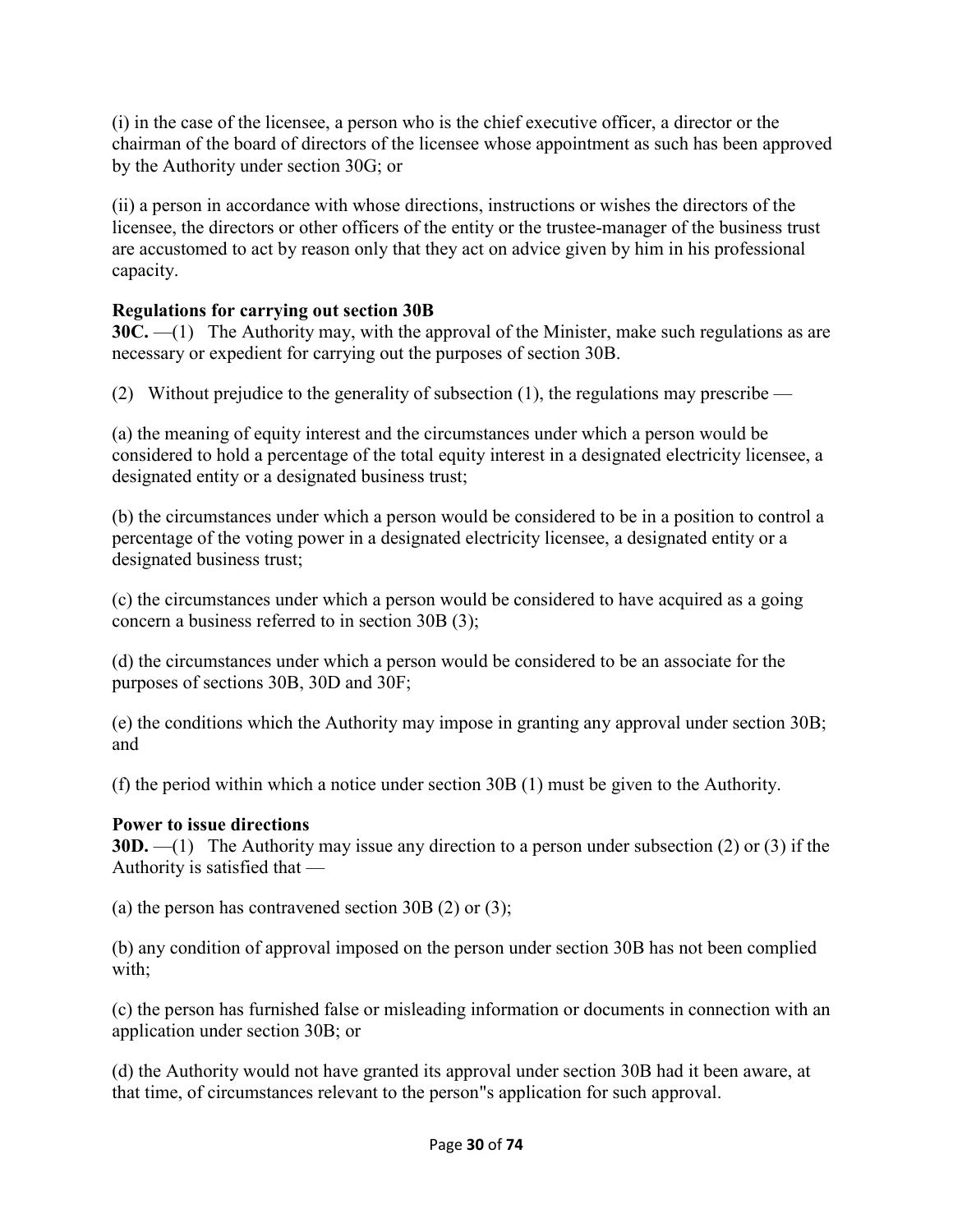(2) Where a person has acquired an equity interest in a designated electricity licensee, a designated entity or a designated business trust, the Authority may —

(a) direct the transfer or disposal of all or any of the equity interest held by the person or any of his associates (referred to in this section and section 30E as the specified equity interest) within such time and subject to such conditions as the Authority considers appropriate;

(b) restrict the transfer or disposal of the specified equity interest; or

(c) make such other direction as the Authority considers appropriate.

(3) Where a person has acquired as a going concern a business referred to in section 30B (3), the Authority may —

(a) direct the person to transfer or dispose of all or any part of the business within such time and subject to such conditions as the Authority considers appropriate; or

(b) make such other direction as the Authority considers appropriate.

(4) Before issuing any direction to a person under subsection (2) or (3), the Authority shall, unless the Authority decides that it is not practicable or desirable to do so, give to the person written notice of the Authority"s intention to issue the direction and specify a date by which the person may make written representations with regard to the proposed direction.

(5) Upon receipt of any written representation referred to in subsection (4), the Authority shall consider it for the purpose of determining whether to issue the direction.

(6) Any person to whom a direction is issued under this section shall comply with the direction.

(7) The Authority may vary or revoke any direction issued under this section.

## **Effect of directions**

**30E.** —(1) Any direction issued to a person under section 30D shall take effect notwithstanding the provisions of any other written law or anything contained in the memorandum or articles of association, trust deed or other constitution of the designated electricity licensee, the designated entity or the designated business trust, as the case may be.

(2) Where any direction is issued under section 30D (2) (*a*) or (*b*), notwithstanding the provisions of any other written law or anything contained in the memorandum or articles of association, trust deed or other constitution, of the licensee, the entity or the business trust, as the case may be —

(a) no voting rights shall be exercisable in respect of the specified equity interest unless the Authority expressly permits such rights to be exercised;

(b) no equity interest of the licensee, the entity or the business trust shall be issued or offered (whether by way of rights, bonus or otherwise) in respect of the specified equity interest unless the Authority expressly permits such issue or offer; and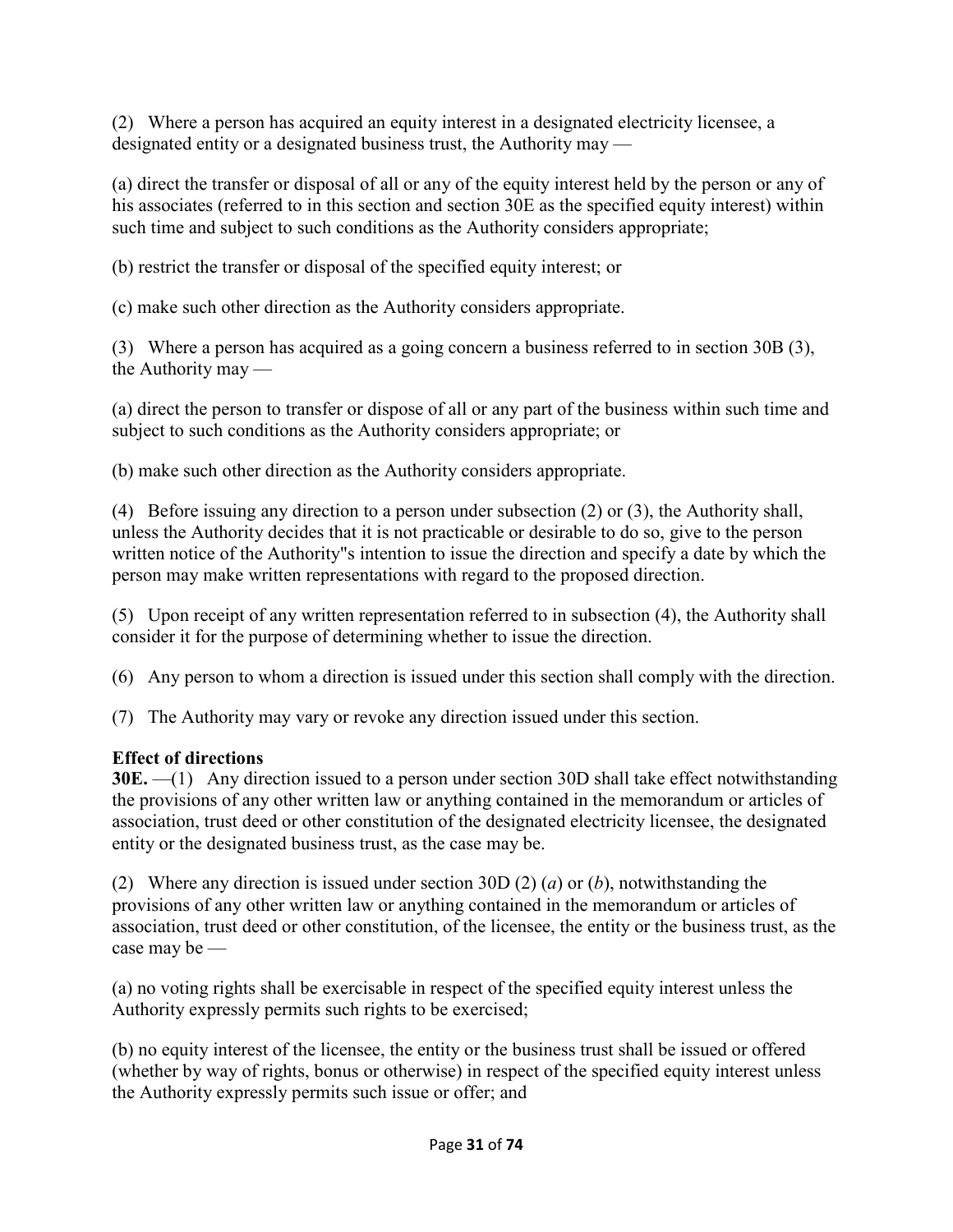(c) except in a winding up of the licensee, the entity or the business trust, no payment shall be made by the licensee, the entity or the trustee-manager of the business trust of any amount (whether by way of dividends or otherwise) in respect of the specified equity interest unless the Authority expressly authorises such payment,

until the transfer or disposal is effected in accordance with the direction or until the direction is revoked, as the case may be.

### **Offences, penalties and defences**

**30F.** —(1) Any person who contravenes section 30B or 30D (6) shall be guilty of an offence and shall be liable on conviction —

(a) in the case of an individual, to a fine not exceeding \$500,000 or to imprisonment for a term not exceeding 3 years or to both and, in the case of a continuing offence, to a further fine not exceeding \$50,000 for every day or part thereof during which the offence continues after conviction; or

(b) in any other case, to a fine not exceeding \$1 million and, in the case of a continuing offence, to a further fine not exceeding \$100,000 for every day or part thereof during which the offence continues after conviction.

(2) Where a person is charged with an offence in respect of a contravention of section 30B (2), it shall be a defence for the person to prove that —

(a) he was not aware that he had contravened section 30B (2); and

(b) he has, within 14 days of becoming aware that he had contravened section 30B (2), notified the Authority of the contravention and, within such time as may be determined by the Authority, taken such actions in relation to his holding of equity interest or control of voting power in the licensee, the entity or the business trust as the Authority may direct.

(3) Where a person is charged with an offence in respect of a contravention of section 30B (2), it shall also be a defence for the person to prove that, even though he was aware of the contravention —

(a) the contravention occurred as a result of an increase in the holding of equity interest or in the voting power controlled by any of his associates;

(b) he has no agreement or arrangement, whether oral or in writing and whether express or implied, with that associate with respect to the acquisition, holding or disposal of equity interest in, or under which they act together in exercising their voting power in relation to, the licensee, the entity or the business trust; and

(c) he has, within 14 days of the date of the contravention, notified the Authority of the contravention and, within such time as may be determined by the Authority, taken such actions in relation to his holding of equity interest or control of voting power in the licensee, the entity or the business trust as the Authority may direct.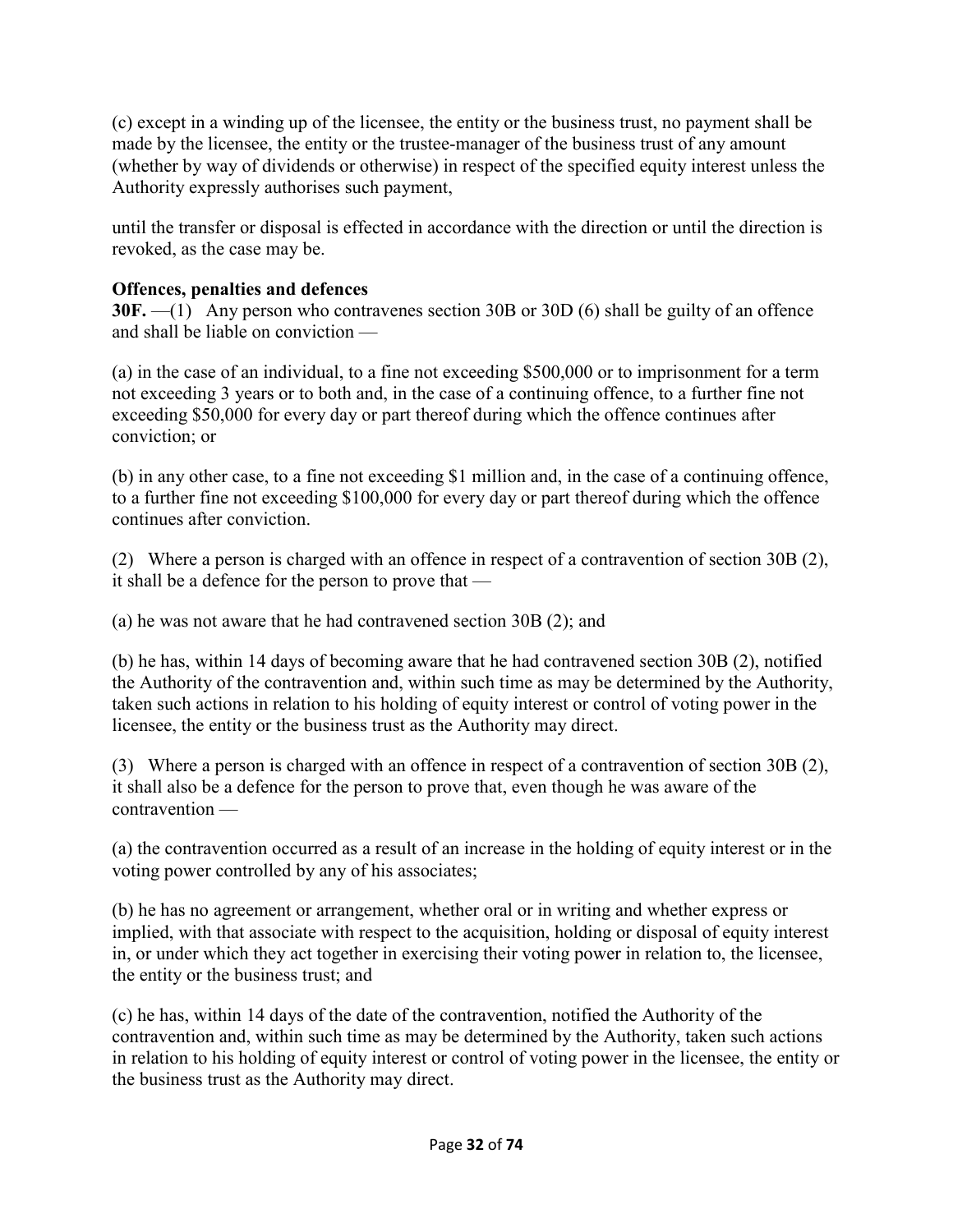(4) Except as provided in subsections (2) and (3), it shall not be a defence for a person charged with an offence in respect of a contravention of section 30B (2) to prove that he did not intend to or did not knowingly contravene section 30B (2).

**Appointment of chief executive officer, director, etc., of designated electricity licensee 30G.** —(1) No designated electricity licensee shall appoint a person as its chief executive officer, its director or the chairman of its board of directors unless it has obtained the prior written approval of the Authority.

(2) Where a person has been appointed by a designated electricity licensee as its chief executive officer, its director or the chairman of its board of directors in contravention of subsection (1), the Authority may issue a direction to the licensee to remove the person as its chief executive officer, its director or the chairman of its board of directors, as the case may be.

(3) This section shall have effect notwithstanding the provisions of any other written law or of the memorandum or articles of association, or other constitution, of the designated electricity licensee.

(4) In this section —

"chief executive officer" , in relation to a designated electricity licensee, means any person, by whatever name described, who is —

(a) in the direct employment of, or acting for or by arrangement with, the designated electricity licensee; and

(b) principally responsible for the management and conduct of any type of business of the designated electricity licensee,

and includes any person for the time being performing all or any of the functions or duties of a chief executive officer;

"director" has the same meaning as in section 4 (1) of the Companies Act (Cap. 50).

# **PART V**

# **MATTERS RELATING TO ELECTRICITY LICENSEES**

## **Works by electricity licensee**

**31.** —(1) Subject to the provisions of this Act, a generation licensee, market support services licensee or transmission licensee may, for any purpose connected with the carrying on of the activities authorised by or required under its electricity licence —

(a) install under, over, in, on, along or across any land, premises, street or bridge and from time to time inspect, maintain, adjust, repair, alter, replace or remove —

(i) any electric line or electrical plant;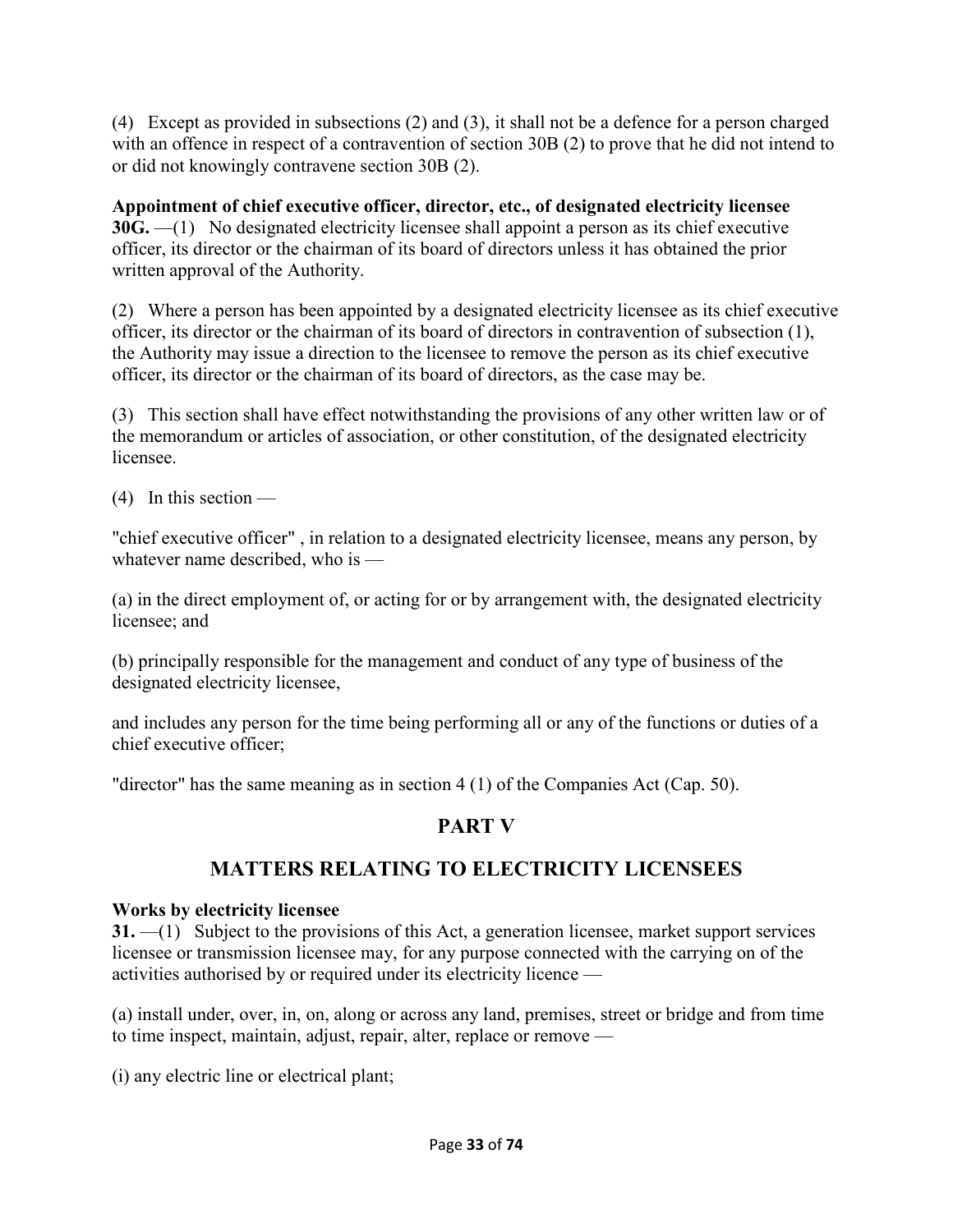(ii) any structure for housing or covering any such line or plant; and

(iii) any meter, switch and any other suitable and proper apparatus, for the purpose of leading off service lines and other distributing conductors or of examining, testing, measuring, directing or controlling the supply of electricity or of testing the conditions of the mains and other portions of the works; and

(b) execute any work requisite for or incidental to the purposes of any work falling within paragraph  $(a)$ , including for those purposes —

(i) excavating any land, street or drain;

(ii) tunnelling or boring under any land, street, sewer or drain;

(iii) removing or using all earth and materials in or under any land, street, sewer or drain;

(iv) erecting, placing or installing equipment, apparatus and other electrical plant in or under any land, building, street or bridge; and

(v) erecting, placing or installing poles on any land or street.

(1A) A licensee referred to in subsection (1) shall obtain the written approval of the Authority —

(a) before issuing a notice under subsection (5); or

(b) in the case of an emergency specified in subsection (5), before carrying out any work,

if the work to be carried out under this section is in relation to any matter specified in subsection  $(1)$   $(a)$   $(i)$ ,  $(ii)$  or  $(iii)$  which is owned or operated by another electricity licensee.

(1B) The right of a licensee to carry out any work in accordance with this section shall have effect notwithstanding any agreement which prohibits the carrying out of the work.

(2) All such works, including the upper surface or covering thereof, shall be constructed of such materials and maintained by the licensee referred to in subsection (1) in such manner as not to be a source of danger, whether by reason of inequality of surface or otherwise; and when such licensee lays any electric line that is liable to touch any main, pipe, line or other service, the conducting portion of the electric line shall be effectually insulated.

(3) The licensee referred to in subsection (1) shall pay compensation to any person who suffers any damage or loss of value to his property as a result of any work performed by the licensee under subsection (1) of such amount as may be agreed between the licensee and the person, and such compensation may include an annual payment for the use of any land or immovable property for the licensee's purpose.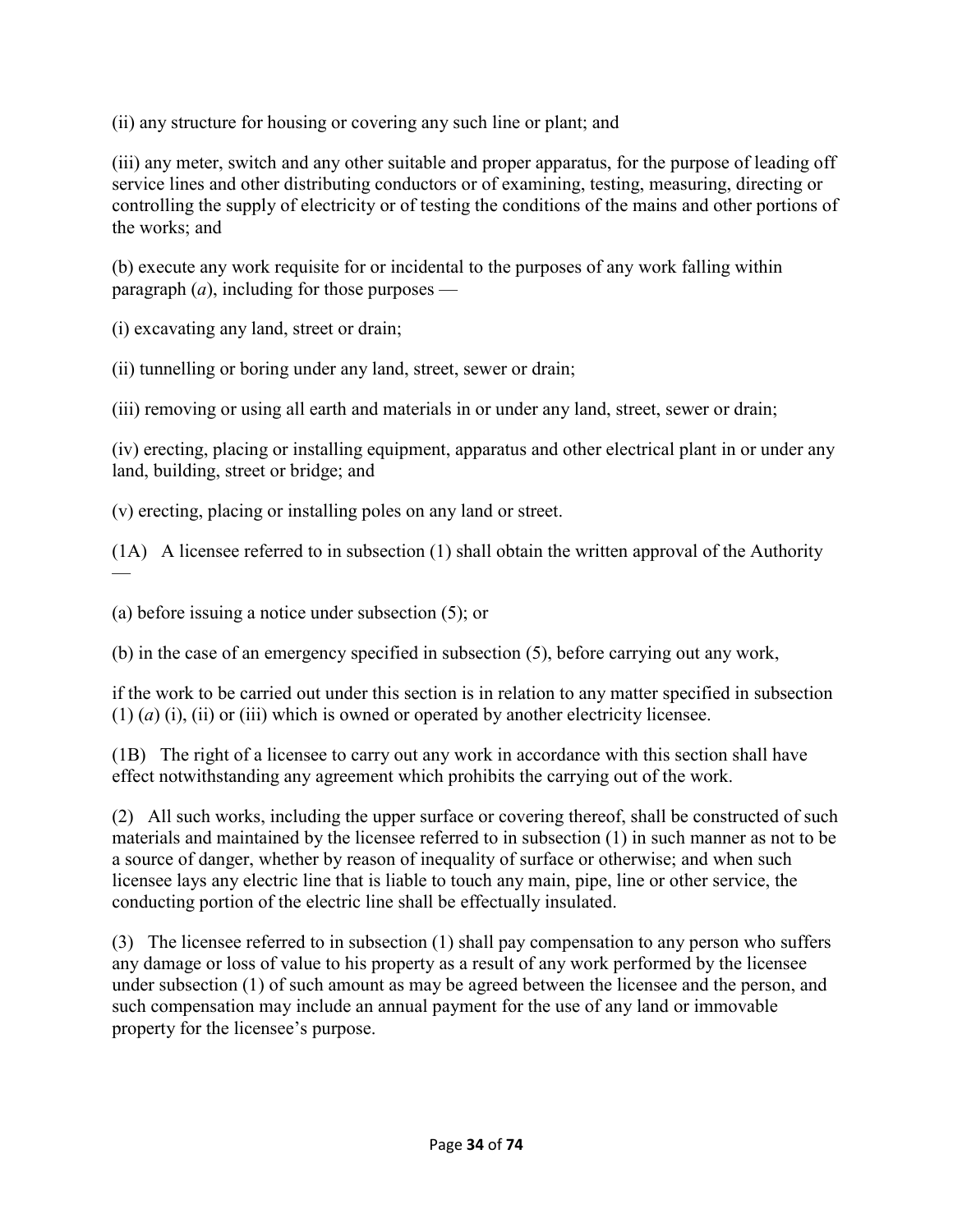(4) The licensee referred to in subsection (1) shall not acquire any right other than that of user only in respect of any land or property under, over, in, on, along or across which the licensee installs any electric line or electrical plant or executes any work under this section.

(5) Except in the case of an emergency arising from any fault in any electric line or electrical plant, the licensee referred to in subsection (1) shall, before entering any land for the purpose specified in subsection (1), give 14 days" written notice to the owner or occupier of the land, stating as fully and accurately as possible the nature and extent of the work to be carried out.

(5A) Subject to subsection (6), the owner or occupier of the land who is given a notice under subsection (5) shall comply with the notice and do all things necessary to facilitate the carrying out of the work specified in the notice.

(6) The owner or occupier of the land may, within 14 days of the receipt of the notice referred to in subsection (5), lodge a written objection with the Authority and the Authority shall specify the date by which an inquiry into such objection shall be made.

(7) If no objection is lodged within the period specified in subsection (6), the licensee may enter on the land and do all or any of the works specified in the notice.

(8) Where an objection lodged under subsection (6) is not withdrawn before the date fixed for an inquiry into the matter under that subsection, the Authority shall hold an inquiry, giving each party an opportunity to be heard.

(9) Upon the conclusion of the inquiry, the Authority may authorise, either unconditionally or subject to such terms, conditions and stipulations as it thinks fit, the carrying out of any of the works specified in the notice given under subsection (5).

(10) The decision of the Authority under subsections (1A) and (9) shall be final.

(11) The licensee referred to in subsection (1) shall do as little damage as possible in the exercise of the powers conferred by subsection (1) and shall, as soon as practicable, make good any damage done in the exercise of those powers.

(12) Where any dispute arises as to whether a licensee referred to in subsection (1) has sufficiently made good any damage done in the exercise of the powers conferred by subsection  $(1)$ , the dispute —

(a) may be referred to the Authority by either party; and

(b) on such a reference, shall be determined by the Authority whose decision shall be final and conclusive between the parties.

(13) A licensee referred to in subsection (1) shall exercise the powers conferred by subsection (1) in such manner as will secure that nothing which it installs or keeps installed under, over, in, on, along or across any premises, street or bridge becomes a source of danger to the public.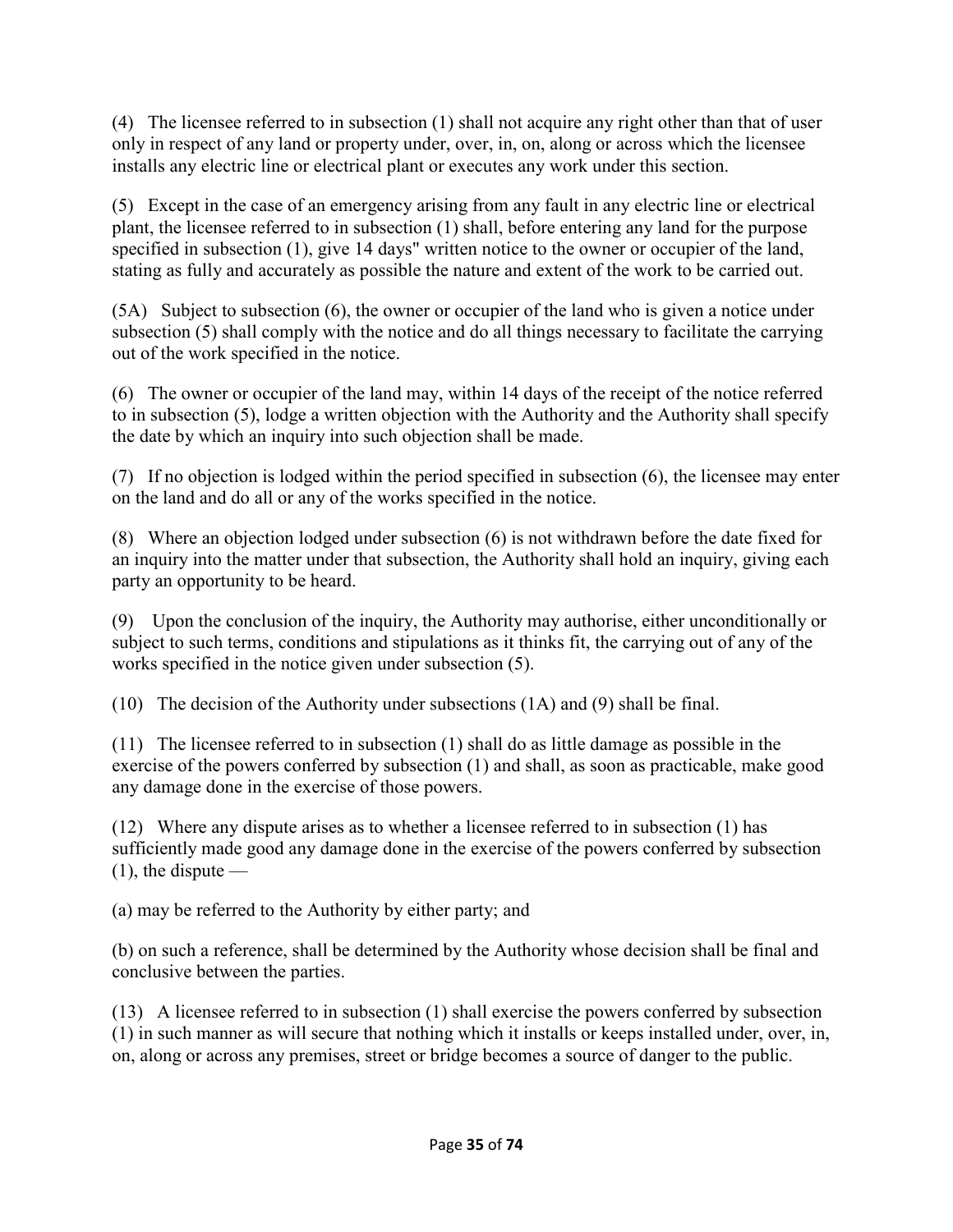(14) A licensee referred to in subsection (1) shall not, when exercising the powers conferred by subsection (1), be liable for or required to pay any person any fee, charge or expense for the right to enter or use any land or premises.

(15) A licensee referred to in subsection (1) shall not, without the approval in writing of a Government authority or of statutory authority, enter or use any land or premises belonging to the Government authority or statutory authority for the purpose of exercising the powers conferred by subsection (1).

## **Power to fell trees, etc.**

**32.** —(1) Where, in the opinion of an electricity licensee, there is at any time danger or suspected danger that any tree or vegetation near the licensee's installation or plant may obstruct or interfere with the supply of electricity or cause damage to such installation or plant, the licensee may cause the tree or vegetation to be felled or dealt with in such other manner as will, in its opinion, avert the danger.

(2) An electricity licensee shall, in the exercise of its powers under subsection (1), be subject to the provisions of the National Parks Act (Cap. 198A) and the Parks and Trees Act (Cap. 216).

(3) Where any tree or vegetation, which has been felled or dealt with under subsection (1), was in existence before the electricity licensee's installation or plant was placed, erected or installed, the licensee shall, subject to subsections (4) and (5), pay to any person adversely affected such sum as may be agreed between the licensee and the person, or in the absence of agreement, such sum as may be determined by the Authority.

(4) No further compensation shall be paid for the felling, lopping or clearing of any tree or vegetation where the action is necessary for the maintenance of an electricity licensee's installation or plant and the tree or vegetation has grown or has been allowed to grow since the payment of compensation under subsection (3).

(5) No compensation shall be payable by an electricity licensee under subsection (3) in respect of any tree or vegetation within 20 metres of the centre line of any road constructed or maintained by the Government or by any public authority unless it is proved that the tree or vegetation was in existence prior to the construction of the road.

(6) Where the owner or occupier of any land fells, lops or clears any tree or vegetation adjacent to an electricity licensee's installation or plant, the owner or occupier shall give the licensee 14 days notice in writing of his intention to do so and shall take such reasonable precautions as the licensee may require for the protection of such installation or plant.

(7) If any such owner or occupier fails to give notice under subsection (6) or having given notice fails to take any such reasonable precautions as the electricity licensee may have required, he shall be liable to pay the licensee any cost and expense incurred by the licensee for any damage caused to any such installation or plant, subject to the Authority's approval in the case of any dispute.

(8) If any tree or vegetation is felled, lopped or cleared upon land adjacent to an electricity licensee's installation or plant, it shall be presumed until the contrary is proved that the tree or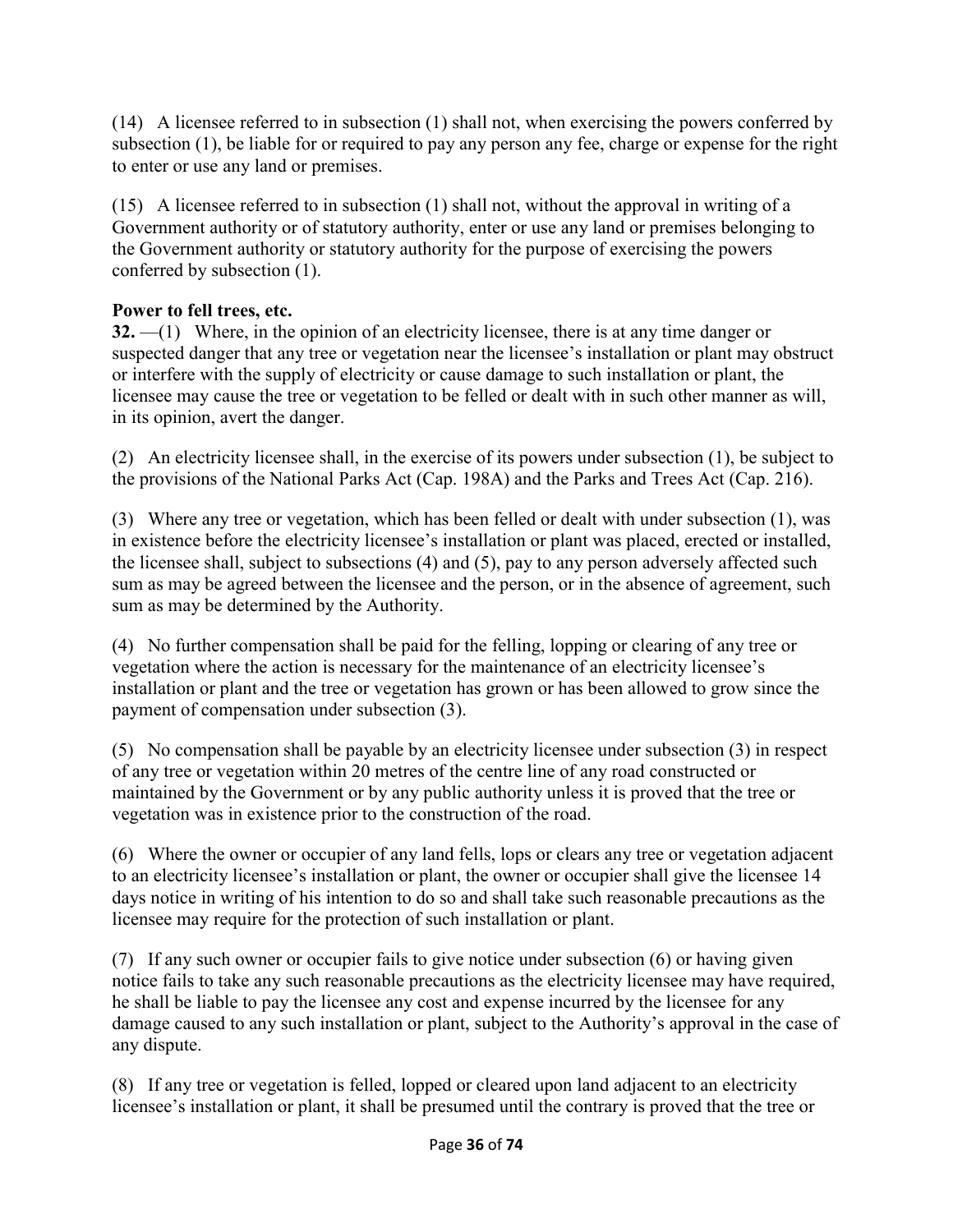vegetation was felled, lopped or cleared by the owner or occupier of the land or by his employees or agents acting as such.

## **Entry upon premises by electricity licensee for purposes of exploration**

**33.** —(1) Subject to this section and without prejudice to any other right of entry, a person authorised in writing by a transmission licensee or market support services licensee may, at any reasonable time, enter upon and survey any premises for the purpose of ascertaining whether the premises would be suitable for use for any purpose connected with the carrying on of the activities which the licensee is authorised by its electricity licence to carry on.

(2) A person authorised to enter upon any premises under this section shall not demand to do so as of right unless —

(a) 7 days notice of the intended entry has been given to the occupier; and

(b) if required to do so, he has produced evidence of his authority.

(3) The power to survey premises conferred by this section includes the power to search and bore for the purposes of ascertaining the nature of the subsoil, but works may not be carried out on the premises for this purpose unless —

(a) notice of the proposed works is included in the notice given under subsection (2); and

(b) where premises are held by any statutory authority which objects to the works on the ground that the carrying out of the works would be seriously detrimental to the carrying on of its undertaking, the Minister gives his approval.

(4) Where any person exercises any power conferred by this section, the licensee by whom he was authorised shall make good any damage done to the premises.

(5) An electricity licensee shall not, without the approval in writing of a Government authority or statutory authority, authorise any person to enter or use any premises belonging to the Government authority or statutory authority for the purpose of exercising the powers conferred by subsection (1).

## **Entry during continuance of supply**

**34.** A person authorised by a transmission licensee or market support services licensee to enter upon any premises may, at all reasonable times, on the production of some duly authenticated document showing his authority, enter any premises to which a supply of electricity is being given for any of the following purposes:

(a) inspecting any electric line or electrical plant belonging to the licensee;

(b) ascertaining the register of any electricity meter;

(c) removing, inspecting or re-installing any such meter or installing any substitute meter; and

(d) carrying out all other works necessary to maintain the supply of electricity.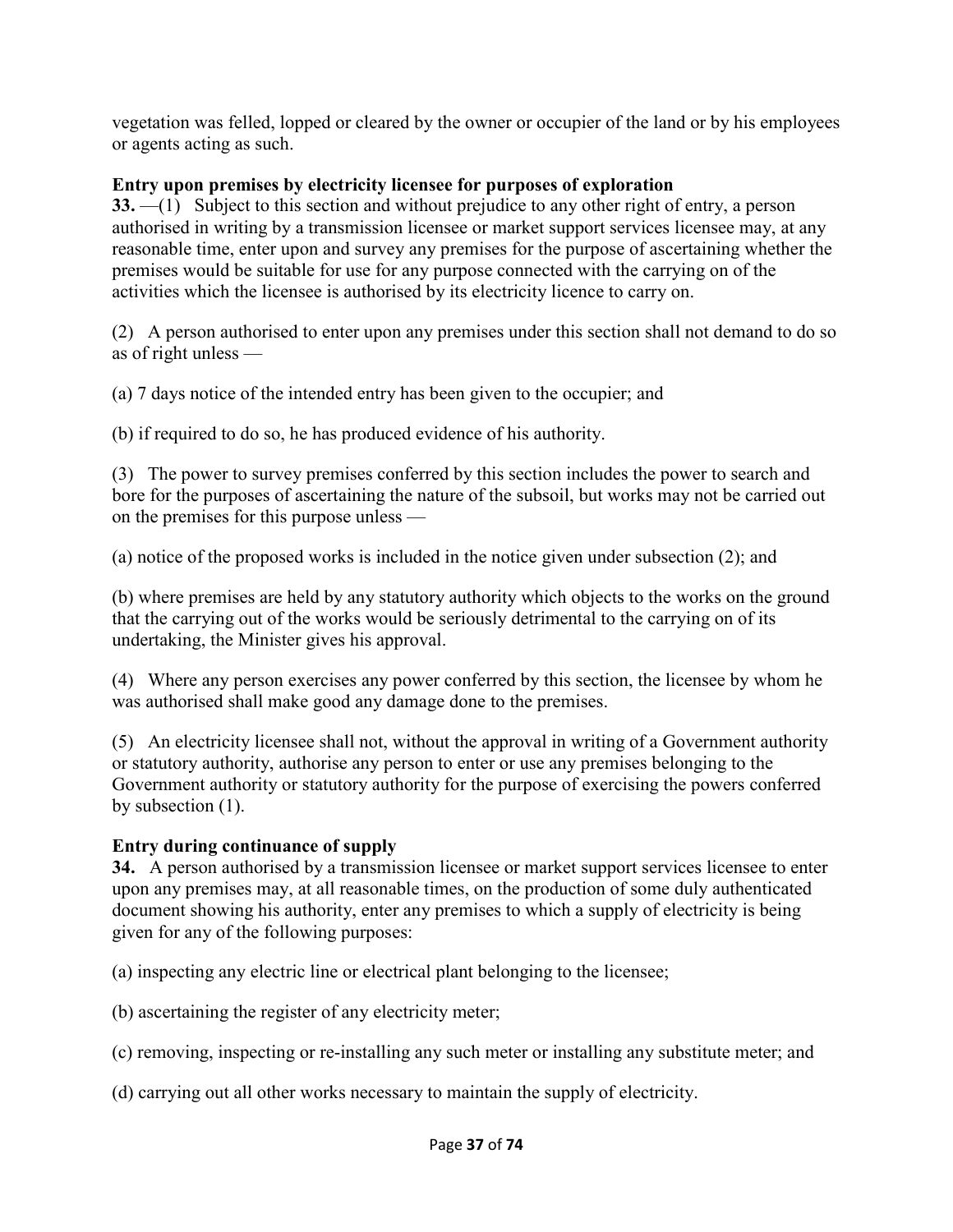#### **Entry during discontinuance of supply**

**35.** —(1) Where —

(a) a transmission licensee or market support services licensee is authorised by this Act or its electricity licence to disconnect or discontinue the supply of electricity to any premises;

(b) a person occupying premises supplied with electricity by a retail electricity licensee or market support services licensee ceases to require such a supply; or

(c) a person entering into occupation of any premises previously supplied with electricity by a retail electricity licensee or market support services licensee does not require such a supply,

any person authorised in writing by the transmission licensee or market support services licensee may at all reasonable hours, on production of some duly authenticated document showing his authority, enter the premises for the purposes of disconnecting the supply or removing any electrical plant, electric line or electricity meter, as the case may be.

(2) Subject to section 39, the person so authorised by a transmission licensee or market support services licensee shall not enter any dwelling-house in actual occupation, without 6 hours previous notice to the occupier, unless the occupier has given his consent to the entry.

#### **Entry for replacing, repairing or altering electric line or electrical plant**

**36.** —(1) Any person authorised by an electricity licensee in writing may, after 7 days notice to the occupier of any premises or to the owner of any premises which are unoccupied, at all reasonable times, on production of some duly authenticated document showing his authority, enter the premises for the purpose of —

(a) placing a new electric line or electrical plant in the place of or in addition to any existing line or plant which has already been lawfully placed and which belongs to that licensee; or

(b) maintaining, inspecting, repairing, removing or altering any such existing line or plant.

(2) In the case of an emergency arising from any fault in any electric line or electrical plant, entry may be made under subsection (1) without the notice required by that subsection, but the notice shall then be given as soon as possible after the occurrence of the emergency.

#### **Relocation of installation**

**37.** —(1) Where an installation has been laid under or upon any land by an electricity licensee and the owner or occupier of the land desires to use the land in a manner which renders it necessary or convenient to move such installation, the owner or occupier may request the licensee to move the installation accordingly.

(2) An electricity licensee may, at the request of the owner or occupier of any premises under or upon which any installation of the licensee is situated, relocate the installation if the licensee is satisfied that such relocation is reasonable and the owner or occupier complies with such terms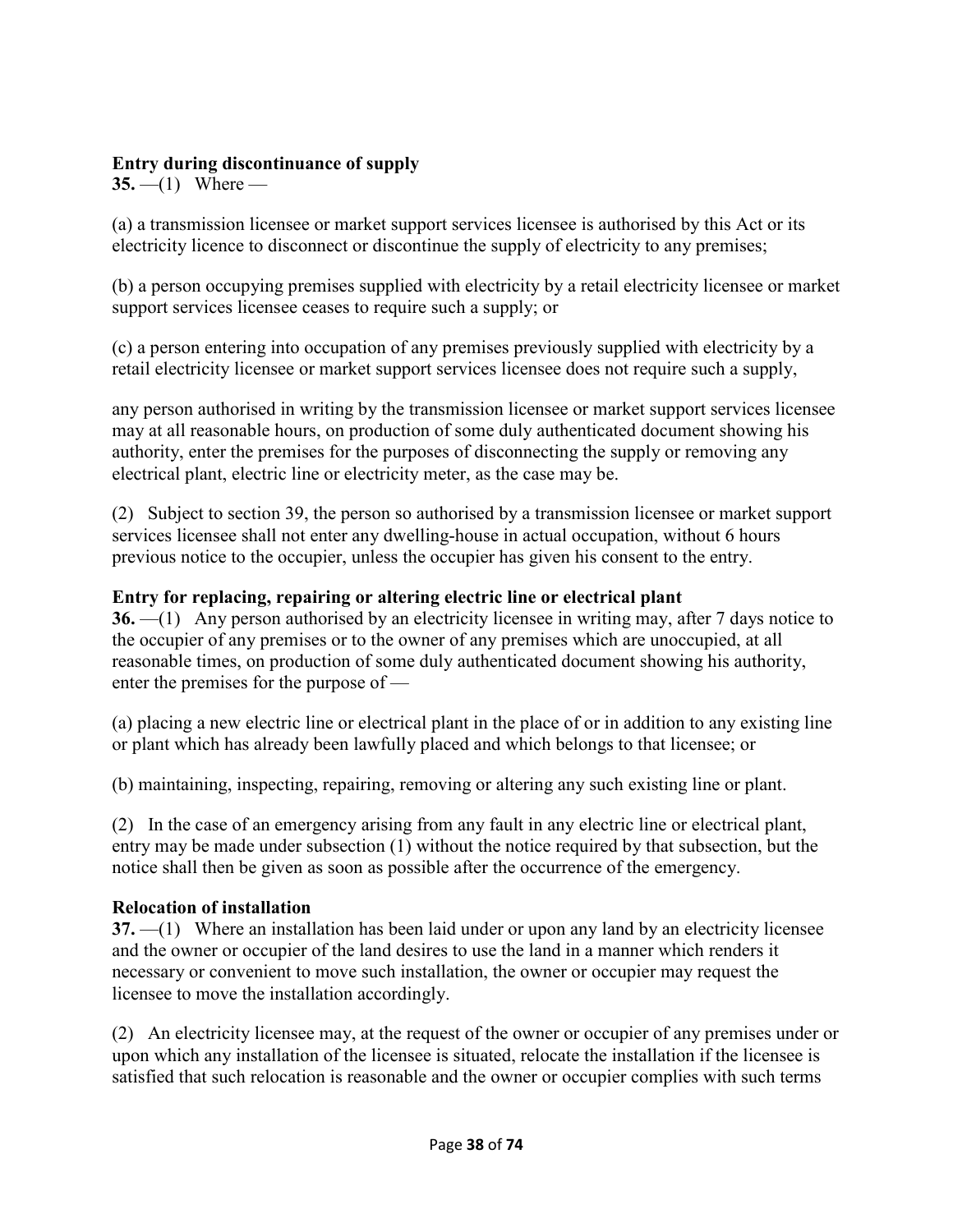and conditions as the licensee may impose, including terms and conditions relating to the payment by the owner or occupier of all costs and expenses necessary for the relocation.

(3) Where an installation has been laid under or upon any land by an electricity licensee and the installation is no longer in use by the occupier of the land or any other person for the purpose of the transmission or supply of electricity, the licensee may at its own volition, or at the reasonable request of the owner of the land, remove the installation from the land at the expense of the electricity licensee.

(4) For the purposes of this section, "owner" includes any person having a leasehold interest in the land or premises with an unexpired term of not less than 7 years.

## **Electrical plant not fixtures and not subject to distress**

**38.** Any electrical plant, electric line, electricity meter, appliance, accessory, fitting and appurtenance owned or let for hire or lent to a consumer by an electricity licensee and which has been affixed or fastened to any part of the premises —

(a) shall continue to remain the property of that licensee and shall be deemed not to be a fixture, and shall not vest in the owner of the premises; and

(b) shall not be subject to distress or be liable to be taken in execution under process of any court or any proceedings in bankruptcy against the person in whose possession it is.

## **Power to discontinue supply of electricity in emergency, etc.**

**39.** —(1) Where an electricity licensee is of the opinion that immediate action is necessary on the occurrence of any emergency, in the interest of public safety or in order to avoid undue interference with the efficient supply of electricity to other consumers or for such other reasons affecting public interest, the licensee —

(a) may forthwith discontinue the supply of electricity to any person;

(b) shall immediately thereafter give notice in writing of the discontinuance to the person; and

(c) not being a market support services licensee, shall immediately inform the market support services licensee of the discontinuance.

(2) An electricity licensee shall not be liable for any loss or damage caused to any person by such discontinuance of the supply of electricity to the person.

## **Emergency plans**

**40.** —(1) The Authority may require an electricity licensee to prepare and file with the Authority such emergency plans in accordance with, and as may be specified in, its licence and the market rules.

(2) The Authority may, with the approval of the Minister, direct an electricity licensee to implement an emergency plan prepared by that licensee on one or more occasions and with such modifications as the Minister may, from time to time, consider necessary.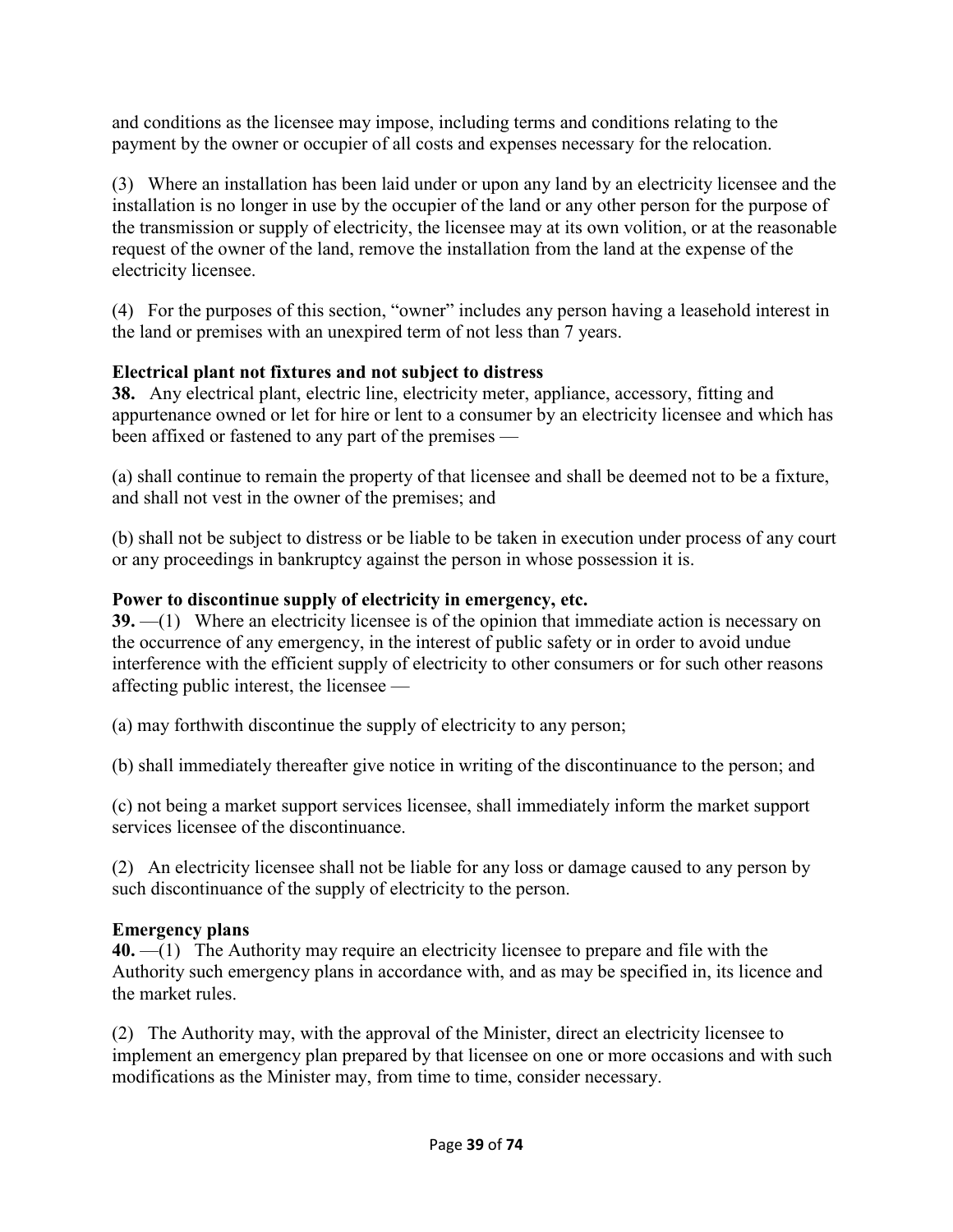#### **Contestable consumers**

**41.** —(1) The Authority may, with the approval of the Minister, make regulations prescribing the criteria that must be met by a consumer in order to be classified as a contestable consumer.

(2) A market support services licensee shall provide market support services to a contestable consumer in accordance with this Act and its licence, and on terms and conditions approved by the Authority.

(3) A contestable consumer shall purchase electricity for consumption on his own premises in accordance with any one of the following options:

(a) purchase electricity from a retail electricity licensee on mutually agreed terms and conditions;

(b) subject to subsection (4), purchase electricity directly from any wholesale electricity market at prevailing market prices; or

(c) purchase electricity indirectly from any wholesale electricity market through a market support services licensee at prevailing market prices.

(4) A contestable consumer shall not purchase electricity directly from any wholesale electricity market unless he is granted a licence by the Authority to do so and is registered as a market participant in accordance with the market rules.

(5) A consumer shall have the option to, within a period of 30 days from the date on which he is classified under subsection (1) as a contestable consumer (or such further period as the Authority may determine) —

(a) commence purchasing electricity under a contract with a retail electricity licensee; or

(b) commence purchasing electricity directly from any wholesale electricity market.

(6) If a consumer commences purchasing electricity under subsection (5) (*a*) or (*b*) and has an existing agreement under which any person supplies and sells electricity to the consumer, that agreement shall cease to have effect from the date on which the consumer commences purchasing electricity under the relevant option.

(7) If a consumer does not commence purchasing electricity under subsection (5) (*a*) or (*b*), he shall be deemed to commence purchasing electricity indirectly from any wholesale electricity market through a market support services licensee at prevailing market prices with effect from the date immediately after the expiry of the period referred to in that subsection.

(8) Where subsection (7) is applicable and the consumer has an existing agreement under which any person supplies and sells electricity to the consumer, that agreement shall cease to have effect from the date immediately after the expiry of the period referred to in subsection (5).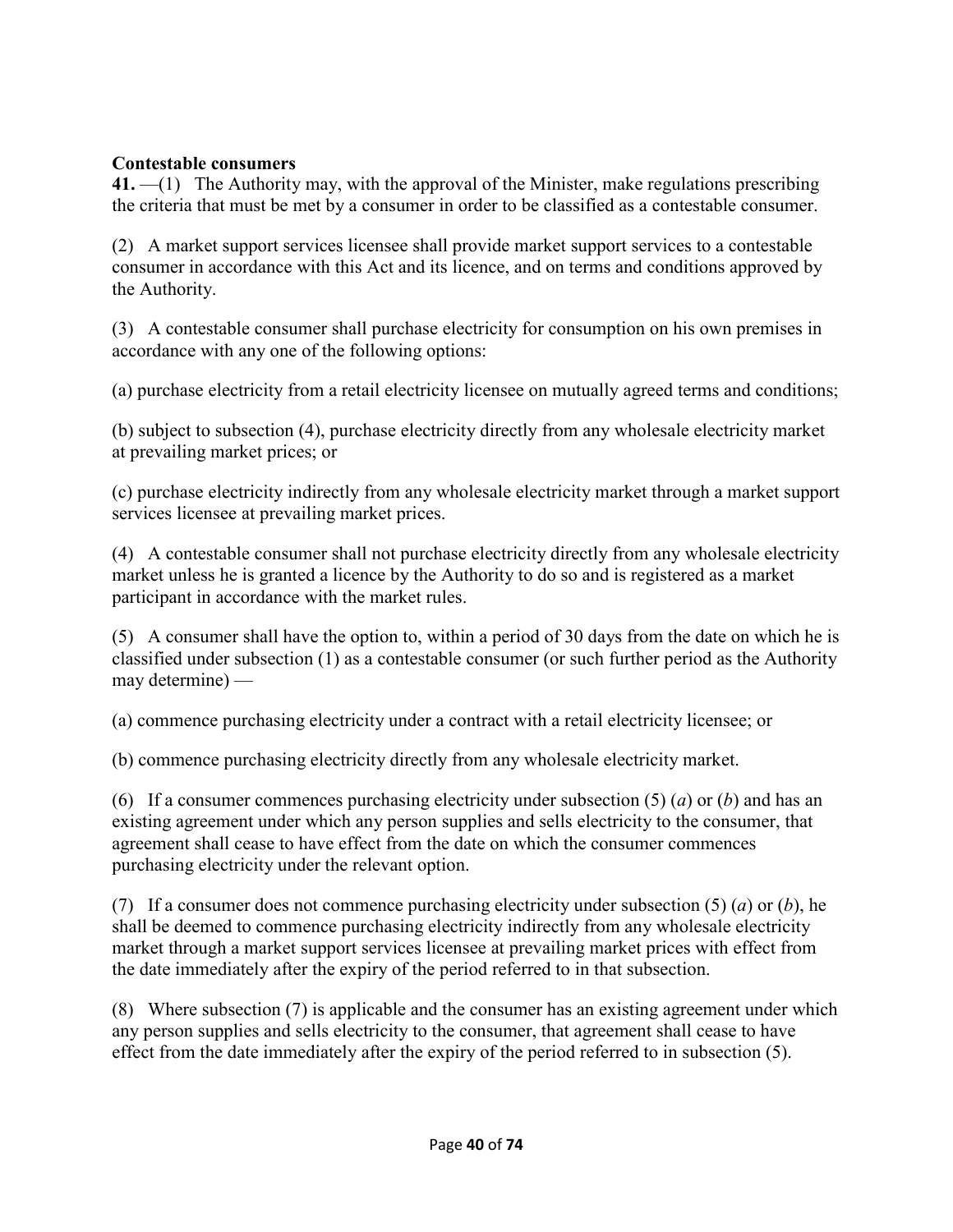(9) Notwithstanding subsections (5) and (7), a contestable consumer may, at any time after the expiry of the period referred to in subsection (5), enter into an arrangement to purchase electricity for consumption on his own premises under any one of the options specified under subsection (3).

(10) At such time when —

(a) a contestable consumer does not, cannot or no longer wishes to purchase electricity from a retail electricity licensee or directly from any wholesale electricity market; or

(b) a retail electricity licensee is unable or refuses to retail electricity to a contestable consumer for any reason,

a market support services licensee shall provide the contestable consumer access to any wholesale electricity market for the purpose of allowing the consumer to purchase electricity indirectly from that market through the licensee at prevailing market prices.

(11) Nothing in subsections (6) and (8) shall have the effect of extinguishing any right or liability of any party under the existing agreement referred to in those subsections where such right or liability had accrued on the date the agreement ceased to have effect under those subsections.

(12) A market support services licensee shall not discontinue the provision of market support services to any contestable consumer except in accordance with its licence.

(13) Nothing in this section shall be taken as requiring a market support services licensee to procure a supply of electricity to the premises of any contestable consumer if —

(a) it is prevented from doing so by circumstances not within its control;

(b) circumstances exist by reason of which its doing so would or might involve the market support services licensee or any other electricity licensee being in breach of this Act, and the market support services licensee or other electricity licensee has taken all reasonable steps to prevent the circumstances from occurring and to prevent them from having that effect; or

(c) any building on the premises has been erected in contravention of any written law or is in a ruinous or dangerous condition.

# **PART VI**

# **WHOLESALE ELECTRICITY MARKET**

## **Interpretation of this Part**

 $42. - (1)$  In this Part —

"constituent documents" means the memorandum and articles of association of the Market Company;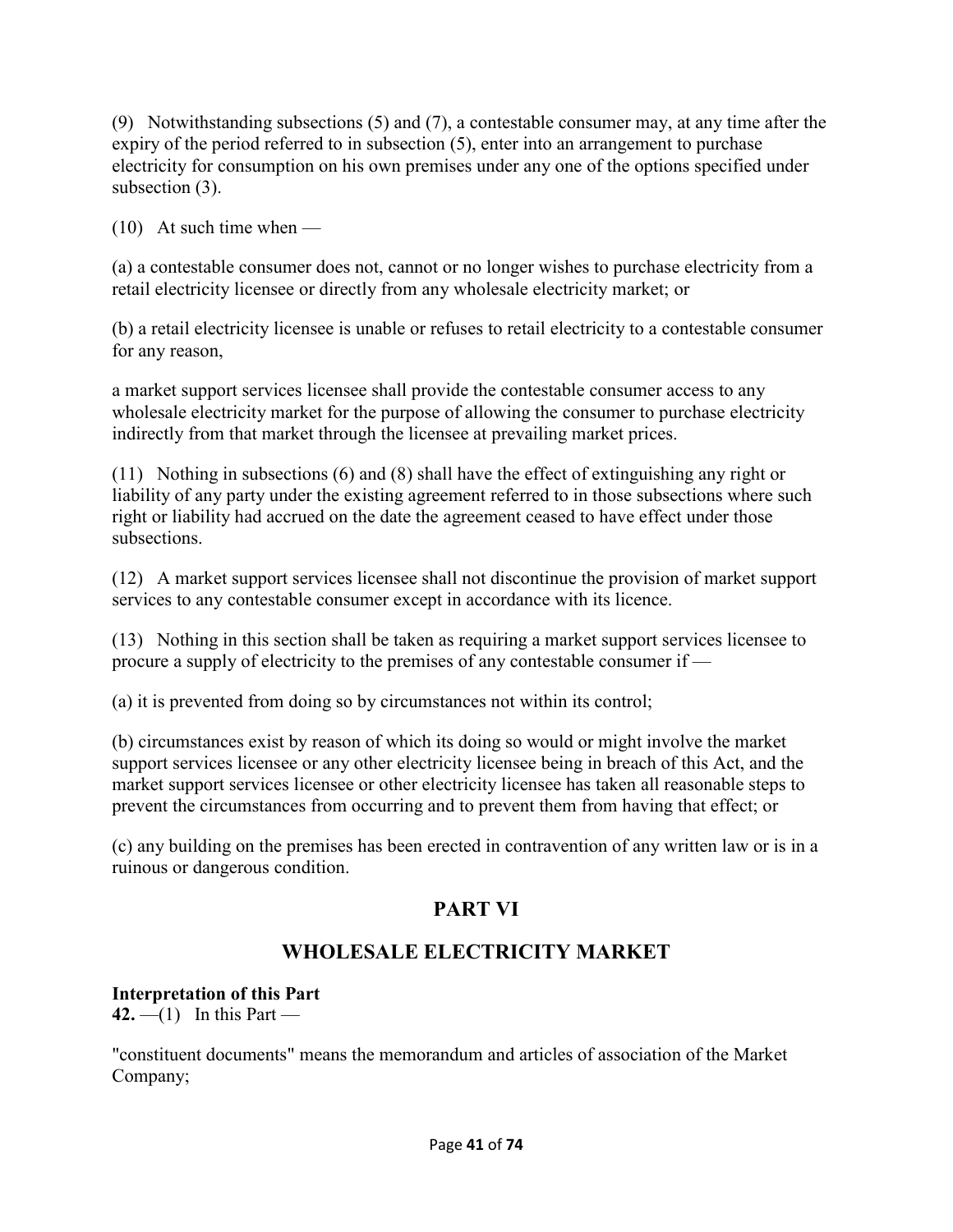"Market Company" means the company which holds an electricity licence authorising it to operate any wholesale electricity market.

(2) In the event of any inconsistency —

(a) between the constituent documents and this Act or the market rules, this Act or the market rules, as the case may be, shall prevail to the extent of the inconsistency; or

(b) between the market rules and this Act, this Act shall prevail to the extent of the inconsistency.

(3) Nothing in this Part shall be construed as conferring on the Market Company the exclusive right or privilege to operate any wholesale electricity market.

## **Functions and powers of Market Company**

**43.** —(1) The functions of the Market Company are, subject to and in accordance with this Act, its electricity licence and the constituent documents —

(a) to operate and administer any wholesale electricity market specified in its licence;

(b) to schedule generating units, loads and the transmission system;

(c) to facilitate the planning and augmentation of the transmission system;

(d) to provide information and other services to facilitate decisions for investment and the use of resources in the electricity industry; and

(e) to exercise and perform any other powers and duties assigned to the Market Company under this Act, its licence, the market rules and any code of practice.

(2) The Market Company may engage in any business, undertaking or activity incidental to the performance of its functions.

## **Approval of Minister**

**44.** —(1) The approval in writing of the Minister is required for —

(a) the disposal of the whole or substantially the whole of the Market Company's undertaking or property;

(b) the voluntary winding-up of the Market Company; and

(c) the addition, deletion or alteration of any provision of the constituent documents.

(2) The requirement under subsection (1) shall be in addition to the requirements prescribed by the Companies Act (Cap. 50) in respect of the matters referred to in that subsection.

(3) Any act done or agreement made in contravention of subsection (1) shall have no effect and be unenforceable at law.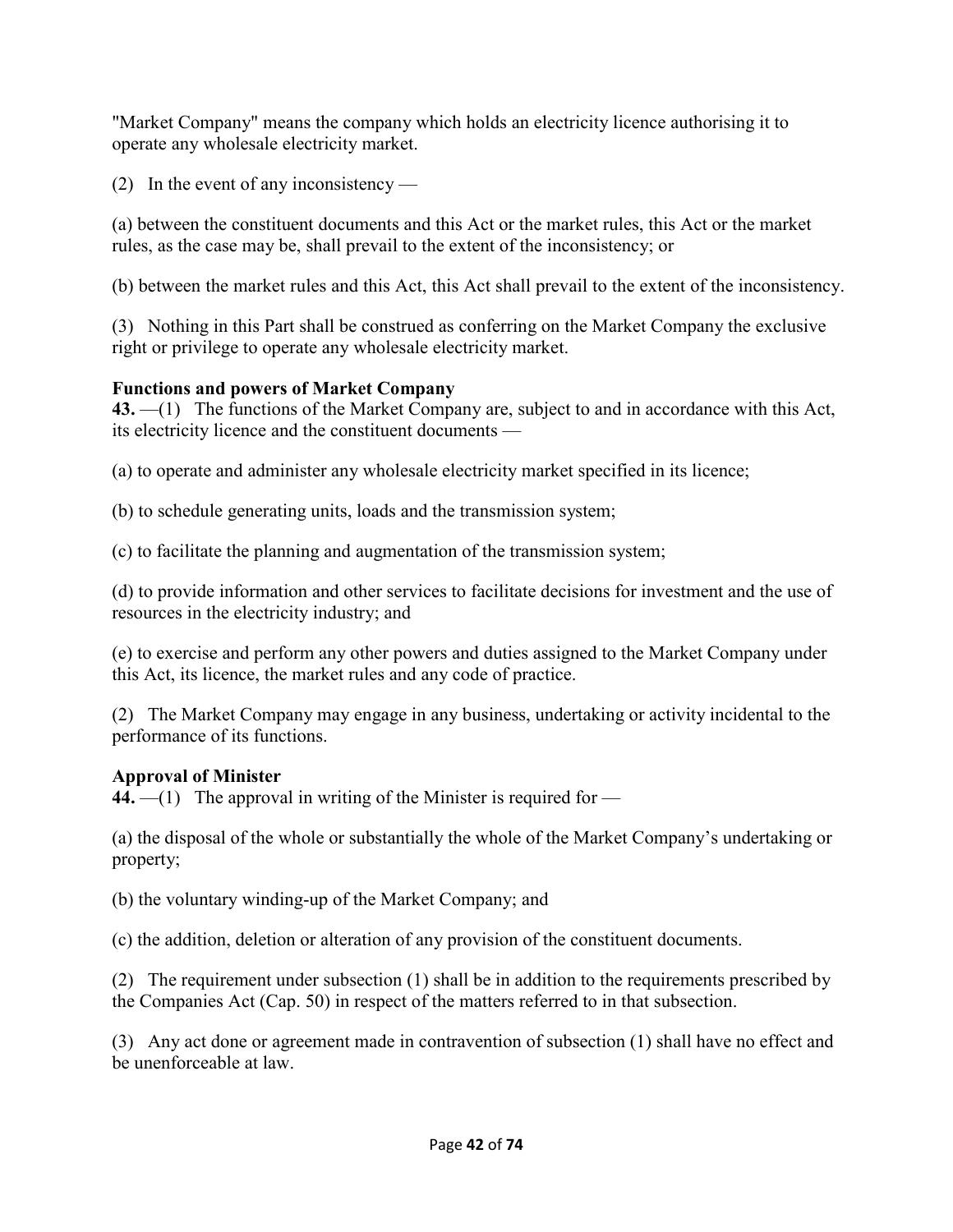### **Liability of Market Company**

**45.** —(1) No suit or other legal proceedings shall lie against any director, officer, employee or agent of the Market Company or any person acting under the direction of the Market Company for anything which is in good faith done or not done, in the execution or purported execution of the functions of the Market Company.

(2) Subsection (1) does not relieve the Market Company of any liability to which it would otherwise be subject in respect of a cause of action arising from any act or omission referred to in that subsection.

#### **Market rules**

**46.** —(1) The Authority shall make initial market rules —

(a) establishing and governing, amongst other things —

(i) any wholesale electricity market; and

(ii) agreements and arrangements in connection with trading;

(b) governing the activities of the Market Company and market participants in and in relation to any wholesale electricity market; and

(c) governing the operation of the electricity system.

(1A) For the avoidance of doubt, rules made for the purpose of subsection  $(1)$  (*a*) may make provision governing the activities of market support services licensees in and in relation to any wholesale electricity market.

(2) The Market Company —

(a) may modify the market rules in accordance with the market rules; and

(b) shall modify the market rules when directed to do so by the Authority.

(3) The market rules made or modified in accordance with this section shall be published by the Market Company in such manner as will secure adequate publicity.

(4) A modification to the market rules made by the Market Company under subsection (2) is subject to approval by the Authority, which approval shall be granted unless the Authority determines that the modification —

(a) being a modification made under subsection (2) (*a*), unjustly discriminates in favour of or against a market participant, a market support services licensee, or a class of market participants or market support services licensees; or

(b) is inconsistent with the functions and duties of the Authority under section 3 (3).

(5) The market rules shall be deemed not to be subsidiary legislation.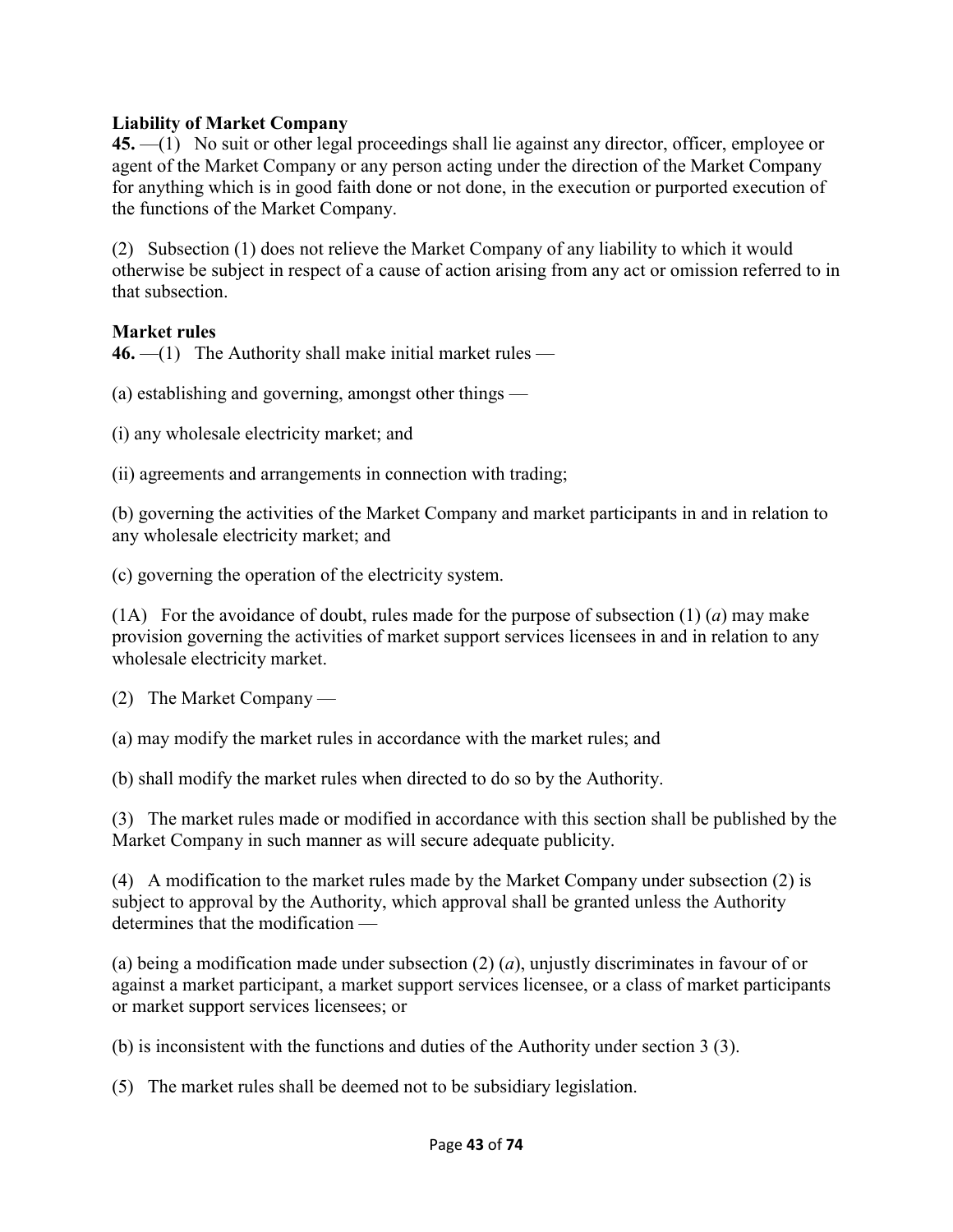#### **Penalties under market rules**

**47.** Without limiting the generality of section 46 (1), the market rules may include provisions authorising and governing the imposition of financial penalties on market participants, the Market Company and market support services licensees.

#### **Limitation of actions under market rules**

**48.** —(1) If the market rules include a provision —

(a) that regulates the manner in which disputes under the market rules or referred to in the market rules are to or may be resolved; and

(b) that restricts recourse to the courts until such time as the dispute resolution process in the market rules has been exhausted,

recourse to the courts shall be limited in the manner prescribed by the market rules, including a restriction against appeals to a court except in relation to matters of law and jurisdiction.

(2) Nothing in this section is to be read or construed as  $-$ 

(a) sanctioning the absolute limitation of appeals to the courts except in relation to matters of fact; or

(b) limiting the right of any person to seek interim injunctive relief from the courts.

#### **Market rules have force of contract**

—

**49.** —(1) The market rules have the effect of a contract between each market participant and the Market Company.

(2) Each market participant and the Market Company shall be deemed to have entered into a contract with one another under which each market participant and the Market Company severally agree to perform and observe the market rules as far as they are applicable to each market participant and the Market Company as provided for in the market rules.

# **PART VII**

## **COMPETITION**

#### **Agreements, etc., preventing, restricting or distorting competition**

**50.** —(1) Subject to section 52, agreements, decisions or concerted practices by persons which have as their object or effect the prevention, restriction or distortion of competition in any wholesale electricity market or the retail electricity market in Singapore are prohibited.

(2) Subsection (1) applies, in particular, to agreements, decisions or concerted practices which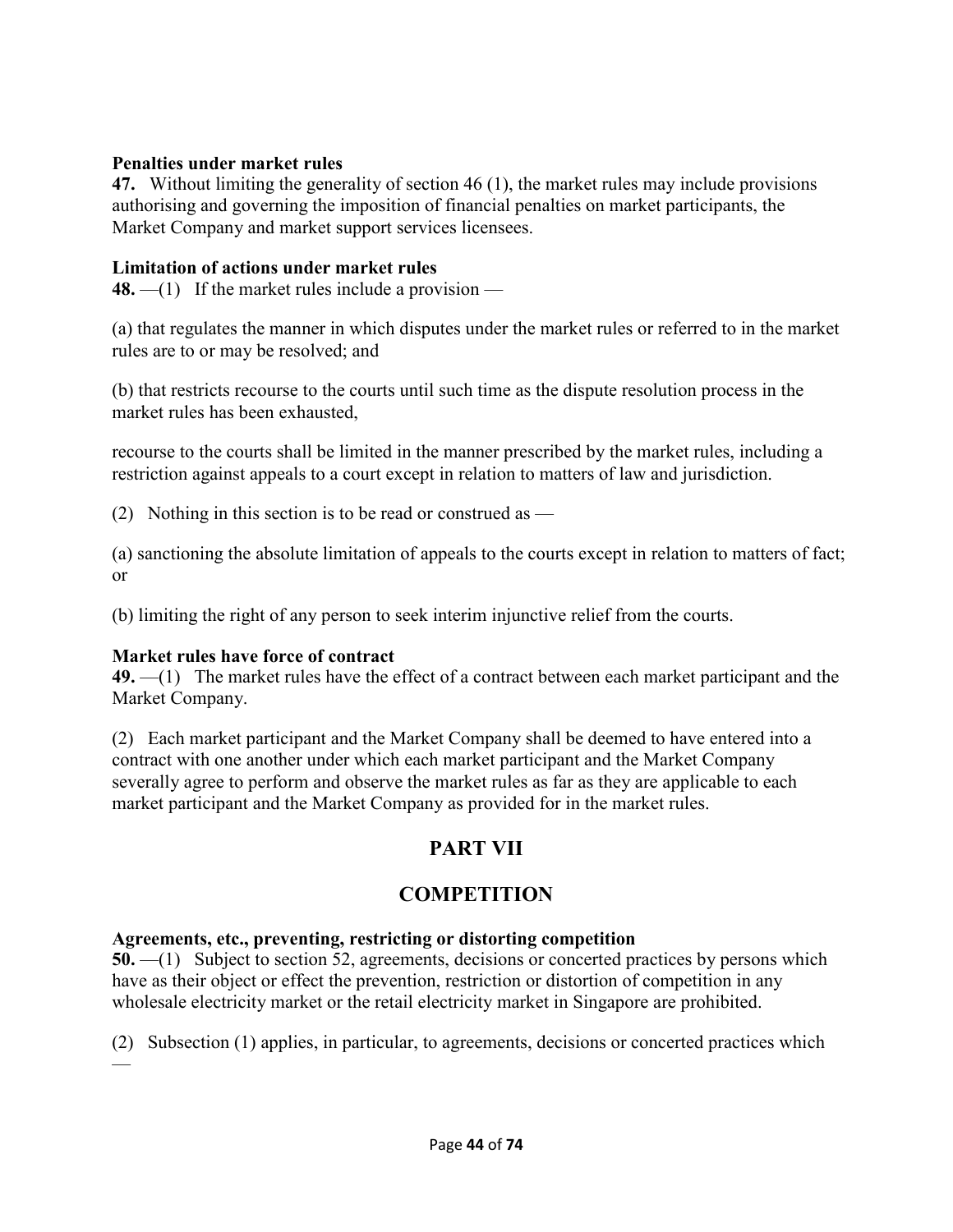(a) directly or indirectly fix purchase or selling prices or any other trading conditions of electricity in Singapore;

(b) limit or control generation of electricity, any wholesale electricity market, the retail electricity market, technical development or investment in the electricity industry in Singapore;

(c) share markets or sources of supply of electricity in Singapore;

(d) apply dissimilar conditions to equivalent transactions with other trading parties, thereby placing them at a competitive disadvantage;

(e) make the conclusion of contracts subject to acceptance by the other parties of supplementary obligations which, by their nature or according to commercial usage, have no connection with the subject of such contracts; or

(f) provide for the acquisition, directly or indirectly, of shares in or the assets of an electricity licensee.

(3) Subsection (1) applies only if the agreement, decision or concerted practice is, or is intended to be, implemented in Singapore.

(4) Subject to section 52, an agreement or a decision which is prohibited by subsection (1) is void.

(5) Unless the context otherwise requires, a provision of this Part which is expressed to apply to, or in relation to, an agreement is to be read as applying, with any necessary modification, equally to, or in relation to, a decision by any person or a concerted practice.

(6) Subsection (1) applies to agreements, decisions and concerted practices implemented before, on or after the appointed day.

## **Abuse of dominant position**

**51.** —(1) Subject to section 52, any conduct on the part of one or more persons which amounts to the abuse of a dominant position in any wholesale electricity market or the retail electricity market in Singapore is prohibited if it may affect trade within Singapore.

(2) Conduct may, in particular, constitute such an abuse if it consists of  $-$ 

(a) directly or indirectly imposing unfair purchase or selling prices or other unfair trading conditions of electricity in Singapore;

(b) limiting generation of electricity, any wholesale electricity market, the retail electricity market or technical development in the electricity industry in Singapore to the prejudice of consumers;

(c) applying dissimilar conditions to equivalent transactions with other trading parties, thereby placing them at a competitive disadvantage; or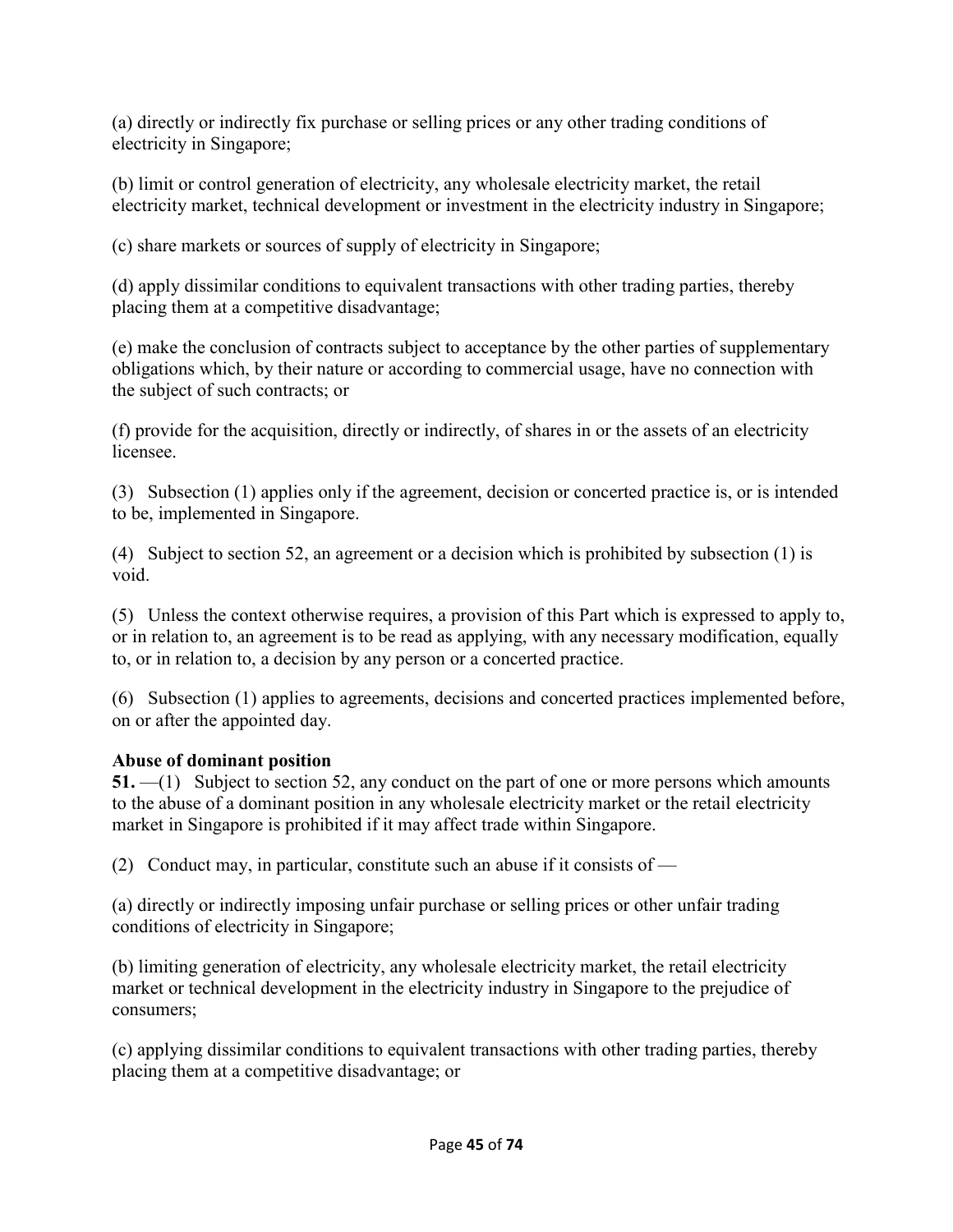(d) making the conclusion of contracts subject to acceptance by the other parties of supplementary obligations which, by their nature or according to commercial usage, have no connection with the subject of such contracts.

(3) In this section, "dominant position" means a dominant position within Singapore.

## **Exemption**

**52.** —(1) The Authority may, with the approval of the Minister, on the application of any person or on its own initiative, grant an exemption from section 50 (1) or 51 (1) to any agreement or conduct.

(2) An exemption under subsection  $(1)$  —

(a) may be granted subject to such conditions or obligations as the Authority considers appropriate;

(b) shall have effect for such period as the Authority considers appropriate; and

(c) shall be in writing and sent by the Authority to the person to whom the exemption is granted.

(3) The Authority shall notify any applicant in writing of its decision under subsection (1) not to grant an exemption.

(4) An exemption under this section shall, unless previously revoked in accordance with the terms of such exemption, continue in force for such period as is specified in such exemption.

(5) The Authority may, with the approval of the Minister, on the application of any person or on its own initiative —

(a) extend the period for which an exemption granted under subsection (1) has effect;

(b) vary or remove any condition or obligation specified in an exemption; or

(c) impose additional conditions or obligations in an exemption.

# **Request for Authority to examine agreement or to consider conduct, etc.**

**53.** The Authority may, with the approval of the Minister, make regulations —

(a) to provide for persons who are parties to any agreement or conduct to apply to the Authority for guidance as to whether or not the agreement or conduct is likely to infringe section 50 (1) or 51 $(1)$ ;

(b) to provide for the procedure for an application under paragraph (*a*);

(c) to prescribe any decision which the Authority may make and the effect of the decision; and

(d) generally for giving full effect to the objective of this Part.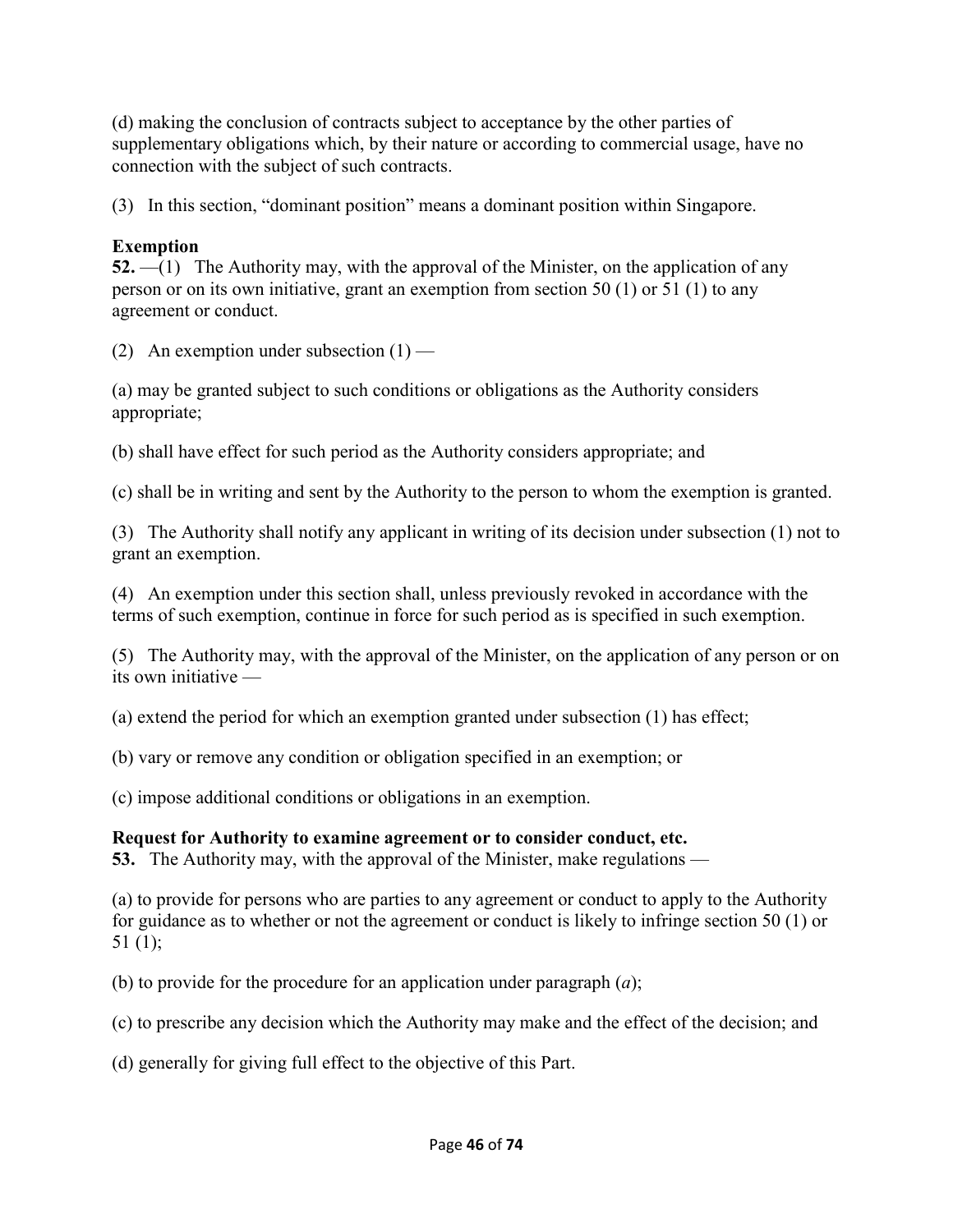#### **Power to investigate**

**54.** The Authority may conduct an investigation if there are reasonable grounds for suspecting that section 50  $(1)$  or 51  $(1)$  has been infringed.

### **Power when conducting investigation**

**55.** —(1) For the purposes of an investigation under section 54, the Authority may, by notice in writing to any person, require that person to produce to the Authority a specified document, or to provide the Authority with specified information, which the Authority considers relates to any matter relevant to the investigation.

(2) A notice under subsection (1) shall indicate —

(a) the subject matter and purpose of the investigation; and

(b) the nature of the offences created by sections 61, 62 and 63.

(3) The Authority may also specify in the notice —

(a) the time and place at which any document is to be produced or any information is to be provided; and

(b) the manner and form in which it is to be produced or provided.

(4) The power under this section to require a person to produce a document includes the power —

(a) if the document is produced —

(i) to take copies of it or extracts from it; and

(ii) to require such person, or any person who is a present or past officer of his, or is or was at any time employed by him, to provide an explanation of the document; or

(b) if the document is not produced, to require such person to state, to the best of his knowledge and belief, where it is.

(5) In subsection  $(1)$ , "specified" means —

(a) specified, or described, in the notice; or

(b) falling within a category which is specified, or described, in the notice.

#### **Power to enter premises under warrant**

**56.** —(1) The Authority may apply to a District Court for a warrant and the Court may issue such a warrant if it is satisfied that —

(a) there are reasonable grounds for suspecting that there are on any premises documents the production of which has been required under section 55; or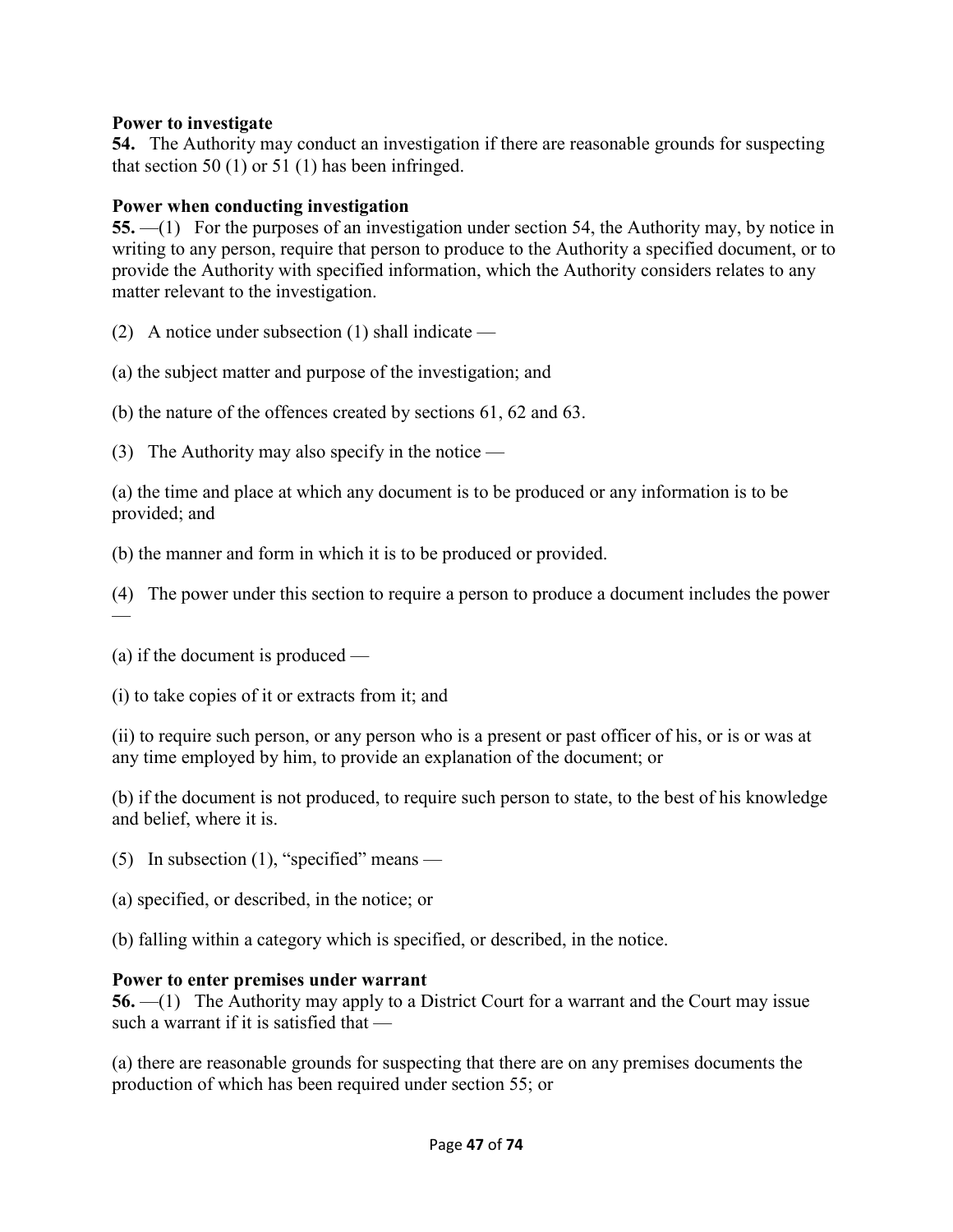(b) there are reasonable grounds for suspecting that —

(i) there are on any premises documents which the Authority has power under section 55 to require to be produced; and

(ii) if the documents were required to be produced, they would not be produced but would be concealed, removed, tampered with or destroyed.

(2) A warrant under this section shall authorise a named officer of the Authority, and any other of its officers whom the Authority has authorised in writing to accompany the named officer —

(a) to enter the premises specified in the warrant, using such force as is reasonably necessary for the purpose;

(b) to search the premises and take copies of, or extracts from, any document appearing to be of a kind in respect of which the application under subsection (1) was granted (the relevant kind);

(c) to take possession of any document appearing to be of the relevant kind if —

(i) such action appears to be necessary for preserving the document or preventing interference with it; or

(ii) it is not reasonably practicable to take copies of the document on the premises;

(d) to take any other steps which appear to be necessary for the purpose mentioned in paragraph  $(c)$  (i);

(e) to require any person to provide an explanation of any document appearing to be of the relevant kind or to state, to the best of his knowledge and belief, where it may be found; and

(f) to require any information which is held in a computer and is accessible from the premises and which the named officer considers relates to any matter relevant to the investigation, to be produced in a form —

(i) in which it can be taken away; and

(ii) in which it is visible and legible.

(3) If, in the case of a warrant under subsection (1) (*b*), the District Court is satisfied that it is reasonable to suspect that there are also on the premises other documents relating to the investigation concerned, the warrant shall also authorise the actions mentioned in subsection (2) to be taken in relation to any such document.

(4) If there is no one at the premises when the named officer proposes to execute such a warrant, he must, before executing it —

(a) take such steps as are reasonable in all the circumstances to inform the occupier of the intended entry; and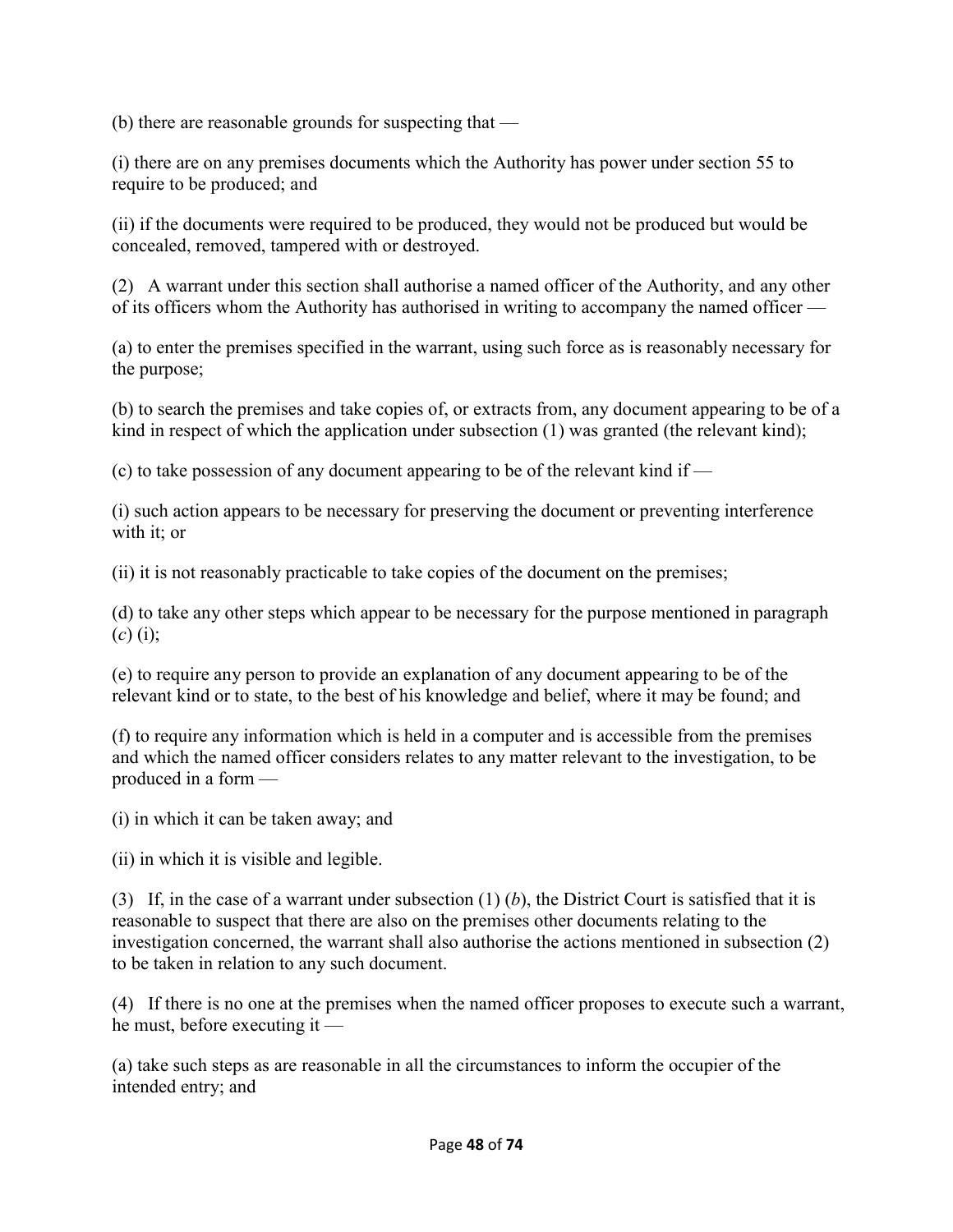(b) if the occupier is informed, afford him or his legal or other representative a reasonable opportunity to be present when the warrant is executed.

(5) If the named officer is unable to inform the occupier of the intended entry, he must, when executing the warrant, leave a copy of it in a prominent place on the premises.

(6) On leaving any premises which he has entered by virtue of a warrant under this section, the named officer must, if the premises are unoccupied or the occupier is temporarily absent, leave them as effectively secured as he found them.

(7) A warrant under this section shall continue in force until the end of the period of one month beginning from the day on which it is issued.

(8) Any document of which possession is taken under subsection (2) (*c*) may be retained for a period of 3 months.

(9) In this section —

"named officer" means the officer named in the warrant;

"occupier" , in relation to any premises, means a person whom the named officer reasonably believes is the occupier of those premises.

#### **Privileged communication**

**57.** A person shall not be required, under any provision of this Part, to produce or disclose a communication —

(a) between a professional legal adviser and his client; or

(b) made in connection with, or in contemplation of, legal proceedings and for the purposes of those proceedings,

which in proceedings in a court would be protected from disclosure on grounds of privilege.

## **Decision following investigation**

**58.** Where, following an investigation conducted under section 54, the Authority considers that section 50 (1) or 51 (1) has been infringed and the Authority proposes to make a direction under section 59, the Authority shall —

(a) give written notice to the person likely to be affected by such direction; and

(b) give such person an opportunity to make representations to the Authority.

## **Enforcement and appeal**

**59.** —(1) Where the Authority has made a decision that section 50 (1) or 51 (1) has been infringed, the Authority may give directions to such person as the Authority considers appropriate to bring the infringement to an end.

(2) A direction referred to in subsection  $(1)$  may, in particular, include provisions —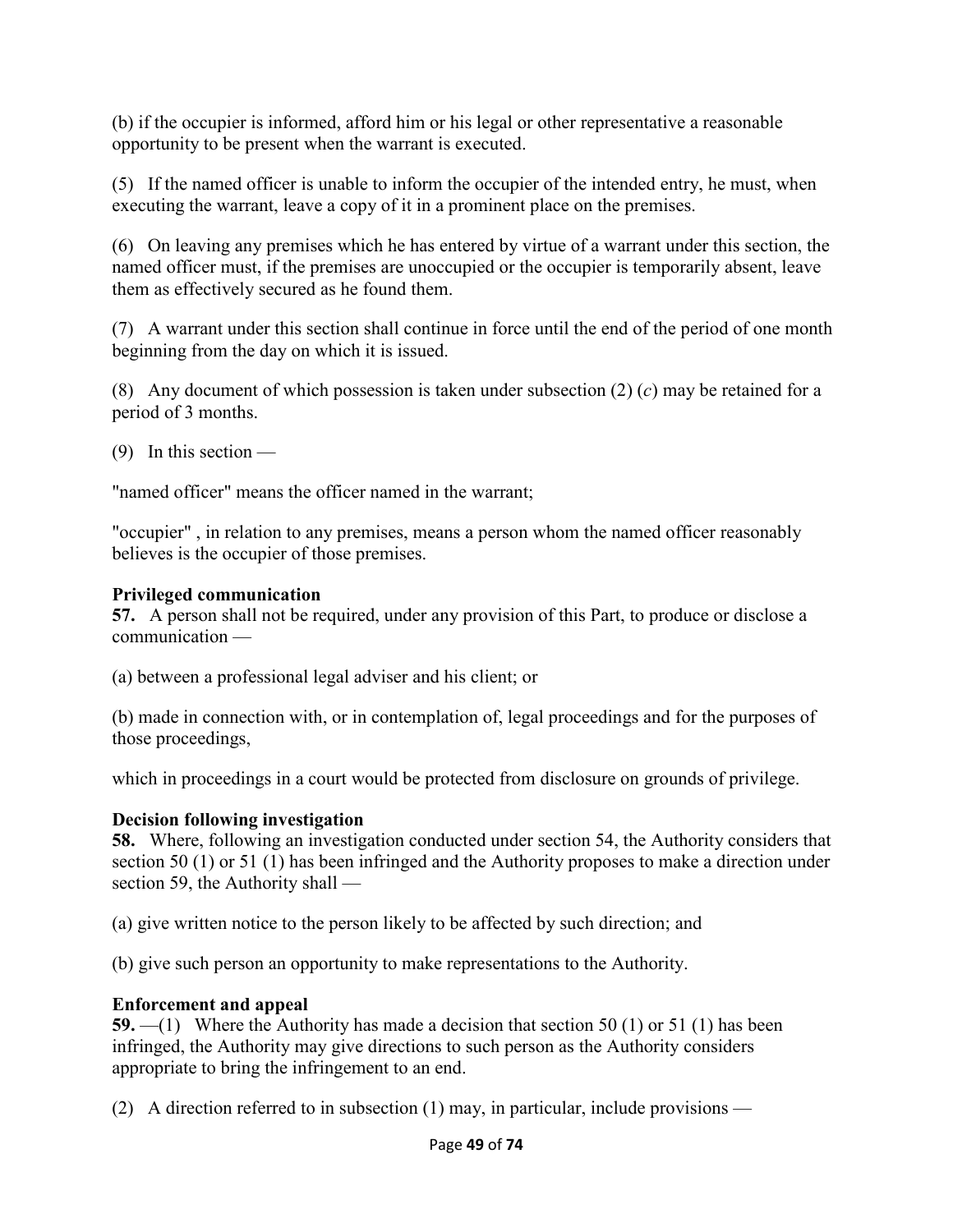(a) where the decision is that any agreement infringes section 50  $(1)$  —

(i) requiring the person to modify or terminate the agreement; and

(ii) in the case of an agreement referred to in section 50 (2) (*f*), requiring the person to dispose of all or any of the relevant shares or assets, otherwise than to an associated person, within a period specified in the direction, being not less than 3 months after service of the direction;

(b) where the decision is that any conduct infringes section 51  $(1)$  —

(i) requiring the person to modify the conduct in question; or

(ii) requiring the person to cease that conduct; and

(c) in either case, requiring the person —

(i) to pay to the Authority a financial penalty in respect of the infringement of an amount not exceeding \$1 million or 10% of the annual turnover of such person's business in Singapore, ascertained from its latest audited accounts, whichever is the higher; and

(ii) to provide a performance bond, guarantee or other form of security on such terms and conditions as the Authority may determine.

(3) Where a person fails to comply with a direction referred to in subsection (2) (*a*) (ii), the shares last registered in the name of that person or the assets, as the case may be, that are the subject of the acquisition and specified by the Authority by notice in writing served on the person, shall be forfeited to the Government.

(4) Any shares or assets forfeited to the Government under subsection (3) shall be sold by the Government as soon as practicable and the proceeds of sale, after deduction of the reasonable costs of the forfeiture and sale, shall be paid to the person from whom the shares or assets were forfeited.

(5) Any person who is aggrieved by any decision or direction of the Authority under this Part may, within 14 days after receipt of the notice referred to in section 60, appeal to the Appeal Panel under Part VIII.

(5A) An appeal under subsection (5) shall not suspend the effect of a decision or direction to which the appeal relates unless the appeal is against the imposition or the amount of a financial penalty.

 $(6)$  In this section —

"associated person" has the same meaning as in section 76D (14) of the Companies Act (Cap. 50);

"relevant shares or assets" means any shares or assets of an electricity licensee held by the person that would need to be disposed of in order to cause the acquisition to cease to have the object or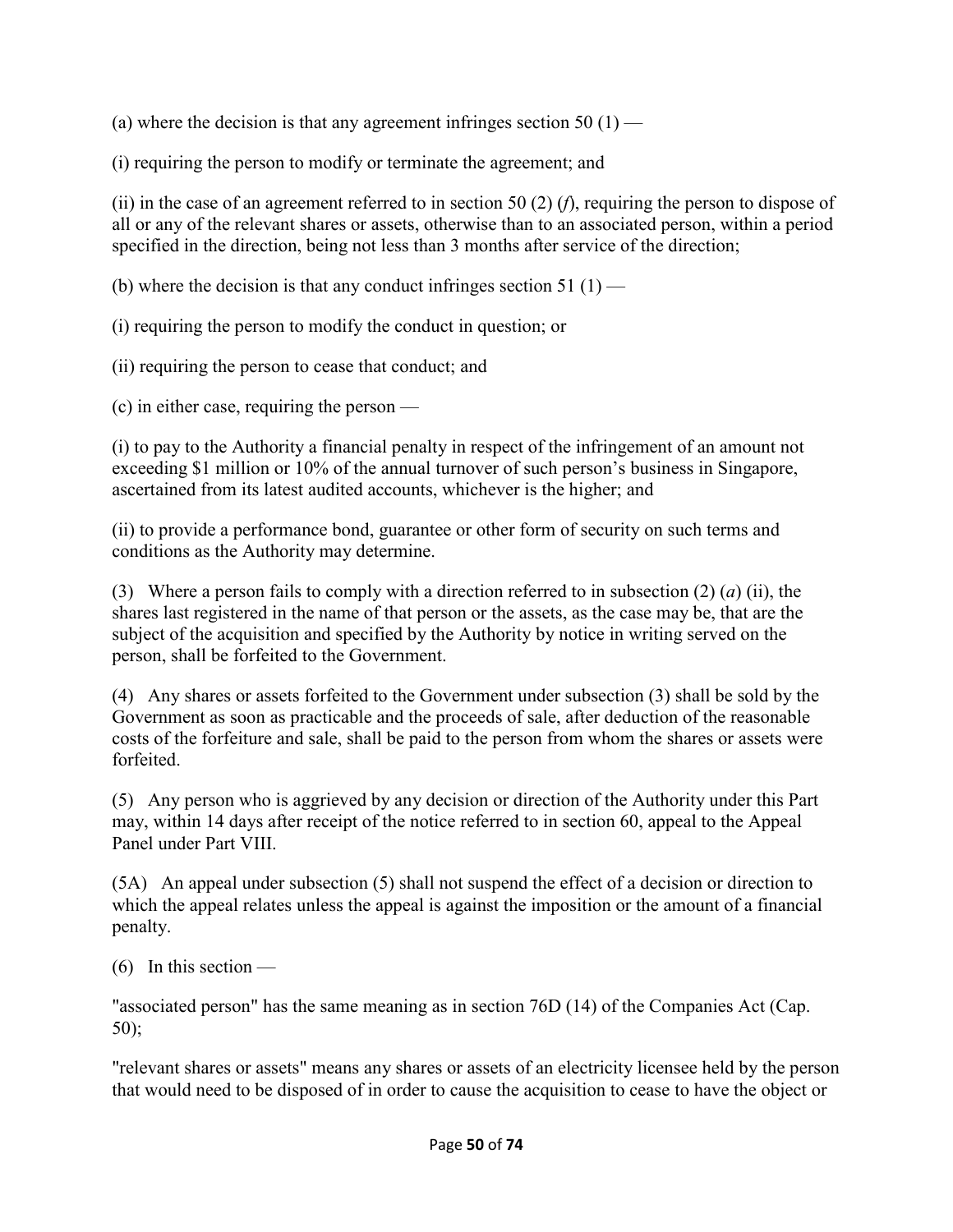effect of preventing, restricting or distorting competition in any wholesale electricity market or the retail electricity market.

## **Notification**

**60.** The Authority shall, within 14 days of the Authority making any decision or direction under this Part, notify any person affected by such decision or direction.

# **Offences**

**61.** —(1) A person who fails to comply with a requirement imposed on him under section 55 or 56 shall be guilty of an offence.

(2) If a person is charged with an offence under subsection (1) in respect of a requirement to produce a document, it shall be a defence for him to prove that —

(a) the document was not in his possession or under his control; and

(b) it was not reasonably practicable for him to comply with the requirement.

(3) If a person is charged with an offence under subsection (1) in respect of a requirement —

(a) to provide information;

(b) to provide an explanation of a document; or

(c) to state where a document is to be found,

it shall be a defence for him to prove that he had a reasonable excuse for failing to comply with the requirement.

(4) Failure to comply with a requirement imposed under section 55 is not an offence if the person imposing the requirement has failed to act in accordance with that section.

(5) Any person who intentionally obstructs an officer in the exercise of his powers under a warrant issued under section 56 shall be guilty of an offence.

# **Destroying or falsifying documents**

**62.** Any person who, having been required to produce a document under section 55 or 56 —

(a) intentionally or recklessly destroys or otherwise disposes of it, falsifies it or conceals it; or

(b) causes or permits its destruction, disposal, falsification or concealment,

shall be guilty of an offence.

# **False or misleading information**

**63.** Any person who provides information to the Authority or its authorised officer in connection with any function or duty of the Authority under this Part which is false or misleading in a material particular shall be guilty of an offence.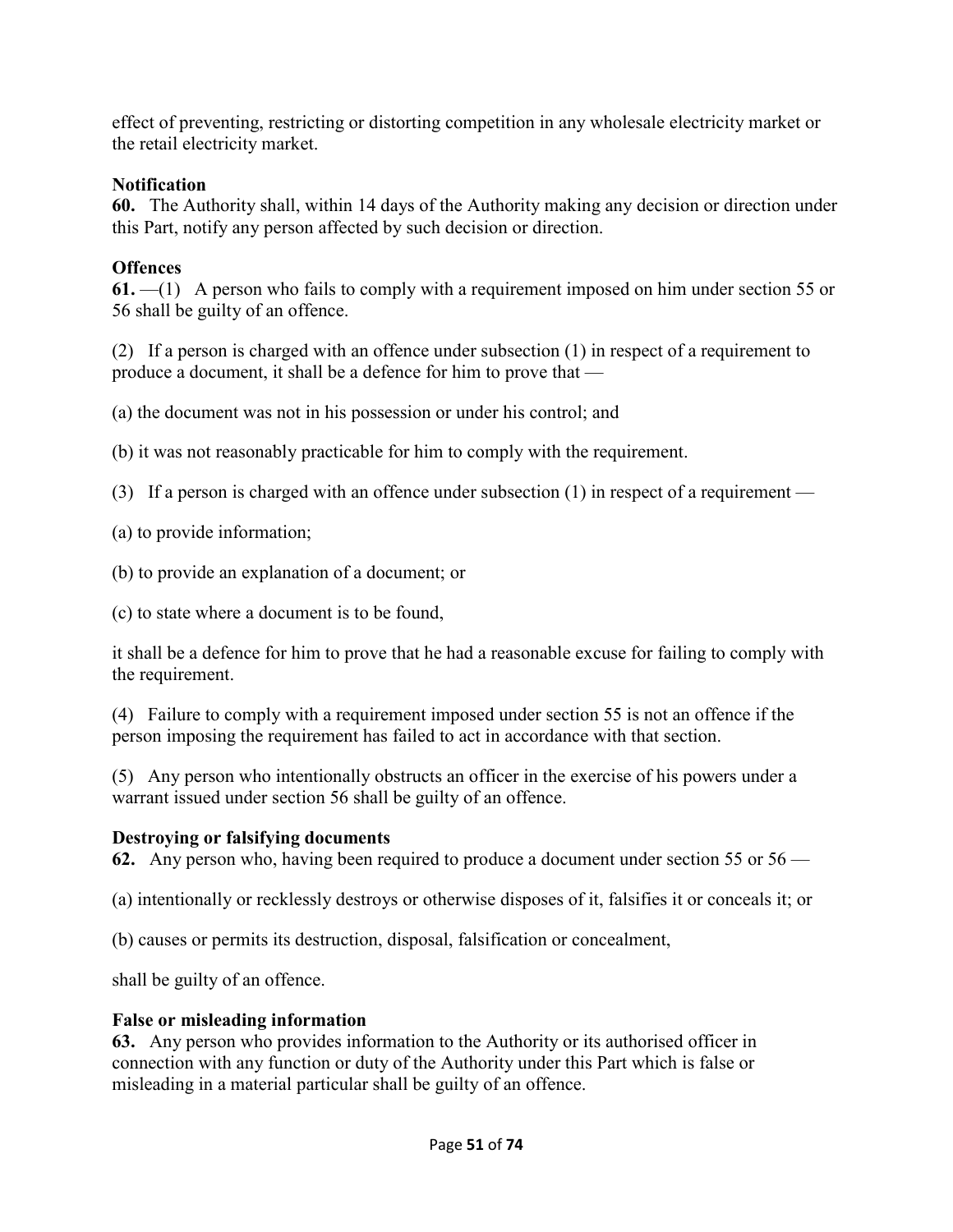# **PART VIII**

## **APPEAL PANEL**

#### **Request to establish Appeal Panel**

**64.** —(1) This section applies to —

(a) an electricity licensee who wishes to appeal against a decision of the Authority to modify any condition of its electricity licence; and

(b) any person who is aggrieved by a direction or decision of the Authority under Part VII.

(2) A person to whom this section applies may, within 14 days —

(a) of the receipt of a direction under section 12 (4) to modify any condition of an electricity licence; or

(b) of the receipt of a notification by the Authority of a direction or decision under Part VII,

notify the Minister that he wishes to make an appeal, providing adequate details of the grounds for the appeal and requesting the Minister to establish an Appeal Panel under subsection (3).

(3) When requested to establish an Appeal Panel, the Minister shall, upon consultation with the Authority, unless the request is in the opinion of the Minister of a frivolous, trivial or vexatious nature, establish by direction, within 30 days of the request, an Appeal Panel to consider an appeal made under this section.

#### **Composition and procedure of Appeal Panel**

**65.** —(1) An Appeal Panel established by direction under section 64 (3) or 98 (2) shall consist of at least 3 persons, one of whom shall be appointed by the Minister to be the chairman of the Appeal Panel.

(2) The Minister may, in the direction establishing an Appeal Panel, provide for —

(a) the terms and conditions of the membership of the Appeal Panel as the Minister considers appropriate;

(b) the procedure to be adopted by the Appeal Panel in considering any matter referred to it; and

(c) any other matters which the Minister considers incidental or expedient for the proper and efficient conduct of an appeal by the Appeal Panel.

(3) The remuneration and allowances, if any, of a member of an Appeal Panel shall be determined by the Minister and shall form part of the expenses of the Authority.

(4) An Appeal Panel shall be independent in the performance of its functions.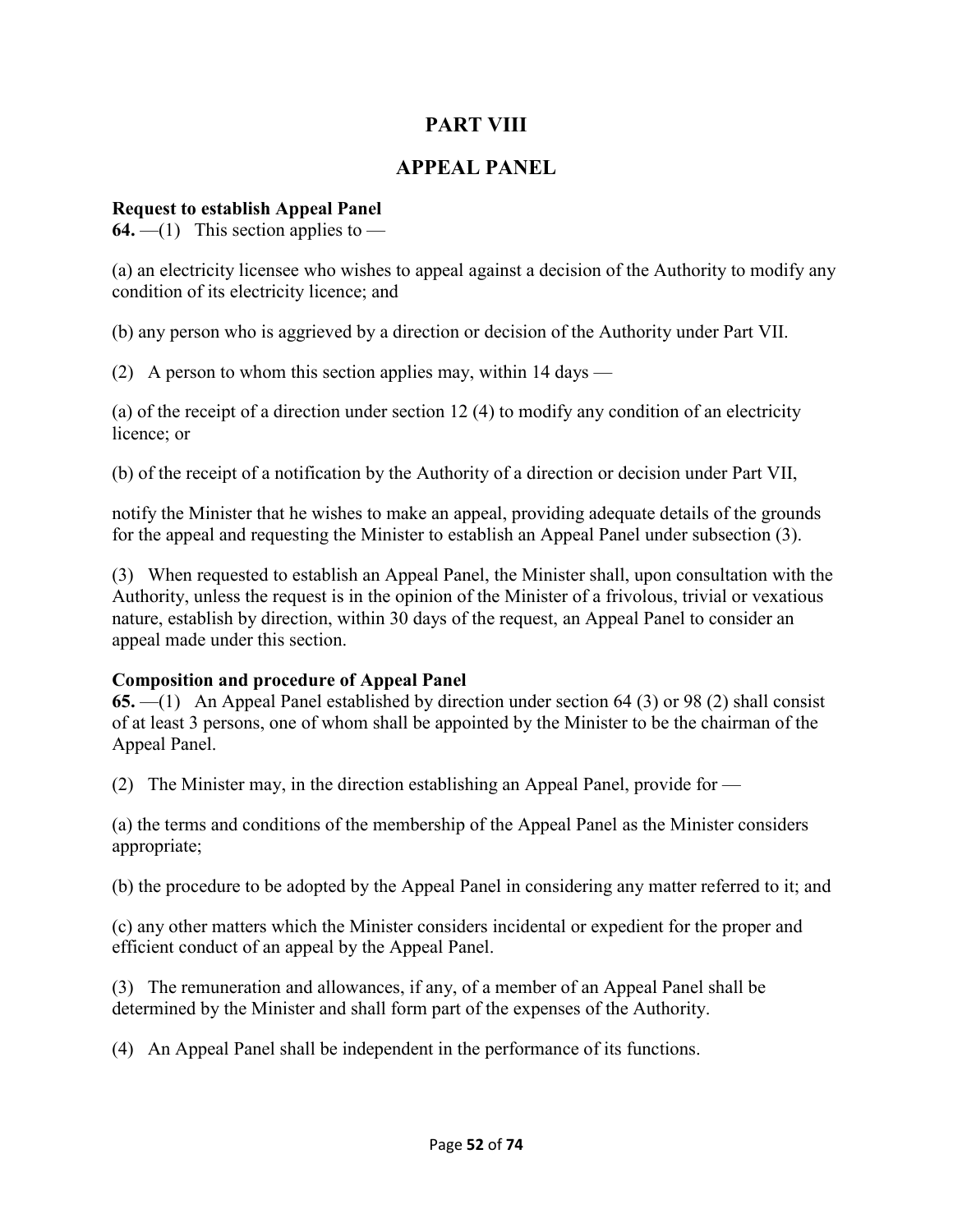#### **Powers of Appeal Panel**

**66.** —(1) An Appeal Panel shall, by notice to the Authority and the appellant, specify the date on and the place at which the appeal shall be heard.

(2) An Appeal Panel shall have all the powers and duties of the Authority that are necessary to carry out its functions and duties under this Act.

(3) An Appeal Panel shall have the powers, rights and privileges vested in a District Court on the hearing of an action, including —

(a) the enforcement of the attendance of witnesses and their examination on oath or otherwise;

(b) the compelling of the production of documents; and

(c) the award of costs and expenses of and incidental to any proceedings before the Appeal Panel.

(4) A summons signed by any member of the Appeal Panel as may be authorised by the Appeal Panel shall be equivalent to any formal procedure capable of being issued in an action for enforcing the attendance of witnesses and compelling the production of documents.

(5) Where any person being duly summoned to attend before an Appeal Panel does not so attend, that person shall be guilty of an offence.

(6) A witness before an Appeal Panel shall be entitled to the same immunities and privileges as if he were a witness before a District Court.

(7) All appeals under this section shall be determined, having regard to the nature and complexity of the appeal, as soon as reasonably practicable.

(8) In the case of a modification of any condition of a licence, the Appeal Panel may either confirm the modification or direct the Authority not to make the modification, and the decision of the Appeal Panel shall be final.

(9) In the case of a direction or decision of the Authority under Part VII, the Appeal Panel may either confirm, vary or reverse the direction or decision of the Authority or direct the Authority to reconsider the direction or decision, and the decision of the Appeal Panel shall be final.

(9A) An Appeal Panel established by the Minister to consider and determine an appeal under section 98 (2) may determine the appeal by confirming, varying or reversing any decision or direction of the Authority or by amending any code of practice or standard of performance issued or approved by the Authority, and the decision of the Appeal Panel shall be final.

(10) The Appeal Panel shall notify the appellant of its decision in respect of his appeal and the reasons for its decision.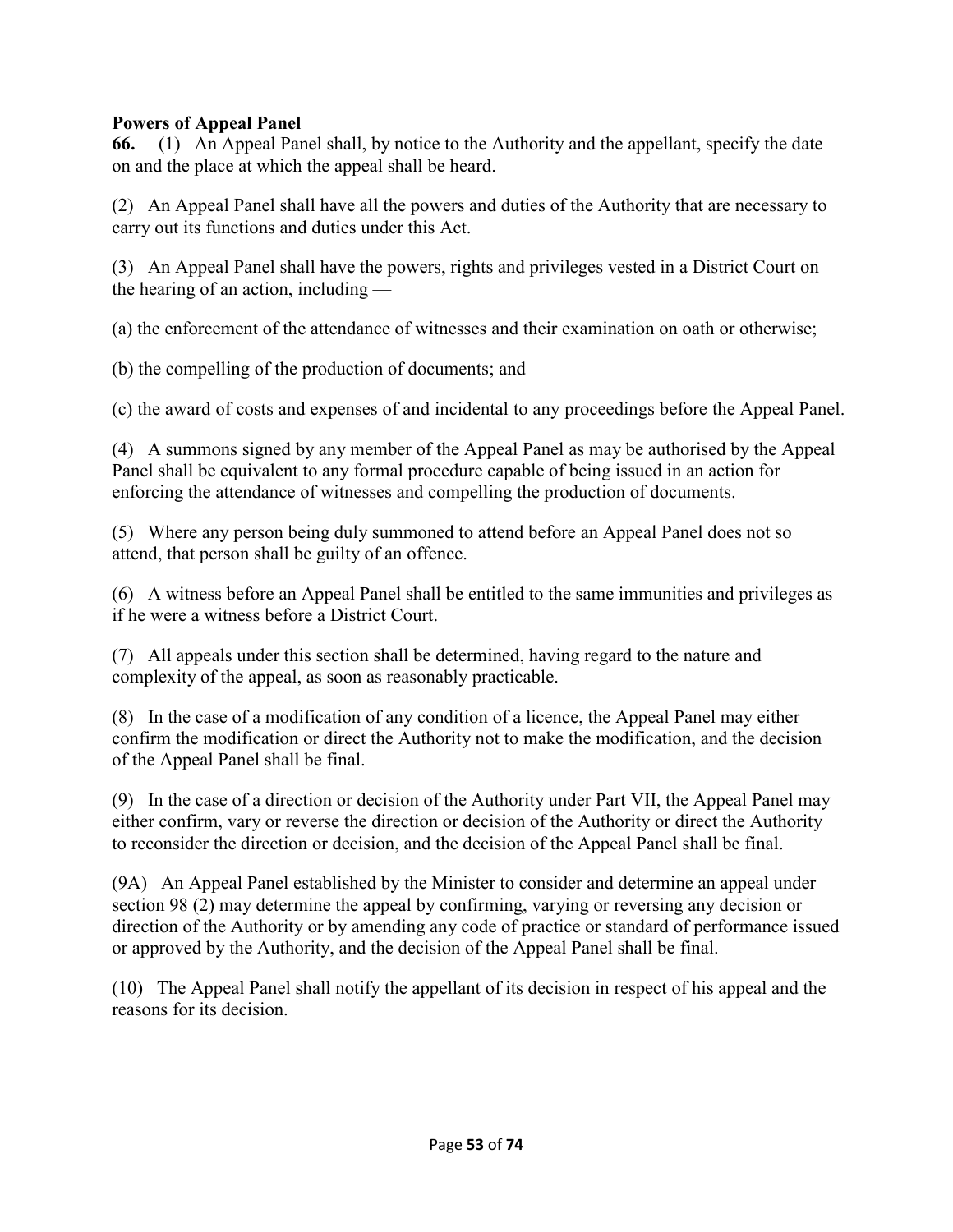# **PART IX**

# **ELECTRICAL AND SUPPLY INSTALLATIONS, CABLE DETECTION WORK AND ELECTRICAL WORKERS**

# **Licence required for use or operation of electrical or supply installation, etc.**

 $67. - (1)$  No person shall —

(a) use, work or operate or permit to be used, worked or operated any electrical or supply installation; or

(b) supply to or for the use of any other person electricity from any electrical or supply installation,

except under and in accordance with the terms of an electrical or a supply installation licence granted by the Authority under this section authorising such use, work, operation or supply.

(2) An electrical or a supply installation licence may be granted under this section on the payment of such fee, if any, as may be prescribed.

(3) An electrical or a supply installation licence shall not be transferred without the approval of the Authority.

(4) An electrical or a supply installation licence shall be subject to such conditions as may be prescribed and to such further conditions, if any, as may be imposed and endorsed on the licence by the Authority.

(5) An electrical or a supply installation licence may be for such period as the Authority may approve.

(6) In every electrical or supply installation licence, there shall be specified as may be appropriate —

(a) the installation area;

(b) the declared voltage frequency and the variations permitted thereon; and

(c) such other matters as the Authority may consider desirable.

(7) The Authority may, in its discretion, require that, before the grant of any electrical or supply installation licence, such security as it may specify shall be furnished to ensure the due observance of the terms and conditions of the licence and of the provisions of this Act.

(8) An electrical or a supply installation licence may be surrendered by the licensee to the Authority for cancellation if the electrical or supply installation is no longer required to be used.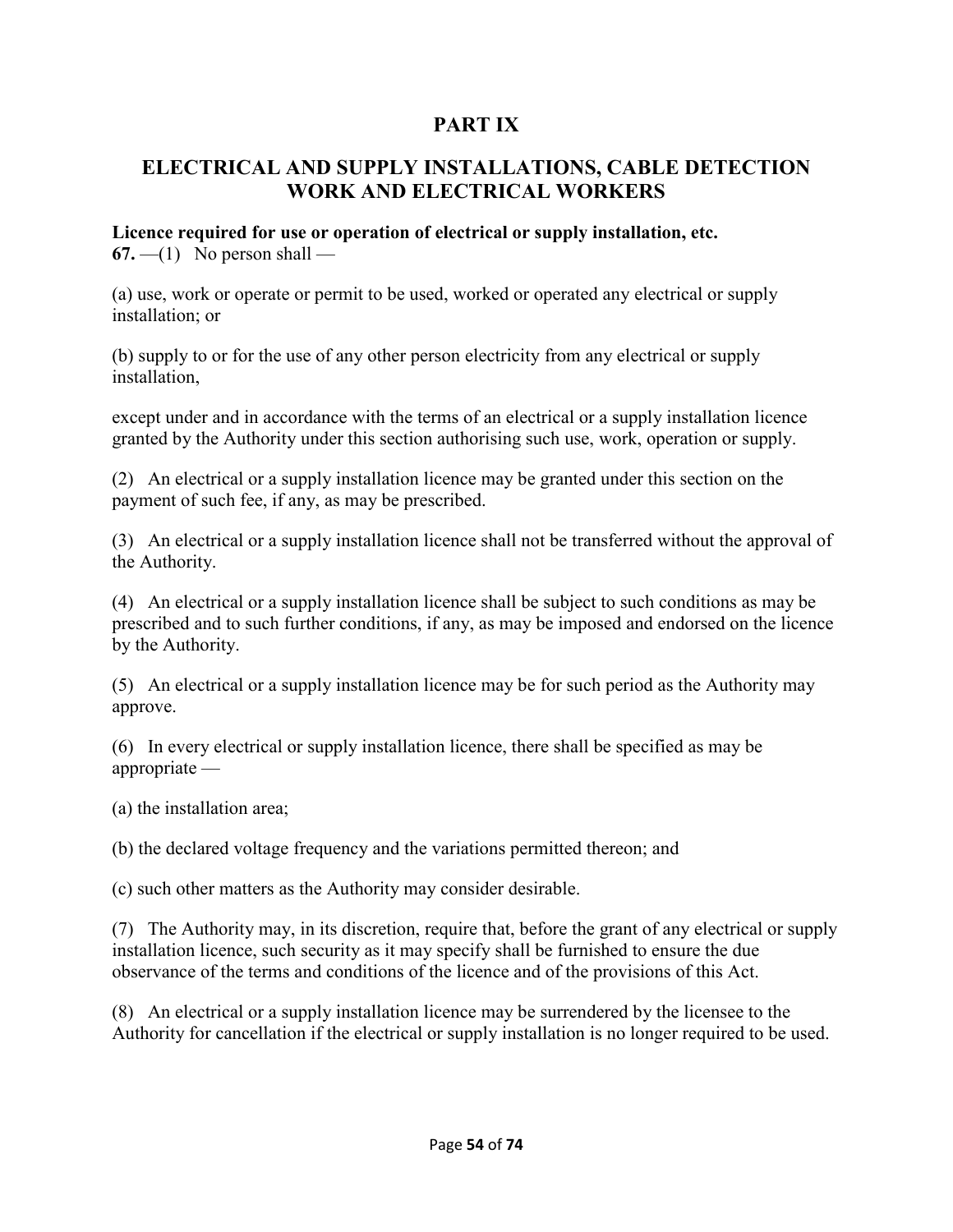(9) Where the licensee wishes to operate the electrical or supply installation after the surrender of the licence, the installation shall be treated in all respects as if it were a new electrical or supply installation.

(10) Any electrical or supply installation licence issued under the Public Utilities Act (Cap. 261, 1996 Ed.) in force immediately before the appointed day shall continue in force until suspended or revoked and shall be deemed to have been issued under this Act.

## **Notice to electricity licensee to cut off supply**

**68.** —(1) Where any person operates an electrical or a supply installation without an electrical or a supply installation licence —

(a) the Authority may by written notice direct any electricity licensee to forthwith discontinue the supply of electricity to that electrical or supply installation; and

(b) the electricity licensee shall, upon receipt of the notice, immediately comply with the notice.

(2) Where the Authority has directed an electricity licensee to discontinue a supply of electricity under subsection (1), the licensee may discontinue the supply until all expenses incurred by the licensee are fully paid by the person operating the electrical or supply installation.

#### **Supply lines and other apparatus on State land**

**69.** —(1) Subject to the approval of the Commissioner of Lands and to such conditions as he may impose, an electrical or a supply installation licence may authorise the licensee to lay, place or carry on, under or over any State land to the extent and in the manner specified in the licence, such supply lines, and to erect and maintain in or on the State land such posts and other apparatuses as may, in the opinion of the Authority, be necessary or proper for the purposes of the electrical or supply installation.

(2) Any authorisation under subsection (1) may be given or added to at any time during the currency of the licence by endorsement thereon.

(3) All apparatuses placed in or upon any State land which is not removed therefrom within 6 months, or such longer period as the Commissioner of Lands may permit, after the expiration or earlier determination of the licence under the authority of which the apparatus was so placed, shall vest in and become the property of the Government.

## **Existing electrical or supply installation**

**70.** All electrical and supply installations which have been operated or the construction of which has been completed or has begun on or before the appointed day shall be subject to this Act.

## **Exemption of certain electrical or supply installation**

**71.** The Authority may, by notification in the *Gazette*, exempt from all or any of the provisions of this Part —

(a) any electrical or supply installation owned and operated by an electricity licensee, the Government or any statutory authority;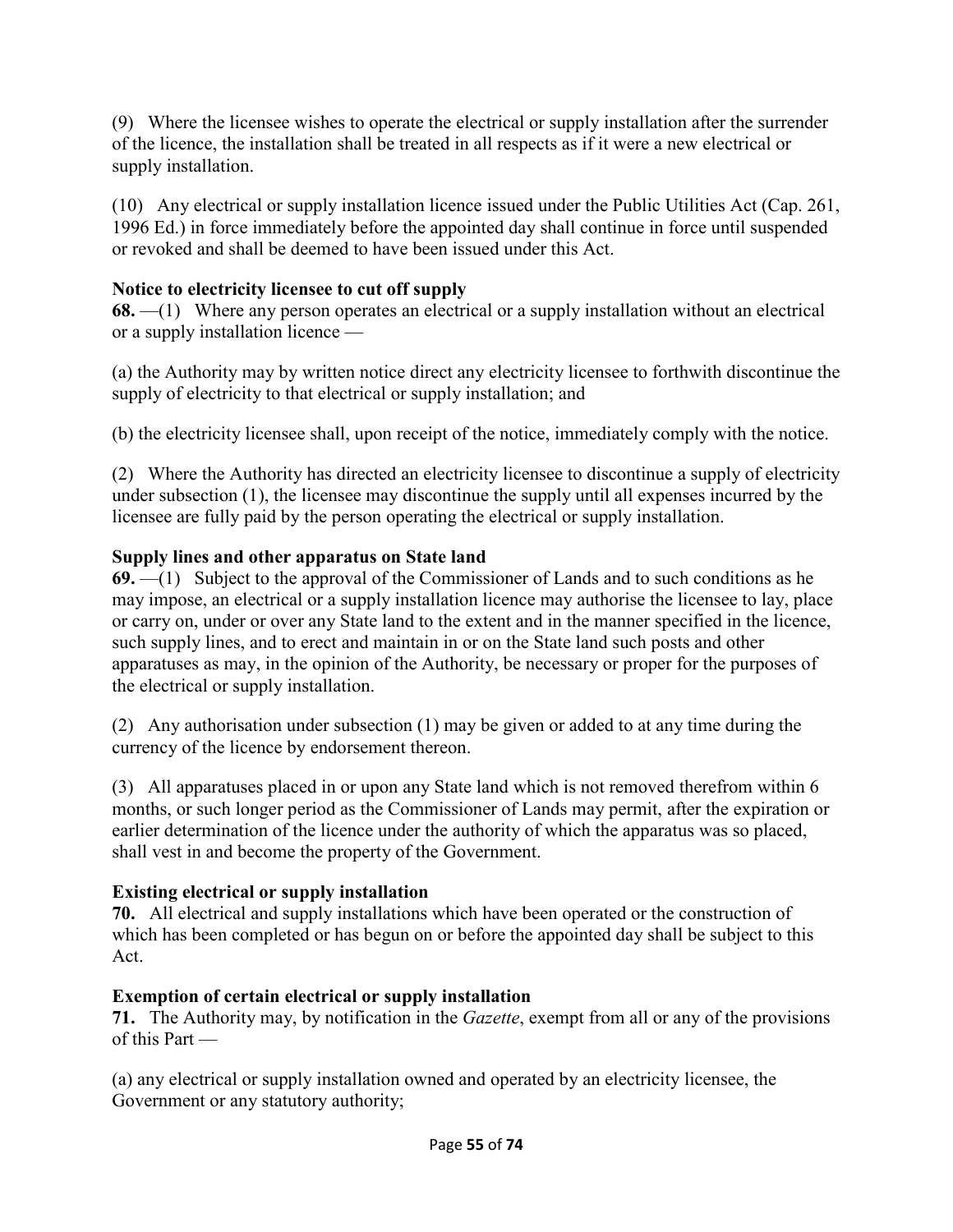(b) any electrical or supply installation used exclusively for domestic purposes; and

(c) such other electrical or supply installations as the Authority may consider desirable.

## **Control by electrical worker**

**72.** —(1) A person granted an electrical or a supply installation licence shall employ or appoint such class or classes of electrical workers as the Authority may direct to operate or to be in charge of or to control any electrical or supply installation and no other person shall operate or be in charge of or control the electrical or supply installation.

(2) Any person who contravenes subsection (1) shall be guilty of an offence and shall be liable on conviction to a fine not exceeding \$10,000 or to imprisonment for a term not exceeding 12 months or to both and, in the case of a continuing offence, to a further fine not exceeding \$250 for every day or part thereof during which the offence continues after conviction.

## **Inspection of electrical or supply installation**

**73.** —(1) A person granted an electrical or a supply installation licence shall cause all electrical or supply installations owned or operated by him to be inspected at such intervals as the Authority may consider necessary.

(2) An inspection referred to in subsection (1) shall be carried out by such class or classes of electrical workers as the Authority may direct.

(3) On completion of the inspection, a certificate as to the fitness of the electrical or supply installation for licensing purposes shall be issued by the electrical worker who carried out the inspection.

# **Restriction of use to specified purpose**

**74.** —(1) A person granted an electrical or a supply installation licence who is, by the conditions of his licence, restricted to using or supplying electricity for specified purposes only, shall not use or supply electricity for any purpose other than those specified.

(2) Any person who contravenes subsection (1) shall be guilty of an offence.

# **Procedure in case of defect in electrical or supply installation**

**75.** —(1) Every electrical worker appointed to operate or to be in charge of or to control any electrical or supply installation and every person granted an electrical or a supply installation licence who becomes aware of a defect in any electrical or supply installation shall forthwith make good or remove the defect or make a report thereon to the Authority.

(2) Where a report is made to the Authority under subsection (1), the Authority may by notice —

(a) posted on the premises where the electrical or supply installation is installed or working; or

(b) served on the person granted an electrical or a supply installation licence or the electrical worker who is appointed to operate or to be in charge of or to control the electrical or supply installation, as the case may be,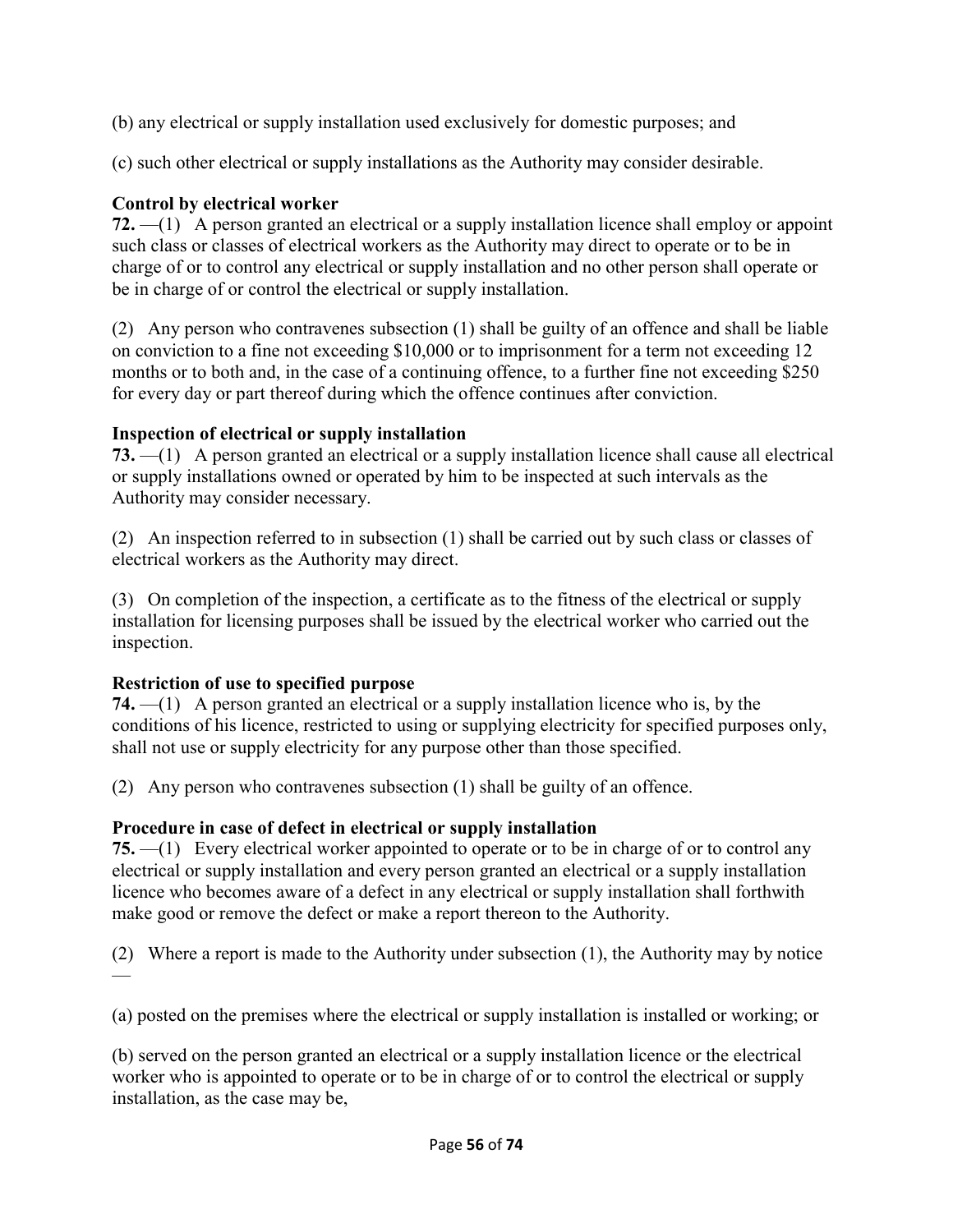require the defect to be made good or removed within such period as may be specified in the notice, and the electrical or supply installation shall not be operated or used after the expiration of that period unless the defect has been made good or removed to the satisfaction of the Authority.

(3) If the Authority is of the opinion that the defect is likely to cause immediate danger, the Authority may, by notice posted or served in the manner specified in subsection (2), forthwith suspend the operation and use of the electrical or supply installation until the defect is made good or removed, and the electrical or supply installation shall not be operated or used so long as the notice of suspension remains in force.

(4) The Authority shall not be liable for the loss or damage caused to any person —

(a) by the suspension of the operation and use of any electrical or supply installation under this section; or

(b) by the suspension or revocation of an electrical or a supply installation licence under section 76.

(5) Any person who contravenes subsection (1), (2) or (3) shall be guilty of an offence.

## **Suspension and revocation of electrical or supply installation licence**

**76.** An electrical or a supply installation licence may at any time be suspended or revoked by the Authority —

(a) on breach of any of the conditions of the licence or for non-compliance with any of the provisions of this Act;

(b) in default of payment of any money due; or

(c) if the licensee ceases to work or operate any electrical or supply installation in respect of which the licence was granted.

## **Entry upon premises**

**77.** —(1) Subject to subsection (2), an authorised officer may, in the performance of his functions and duties under this Act, enter upon any premises in or upon which any electrical or supply installation may be, at all reasonable hours of the day and at any time when the electrical or supply installation is in operation.

(2) The authorised officer seeking to enter any premises under subsection (1) shall carry and produce on demand an official identification card or badge in such form as the Authority may direct.

(3) No person shall be obliged to admit into his premises any person purporting to be an authorised officer except upon production of such identification card or badge.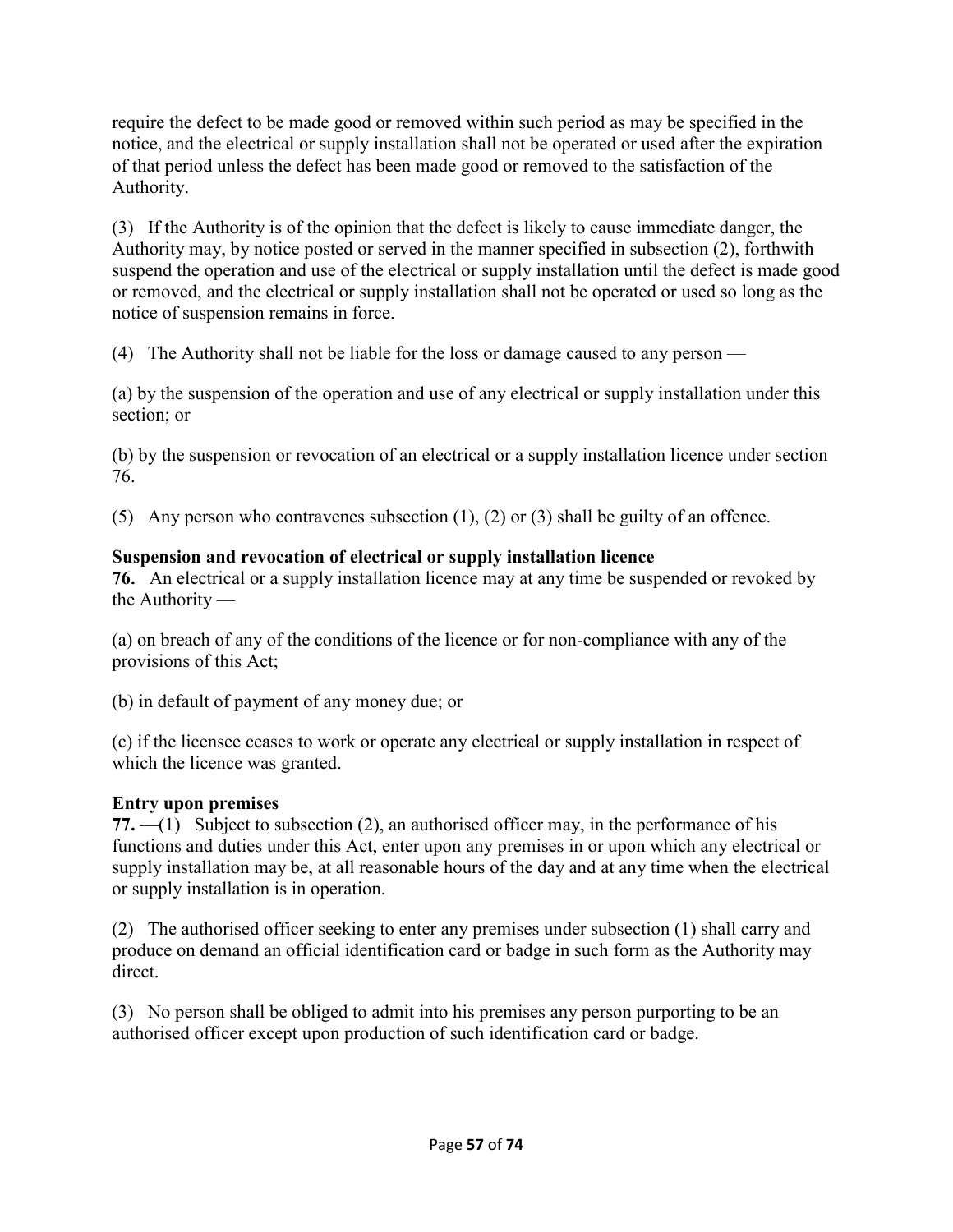## **Authority not liable for operation of electrical or supply installation**

**78.** Notwithstanding the grant of an electrical or a supply installation licence, the Authority shall not be responsible for the operation or maintenance of any electrical or supply installation or for any injury to any person or damage to anything by reason of operating or omitting to operate or maintaining or omitting to maintain any electrical or supply installation.

#### **Cable detection work to be carried out before earthworks**

**79.** —(1) Subject to subsection (2), no person other than an electricity licensee shall commence or carry out, or cause or permit the commencement or carrying out of, any earthworks within the vicinity of any low voltage electricity cable which belongs to or which is under the management or control of an electricity licensee unless the person has caused cable detection work to be carried out by a licensed cable detection worker.

(2) Nothing in subsection (1) shall prohibit a person from commencing or carrying out any earthworks where he has reasonable cause to believe that it is necessary to do so in the interest of public or private safety except that the person shall, not more than 7 days after the earthworks have been commenced or carried out, give to the electricity licensee notice in writing stating the nature and extent of those earthworks.

(3) No person other than a licensed cable detection worker or an electricity licensee shall commence or carry out any cable detection work within the vicinity of any low voltage electricity cable belonging to or under the management or control of the licensee where such cable detection work is commenced or carried out in connection or combination with or in relation to any earthworks carried out or to be carried out.

(4) Any person who contravenes subsection (1) or (3) shall be guilty of an offence and shall be liable on conviction to a fine not exceeding \$10,000 or to imprisonment for a term not exceeding 12 months or to both.

## **Carrying out of earthworks within vicinity of high voltage electricity cable**

**80.** —(1) Subject to this section, no person other than an electricity licensee shall commence or carry out, or cause or permit the commencement or carrying out of, any earthworks within the vicinity of any high voltage electricity cable which belongs to or which is under the management or control of an electricity licensee unless the person —

(a) has given to the electricity licensee not less than 7 days notice in writing of the date on which it is proposed to commence the earthworks;

(b) has obtained from the electricity licensee the necessary information on the location of such high voltage electricity cable and has consulted the electricity licensee on the steps to be taken to prevent the high voltage electricity cable from damage while the earthworks are being carried out; and

(c) has caused cable detection work to be carried out by a licensed cable detection worker in order to confirm the location of the high voltage electricity cable.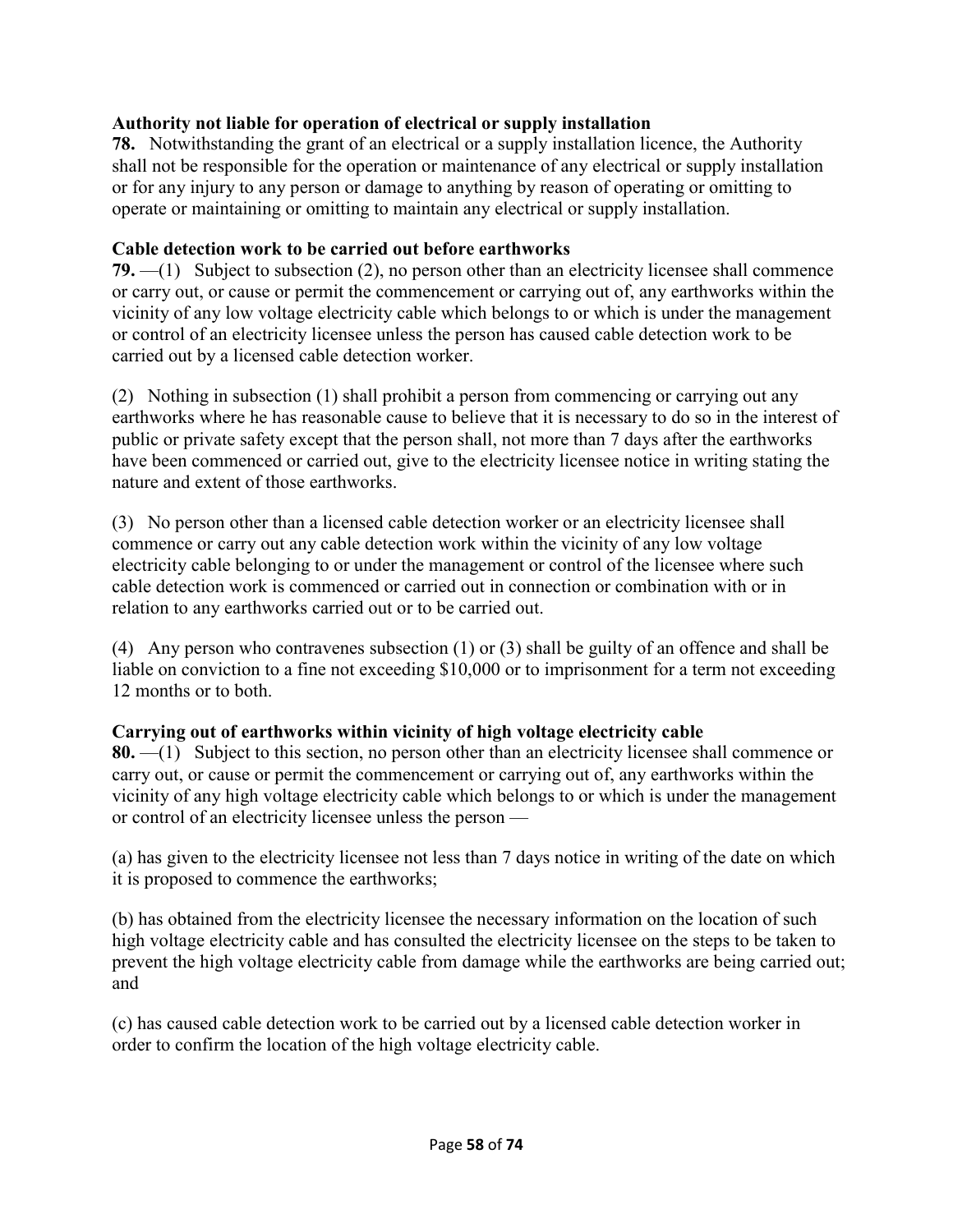(2) No person other than a licensed cable detection worker shall commence or carry out any cable detection work within the vicinity of any high voltage electricity cable which belongs to or which is under the management or control of an electricity licensee.

(3) The Authority may, if it thinks fit, modify the period for which a notice under subsection (1) (*a*) is to be given to an electricity licensee.

(4) It shall be the duty of the person who carries out any earthworks referred to in subsection (1) —

(a) to comply with all reasonable requirements of the electricity licensee for the prevention of damage to the high voltage electricity cable;

(b) to ensure that reasonable precautions are taken when carrying out such earthworks to prevent any damage to the high voltage electricity cable; and

(c) to allow the electricity licensee reasonable access to the work site for the purpose of inspecting or taking any necessary measures to protect the high voltage electricity cable.

(5) It shall be the duty of the electricity licensee to whom a notice under subsection  $(1)$   $(a)$  has been given —

(a) to promptly inform the person who has given him the notice of the location of the high voltage electricity cable and to provide the person with any other information as may be necessary to enable him to ascertain the exact location of the high voltage electricity cable;

(b) to advise the person who has given him the notice on the precautions to be taken to prevent damage to the high voltage electricity cable; and

(c) to take all such measures at the work site as may be reasonable and necessary for the protection of the high voltage electricity cable from damage and, in so doing, the electricity licensee shall have regard to the potential risks and dangers that can arise from any damage to the high voltage electricity cable.

(6) Nothing in subsection (1) shall prohibit a person from commencing or carrying out any earthworks where he has reasonable cause to believe that it is necessary to do so in the interest of public or private safety except that the person shall, not more than 7 days after the earthworks have been commenced or carried out, give to the electricity licensee notice in writing stating the nature and extent of those earthworks.

(7) Any person who contravenes subsection (1) or (4) shall be guilty of an offence and shall be liable on conviction to a fine not exceeding \$100,000 or to imprisonment for a term not exceeding 5 years or to both.

(8) Any person who contravenes subsection (2) shall be guilty of an offence and shall be liable on conviction to a fine not exceeding \$10,000 or to imprisonment for a term not exceeding 12 months or to both.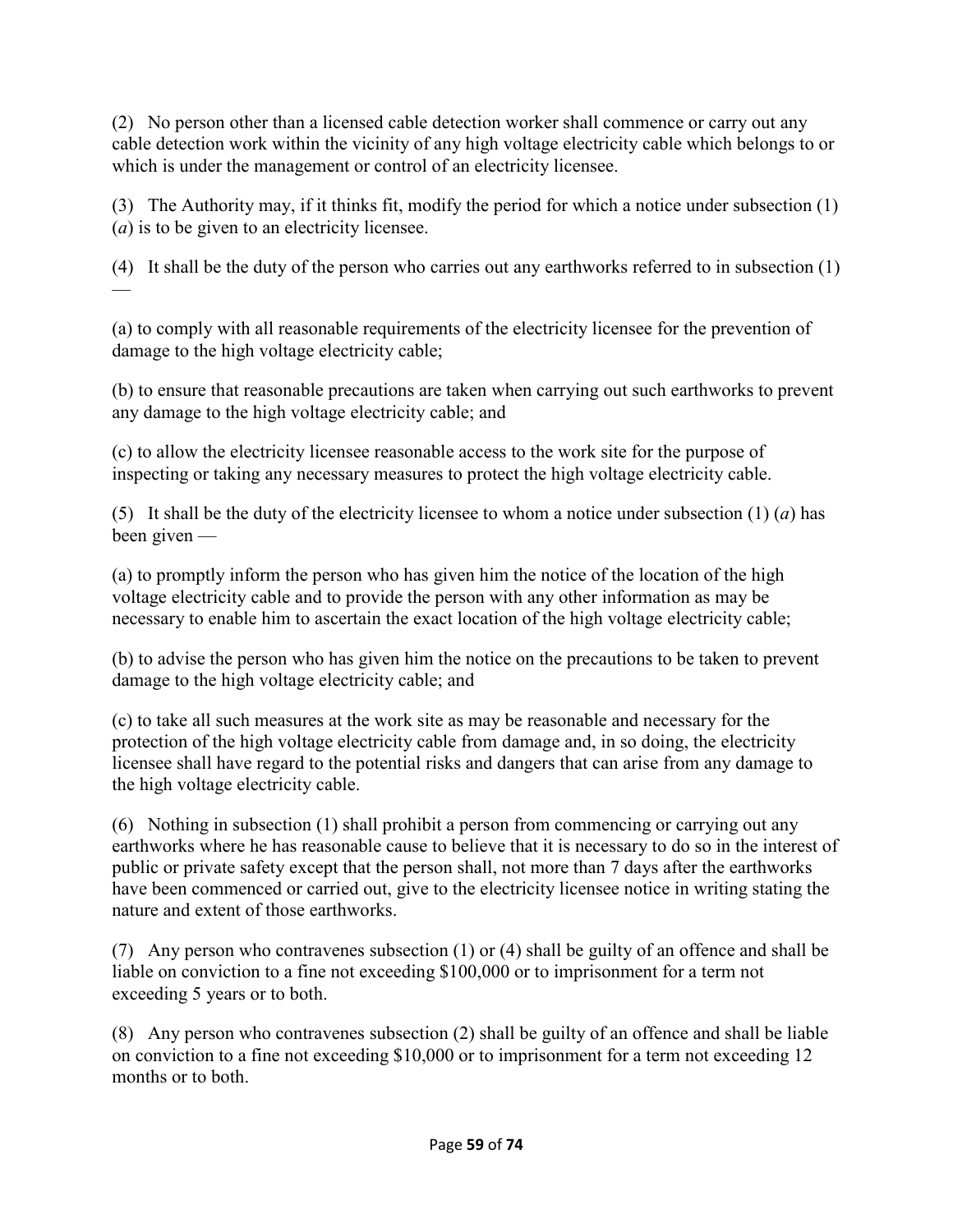(9) Subject to subsection (10), in any proceedings for an offence under subsection (7), it shall be a defence for the person charged to prove —

(a) that he took all reasonable steps to discharge his duty under subsection (1) or (4), as the case may be; or

(b) that he took all reasonable precautions and exercised all due diligence to avoid the commission of the offence.

(10) If in any proceedings for an offence under subsection (7), the defence involves acting on information supplied by an electricity licensee or a licensed cable detection worker, the person charged shall not, without leave of the court, be entitled to rely on that defence unless, within 14 clear days before the hearing, he has served on the prosecutor a notice in writing giving such information as was then in his possession identifying or assisting in the identification of the person who supplied him with the information.

# **Powers of Authority in relation to cable detection work**

**81.**  $-(1)$  The Authority may —

(a) grant a cable detection work licence permitting a person to perform such cable detection work as is specified in the licence and suspend, cancel, alter, extend, renew or replace any such licence;

(b) classify any cable detection work licence in such manner as it may determine;

(c) specify the nature of the cable detection work in respect of which a cable detection work licence is granted and restrict such work to any type or class of cable detection work;

(d) specify the circumstances or manner in which licensed cable detection workers may perform or carry out cable detection work;

(e) impose any terms, conditions or restrictions on any cable detection work licence;

(f) require any electricity licensee to conduct approved courses of training, including refresher courses, and provide for examinations for cable detection workers; and

(g) keep a register of licensed cable detection workers.

(2) No person other than a licensed cable detection worker shall be entitled to recover in any court any charge, fee or remuneration for any cable detection work carried out by the person.

(3) Any cable detection work licence issued under the Public Utilities Act (Cap. 261, 1996 Ed.) in force immediately before the appointed day shall, so far as it is not inconsistent with this Act, continue in force until suspended or revoked and shall be deemed to have been issued under this Act.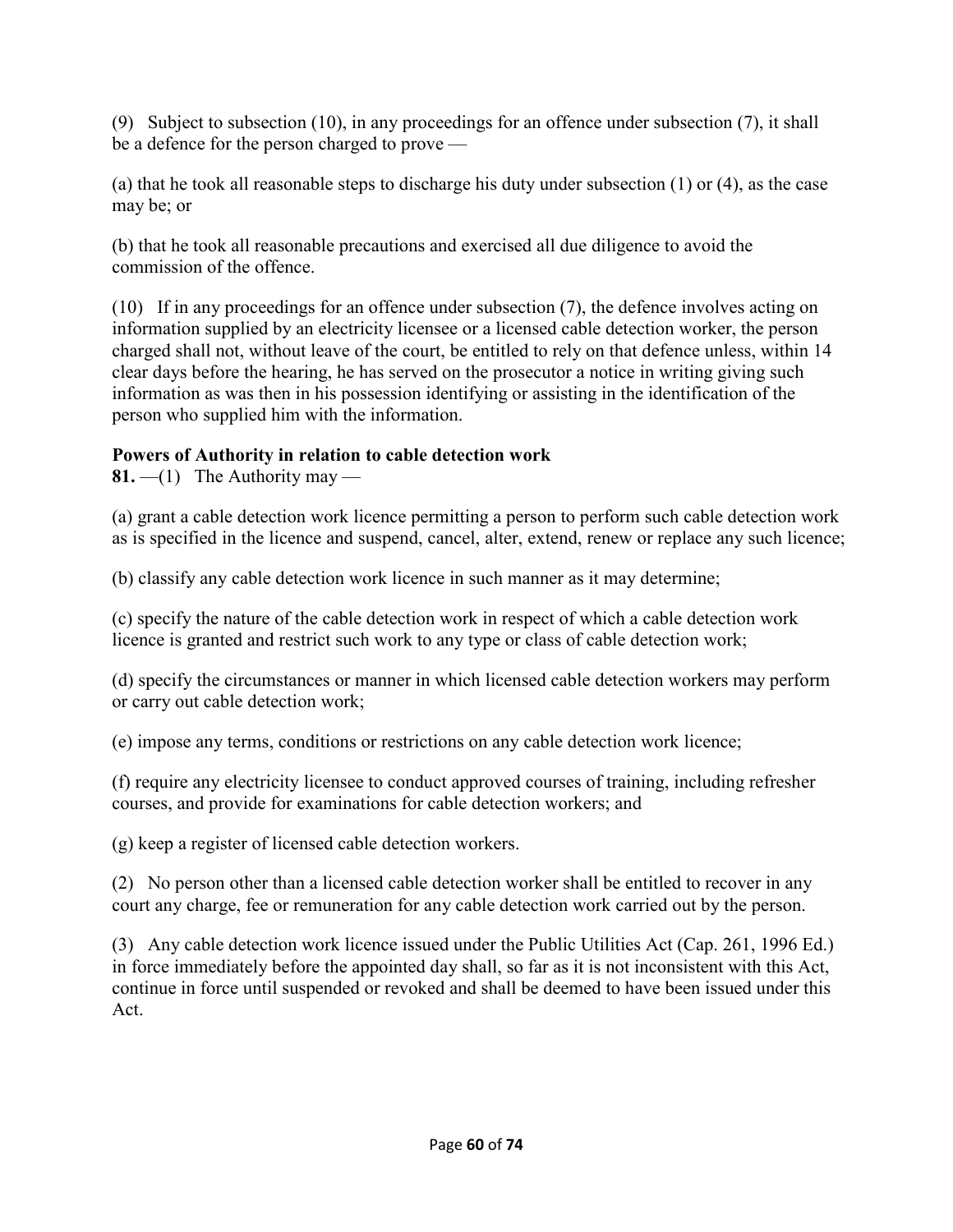#### **Licensing of electrical worker**

**\*82.**  $-(1)$  Subject to subsection (2), no person shall —

(a) carry out or caused to be carried out any electrical work, unless he holds a valid electrical worker licence;

(b) advertise or otherwise holds himself out as an electrical worker, or as a licensed electrical worker, or as a person competent or qualified by any written law to perform or carry out electrical work, unless he holds a valid electrical worker licence; or

(c) engage knowingly any person who is not a licensed electrical worker to carry out any electrical work.

(2) The Authority may —

(a) issue an electrical worker licence permitting a person to carry out such electrical work as is specified in the licence and suspend, cancel, alter, extend, renew or replace any such licence;

(b) classify any electrical worker licence in such manner as it may determine;

(c) specify the nature of the electrical work in respect of which an electrical worker licence is issued and restrict such work to any type or class of electrical work or any type or class of electrical installation;

(d) specify the circumstances or manner in which licensed electrical workers may carry out electrical work; or

(e) attach any exemption to or impose any term, condition or restriction on any electrical worker licence.

(3) Any person who contravenes subsection (1) shall be guilty of an offence.

(4) Notwithstanding any provision in this section, but subject to any other written law, it shall not be unlawful for —

(a) a person to replace any lamp that is connected in his own electrical installation;

(b) a person to replace any fuse in his own electrical installation similar to that of a household;

(c) an officer or employee of the Authority to carry out personally any electrical work in the course of his employment or in the discharge of his duties as such officer or employee;

(d) the Authority to do any act or thing on or in connection with its own electrical installation;

(e) a person, other than an electrical worker, whose trade or occupation normally includes the performance of work on any appliance, plant or machinery driven, or operated by, or incorporating any electrical installation, to carry out that work in the normal course of his trade or occupation or for purposes incidental thereto, so long as he does not carry out work on any part or circuit which is, or may be, connected to a source of electricity supply; and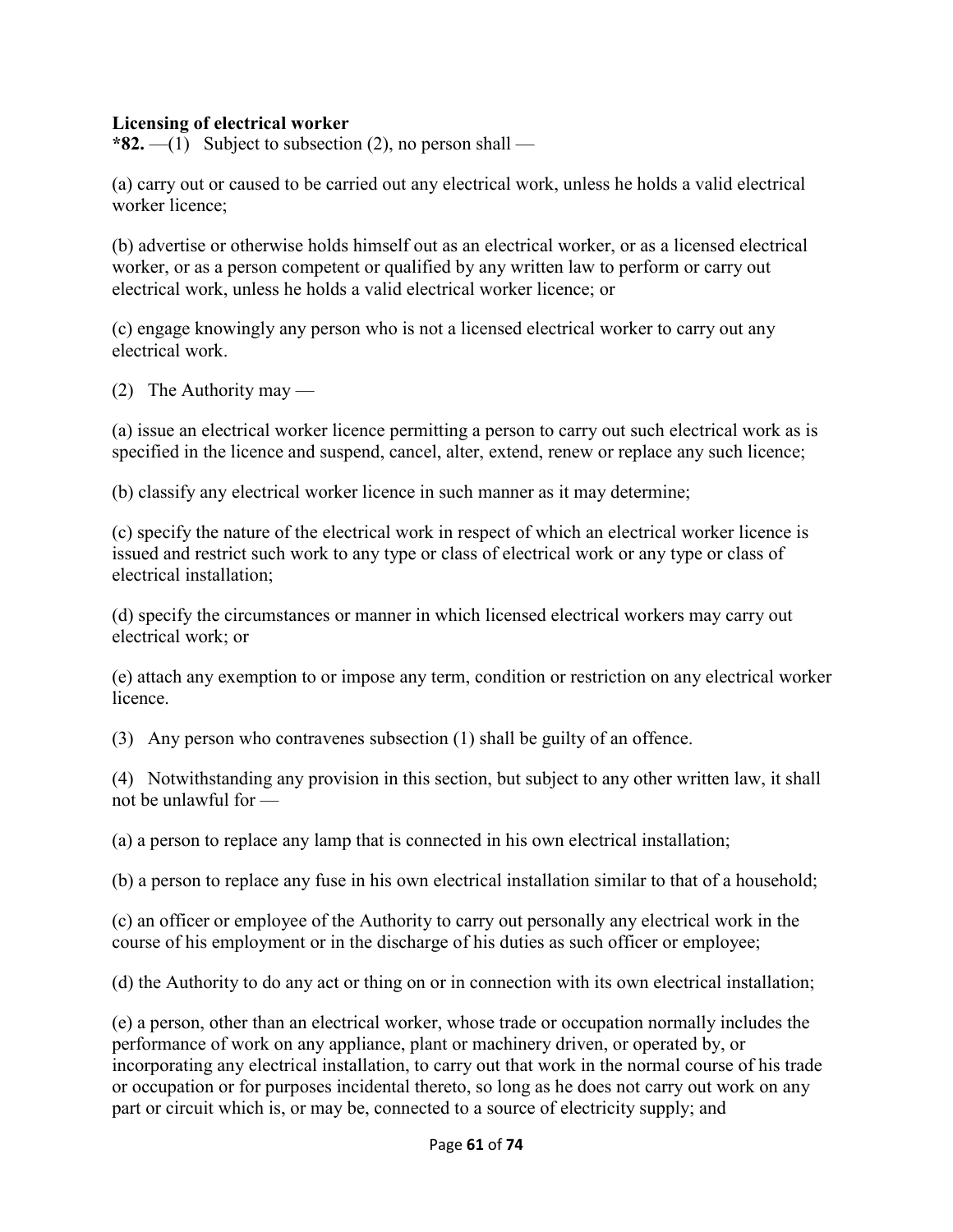(f) a trained person to carry out any work in accordance with the written instructions of the licensed electrical worker in charge of the relevant electrical installation.

(5) In subsection (4) (*f*), a "trained person" means any employee who is —

(a) recognised by his employer and the licensed electrical worker in charge of the relevant electrical installation to have the necessary knowledge and experience to avoid danger; and

(b) capable of carrying out the work specified in the written instructions of the licensed electrical worker.

(6) Any electrical worker licence issued under the Electrical Workers and Contractors Licensing Act (Cap. 89, 1985 Ed.), in force immediately before the appointed day shall, so far as it is not inconsistent with this Act, continue in force until suspended or revoked and shall be deemed to have been issued under this Act.

\* Section 82 shall come into operation on 1st December 2002.

# **PART X**

# **OFFENCES**

# **Offences relating to electrical or supply installations**

**83.** —(1) Any person who supplies electricity to any premises without an electrical or a supply installation licence shall be guilty of an offence and shall be liable on conviction to a fine not exceeding \$50,000 or to imprisonment for a term not exceeding 3 years or to both.

(2) Any person who wilfully tampers with or adjusts any electrical or supply installation or any part thereof so as to cause or to be likely to cause danger to human life or damage to any property shall be guilty of an offence and shall be liable on conviction to imprisonment for a term not exceeding 5 years.

(3) Any person who, by rash or negligent act or omission committed or omitted in respect of any electrical or supply installation or any part thereof under his control, causes hurt to any person or damage to any property shall be guilty of an offence and shall be liable on conviction to a fine not exceeding \$10,000 or to imprisonment for a term not exceeding 3 years or to both.

(4) Any person who contravenes section 67 (1) shall be guilty of an offence and shall be liable on conviction to a fine not exceeding \$10,000 or to imprisonment for a term not exceeding 3 years or to both and, in the case of a continuing offence, to a further fine not exceeding \$250 for every day or part thereof during which the offence continues after conviction.

(5) Any licensee of a supply installation who without express authority from the Authority supplies electricity or lays down any supply line or constructs any electrical works outside the installation area specified in his licence shall be guilty of an offence and shall be liable on conviction to a fine not exceeding \$10,000 or to imprisonment for a term not exceeding 3 years or to both.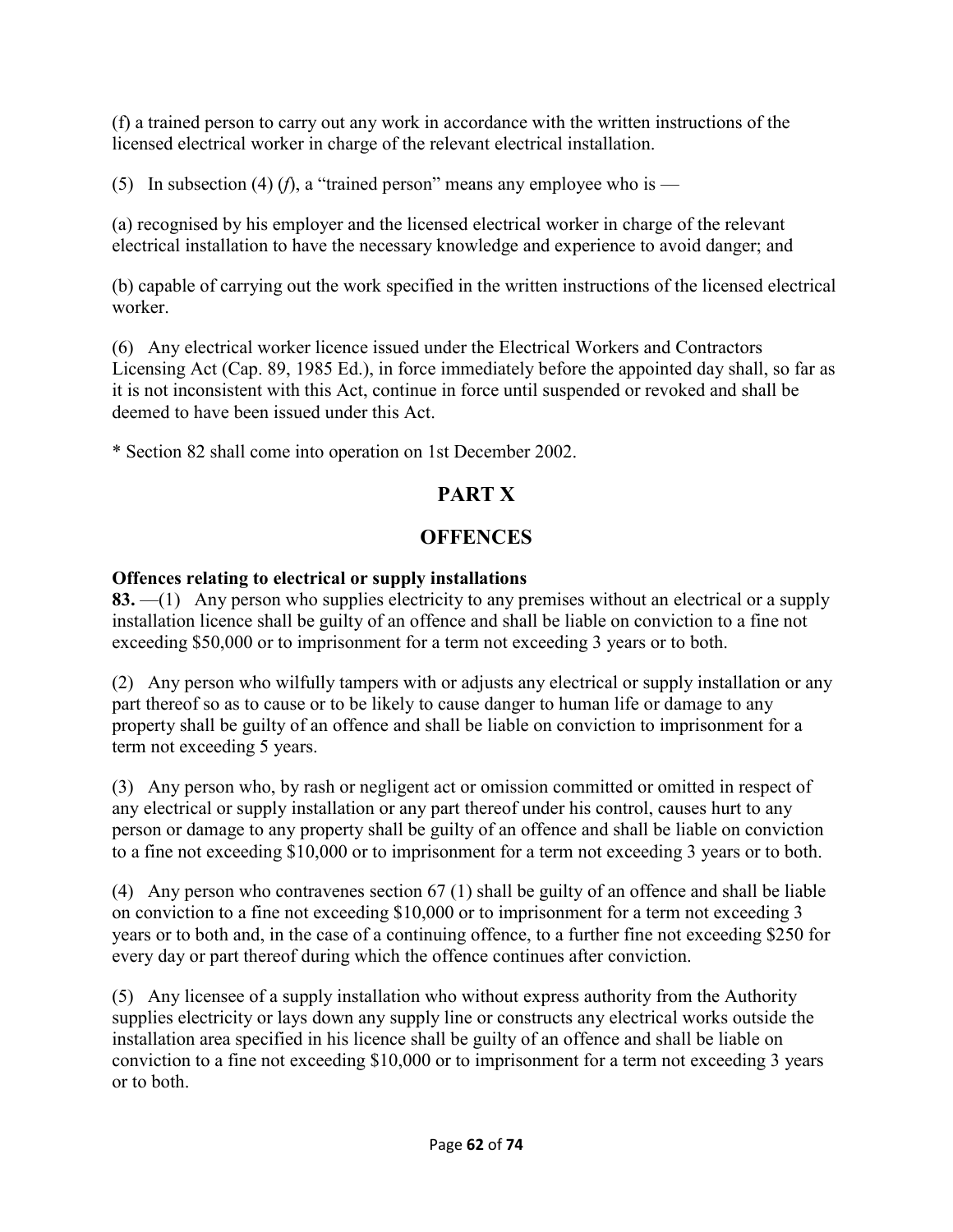(6) Any such unauthorised line or works may be removed by order of the Authority, and the reasonable cost of such removal may be recovered from the licensee.

(7) Any licensee of an electrical or a supply installation who, without lawful excuse, fails to comply with any condition in his licence shall be guilty of an offence.

# **Restoration of supply without consent**

**84.** Any person who, without the consent of an electricity licensee, restores a supply of electricity to any premises where such supply has been discontinued by the electricity licensee in the exercise of its powers under this Act shall be guilty of an offence and shall be liable on conviction to a fine not exceeding \$10,000 or to imprisonment for a term not exceeding 3 years or to both and, in the case of a continuing offence, to a further fine not exceeding \$250 for every day or part thereof during which the offence continues after conviction.

# **Damage to property of electricity licensee**

**85.** —(1) Any person who wilfully removes, destroys or damages any electrical plant or electricity cable in the transmission network belonging to or under the management or control of an electricity licensee or hinders or prevents the electrical plant or electricity cable from being used or operated in the manner in which it is intended to be used or operated shall be guilty of an offence and shall be liable on conviction to a fine not exceeding \$10,000 or to imprisonment for a term not exceeding 3 years or to both.

(2) Notwithstanding subsection (1), any person who, in the course of carrying out any earthworks, damages or suffers to be damaged any high voltage electricity cable in the transmission network belonging to or under the management or control of an electricity licensee shall be guilty of an offence and shall be liable on conviction to a fine not exceeding \$1 million or to imprisonment for a term not exceeding 5 years or to both.

(3) Where an offence under subsection (2) is committed by any person acting as the agent or servant of another person, or being otherwise subject to the supervision or instructions of another person for the purposes of any employment in the course of which the offence was committed, that other person shall, without prejudice to the liability of the first-mentioned person, be liable under that subsection in the same manner and to the same extent as if he had personally committed the offence unless he proves to the satisfaction of the court that the offence was committed without his consent or connivance or that it was not attributable to any neglect on his part.

(4) Any person may apprehend any other person if the other person within his view commits an offence under this section and shall, on such apprehension without unreasonable delay, hand over the person so apprehended to a police officer.

(5) In any proceedings for an offence under subsection (2), it shall be a defence for the person charged to prove that he took all reasonable precautions and exercised all due diligence to avoid the commission of the offence.

(6) If in any proceedings for an offence under subsection (2), the defence involves acting on information supplied by a licensed cable detection worker, the person charged shall not, without leave of the court, be entitled to rely on that defence unless he has, within 14 clear days before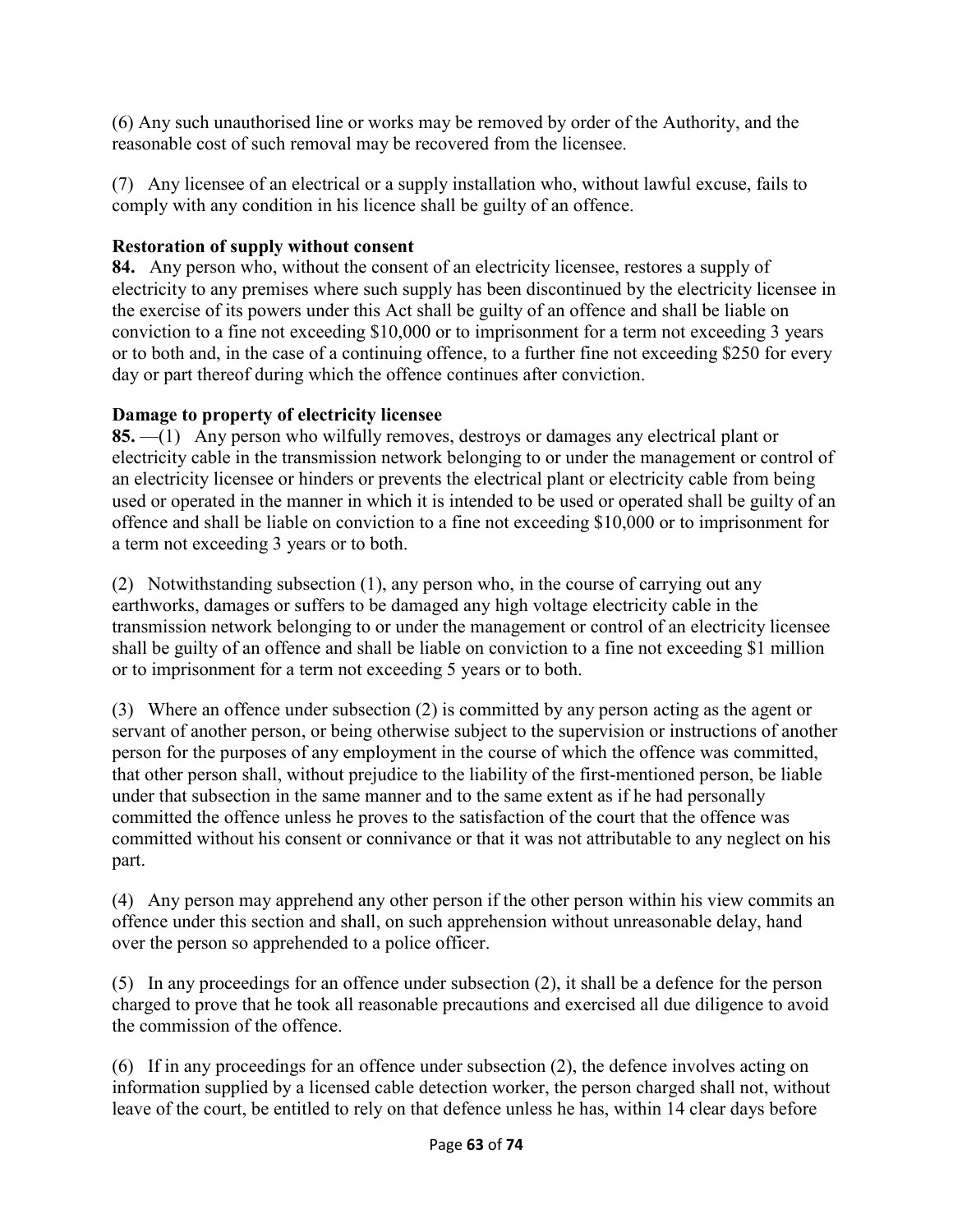the hearing, served on the prosecutor a notice in writing giving such information as was then in his possession identifying or assisting in the identification of the licensed cable detection worker.

## **Falsely pretending to be employee of Authority or electricity licensee**

**86.** Any person who seeks to obtain entry to any premises by falsely pretending to be an employee of the Authority or an electricity licensee shall be guilty of an offence.

## **Unauthorised use of electricity**

**87.**  $-$ (1) Any person who —

(a) dishonestly or fraudulently abstracts, uses or consumes, or dishonestly or fraudulently diverts or causes to be diverted, any electricity supplied by an electricity licensee; or

(b) alters or tampers with any meter supplied by an electricity licensee,

shall be guilty of an offence and shall be liable on conviction to a fine not exceeding \$50,000 or to imprisonment for a term not exceeding 3 years or to both and, in the case of a continuing offence, to a further fine not exceeding \$250 for every day or part thereof during which the offence continues after conviction.

(2) Where any person is prosecuted for an offence under subsection  $(1)$   $(b)$  —

(a) the possession by him of any device for altering the index of any meter or for preventing any meter from duly registering the quantity of electricity supplied by an electricity licensee;

(b) the existence of any hole on the meter cover of any meter supplied by an electricity licensee;

(c) the existence of any damage to, removal of or change to the chemical composition of any paint or other chemical compound applied by an electricity licensee over any screw, or other component or mechanism of any meter; or

(d) the existence of any damage to the seal which is fastened to the outer cover of any meter to ensure that the cover is not removed, opened, dislodged or otherwise tampered with,

when the meter is in the custody or under the control of the person, shall be prima facie evidence that the person has altered or tampered with the meter.

# **Obstructing licensee in performance of duties**

**88.** Any person who at any time molests, or without cause, hinders or obstructs, any employee, agent or contractor of an electricity licensee in the performance of his duties or anything which he is respectively authorised, empowered or required to do under this Act shall be guilty of an offence.

## **Making of false statements**

**\*89.** —(1) Any person who, when giving information to the Authority or making any application under or for the purposes of any provision of this Act, makes any statement which he knows to be false in a material particular, or who recklessly makes any statement which is false in a material particular, shall be guilty of an offence.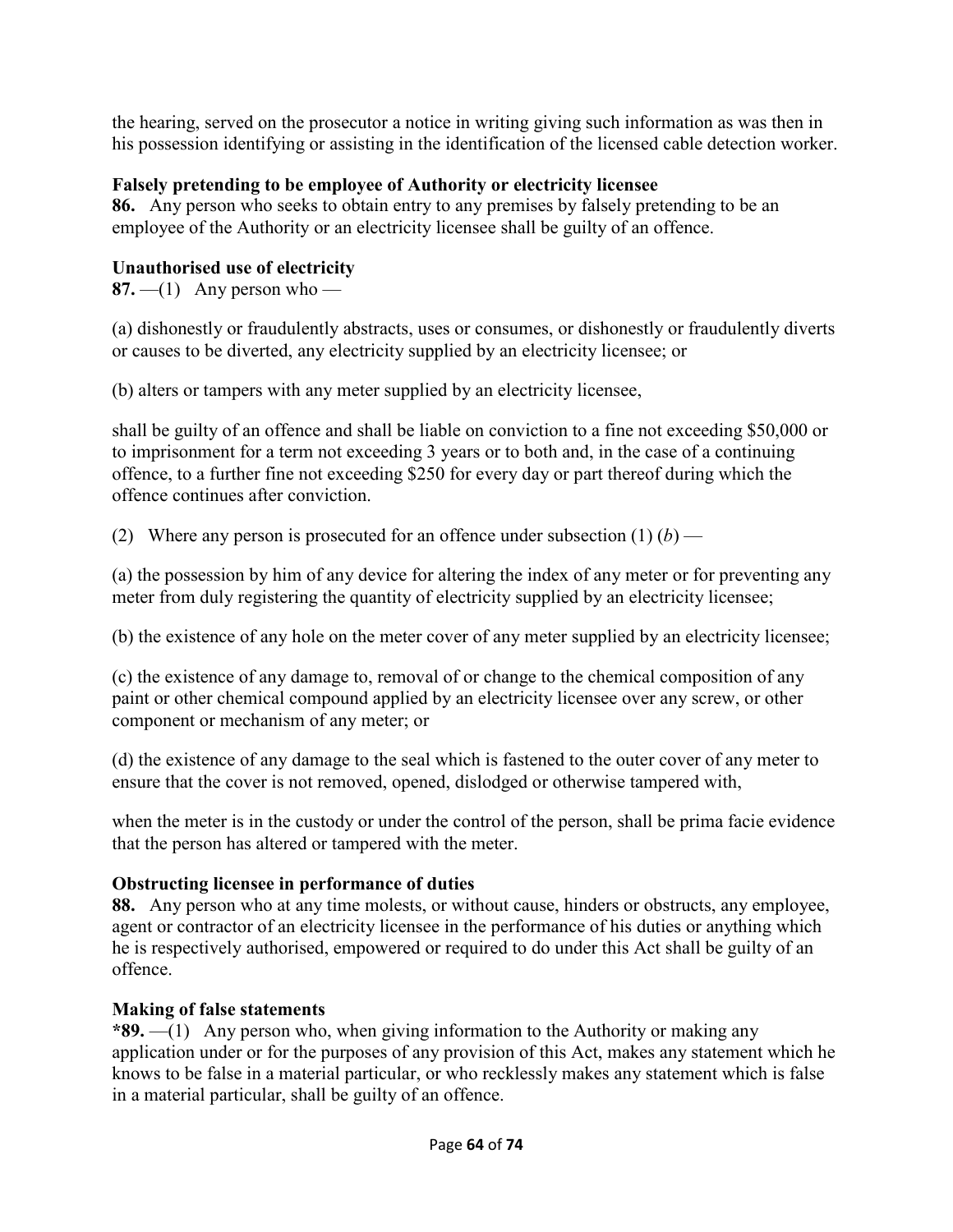(2) Any person who —

(a) wilfully or fraudulently procures or attempts to procure for himself or for any other person any licence under this Act by making or producing or causing to be made or produced any false or fraudulent representation or declaration either verbally or in writing; or

(b) knowingly aids or assists therein,

shall be guilty of an offence.

\* Section 89 shall come into operation on 1st December 2002.

#### **Jurisdiction of court**

**\*90.** Notwithstanding any provision to the contrary in the Criminal Procedure Code (Cap. 68), a District Court and a Magistrate's Court shall have jurisdiction to try any offence under this Act and shall have power to impose the full penalty or punishment in respect of any offence under this Act.

\* Section 90 shall come into operation on 1st December 2002.

#### **Offences by body corporate**

**\*91.** Where an offence under this Act has been committed by a company, firm, society or other body of persons, any person who, at the time of the commission of the offence, was a director, manager, secretary or other similar officer or a partner of the company, firm, society or other body of persons or was purporting to act in any such capacity, shall be guilty of that offence and shall be liable to be proceeded against and punished accordingly unless he proves that —

(a) the offence was committed without his consent or connivance; and

(b) he had exercised all such due diligence to prevent the commission of the offence as he ought to have exercised, having regard to the nature of his functions in that capacity and to all the circumstances.

\* Section 91 shall come into operation on 1st December 2002.

#### **General penalties**

**\*92.** Any person guilty of an offence under this Act for which no penalty is expressly provided shall be liable on conviction to a fine not exceeding \$10,000 or to imprisonment for a term not exceeding 12 months or to both and, in the case of a continuing offence, to a further fine not exceeding \$250 for every day or part thereof during which the offence continues after conviction.

\* Section 92 shall come into operation on 1st December 2002.

#### **Composition of offences**

**\*93.** —(1) The Authority may, in its discretion, compound any offence under this Act which is prescribed as a compoundable offence by collecting from a person reasonably suspected of having committed the offence a sum not exceeding \$3,000.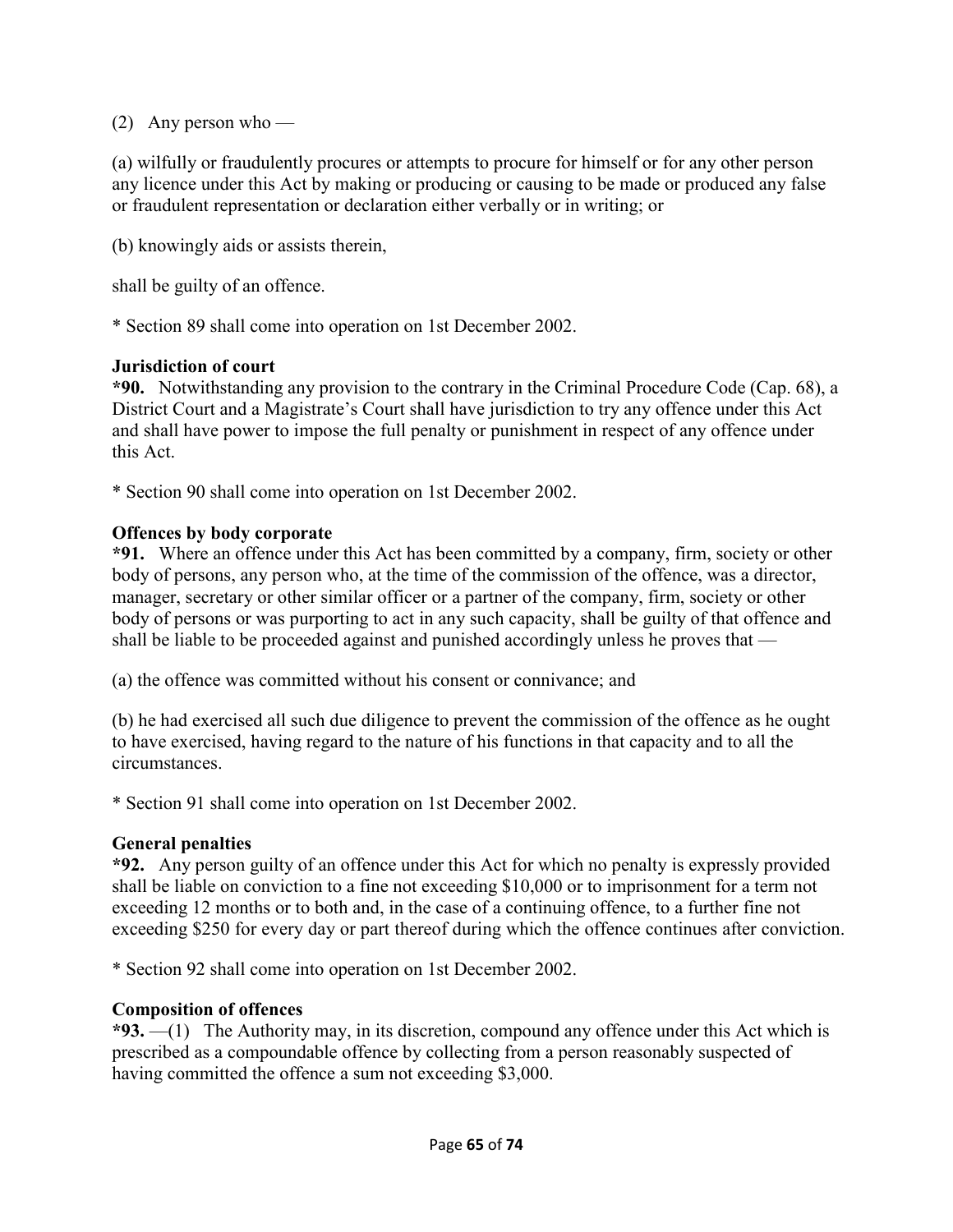(2) The Authority may, with the approval of the Minister, make regulations to prescribe the offences which may be compounded.

(3) All sums collected under this section shall be paid to the Authority.

\* Section 93 shall come into operation on 1st December 2002.

# **PART XI**

# **MISCELLANEOUS**

#### **Serious accidents to be reported and investigated**

**94.** —(1) When any accident causing or resulting in loss of life or hurt to any person or serious damage to property has occurred in connection with any electrical or supply installation, or any other installation, the owner of the premises concerned and the person granted a licence under Part IX for the installation shall —

(a) report the accident to the Authority by the quickest means available; and

(b) subsequently with the least possible delay, report in writing to the Authority the facts of the matter so far as the facts are known.

(2) Any authorised officer shall as soon as practicable after receipt of the first report —

(a) visit the place where the accident occurred;

(b) make a preliminary investigation of the circumstances;

(c) record in writing his findings upon such investigation;

(d) forward his report to the Authority; and

(e) if there has been any loss of life or there is reason to believe that any person has been seriously injured, send a copy of his findings to the Public Prosecutor.

(3) In the event of loss of life or grievous hurt to any person due to any accident arising from the use or operation of or caused by any electrical or supply installation or other installation, no alteration or addition shall, without the approval of the Authority, be made to any part of the installation which may have contributed towards the cause of the accident or to the site of the accident until investigations have been completed.

(4) Nothing in subsection (3) shall operate to interfere with rescue work or other work necessary for the general safety of life or property.

(5) If upon a preliminary investigation under subsection  $(2)$  (*b*) —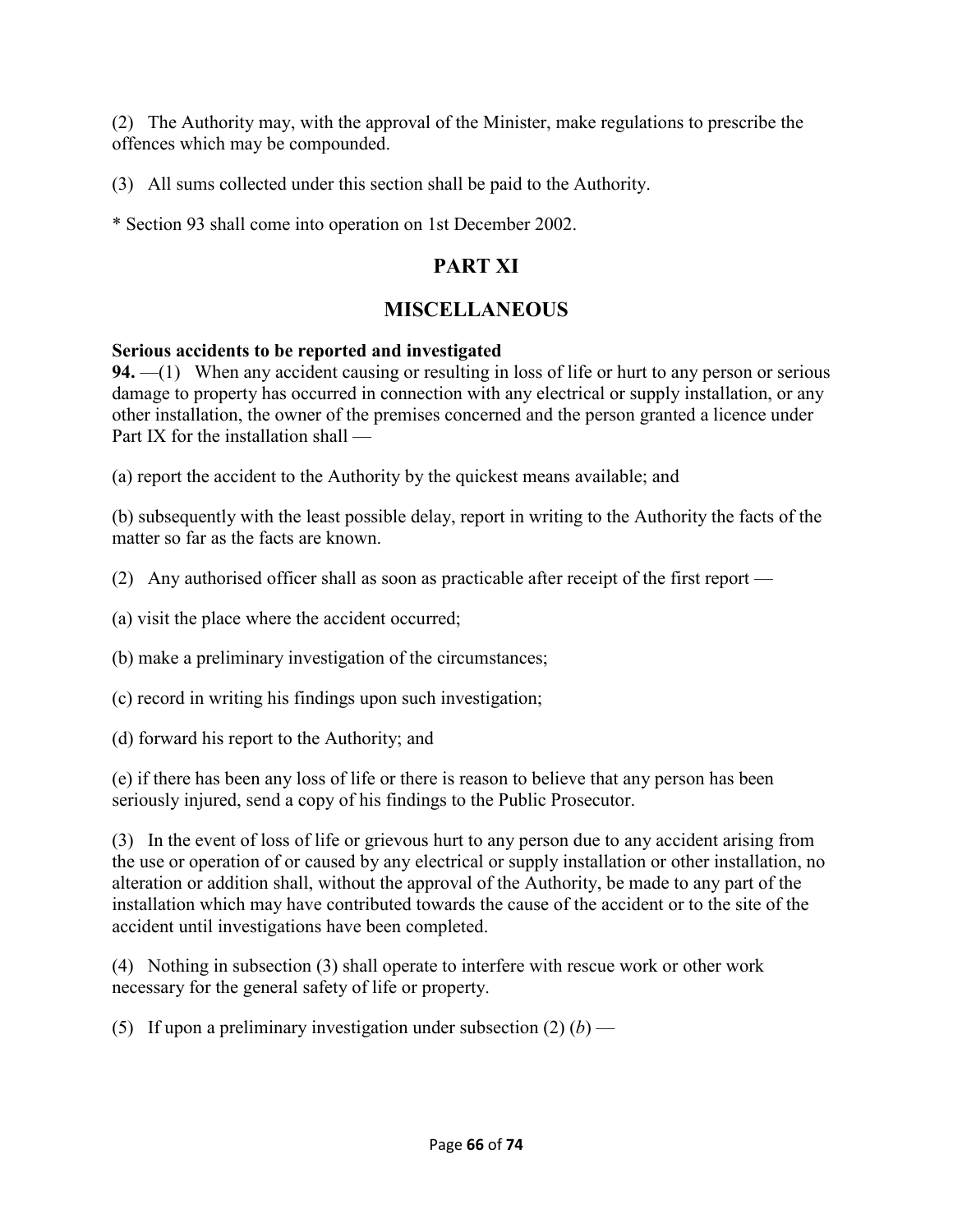(a) it appears to the Authority that there is reason to believe that the accident was due to any failure to comply with the provisions of this Act or due to neglect to obey any lawful order given by the Authority; or

(b) the authorised officer investigating the accident is satisfied that the accident might have been prevented if proper precautions had been taken and observed in the operation or working of the electrical or supply installation or other installation,

the Authority shall hold an inquiry into the nature and cause of the accident with the assistance, if considered necessary by the Authority, of one or more persons of electrical or other special skill or experience to be nominated by the Authority as assessors.

(6) At the conclusion of the inquiry held under subsection (5), a copy of the findings taken at the inquiry together with the opinion of the Authority shall be forwarded to the Public Prosecutor.

(7) Any person who, without lawful excuse, contravenes subsection (1) or (3) shall be guilty of an offence.

## **Power to administer oaths, etc.**

**95.** For the purpose of holding any inquiry under this Act, any authorised officer shall have power to administer oaths and affirmations and shall be vested with the powers of a Magistrate for compelling the attendance of witnesses, maintaining order and otherwise conducting the inquiry, and any person summoned to attend any such inquiry shall be legally bound so to attend.

#### **Powers of arrest**

**96.** —(1) Any police officer or any person authorised in writing by the Chief Executive of the Authority generally or in any particular case may arrest any person committing within his view or who he has reason to believe has committed any offence punishable under this Act if —

(a) the name and address of the person are unknown to him;

(b) the person declines to give his name and address; or

(c) there is reason to doubt the accuracy of the name and address given.

(2) A person arrested under this section may be detained until his name and address are correctly ascertained.

(3) A person arrested under this section shall not be detained longer than is necessary for bringing him before a court unless the order of a court for his continued detention is obtained.

## **General exemption**

**97.** The Authority may, with the approval of the Minister, either permanently or for such period as it thinks fit, exempt any person or persons or any class of persons or premises from all or any provision of this Act other than Parts III and VI.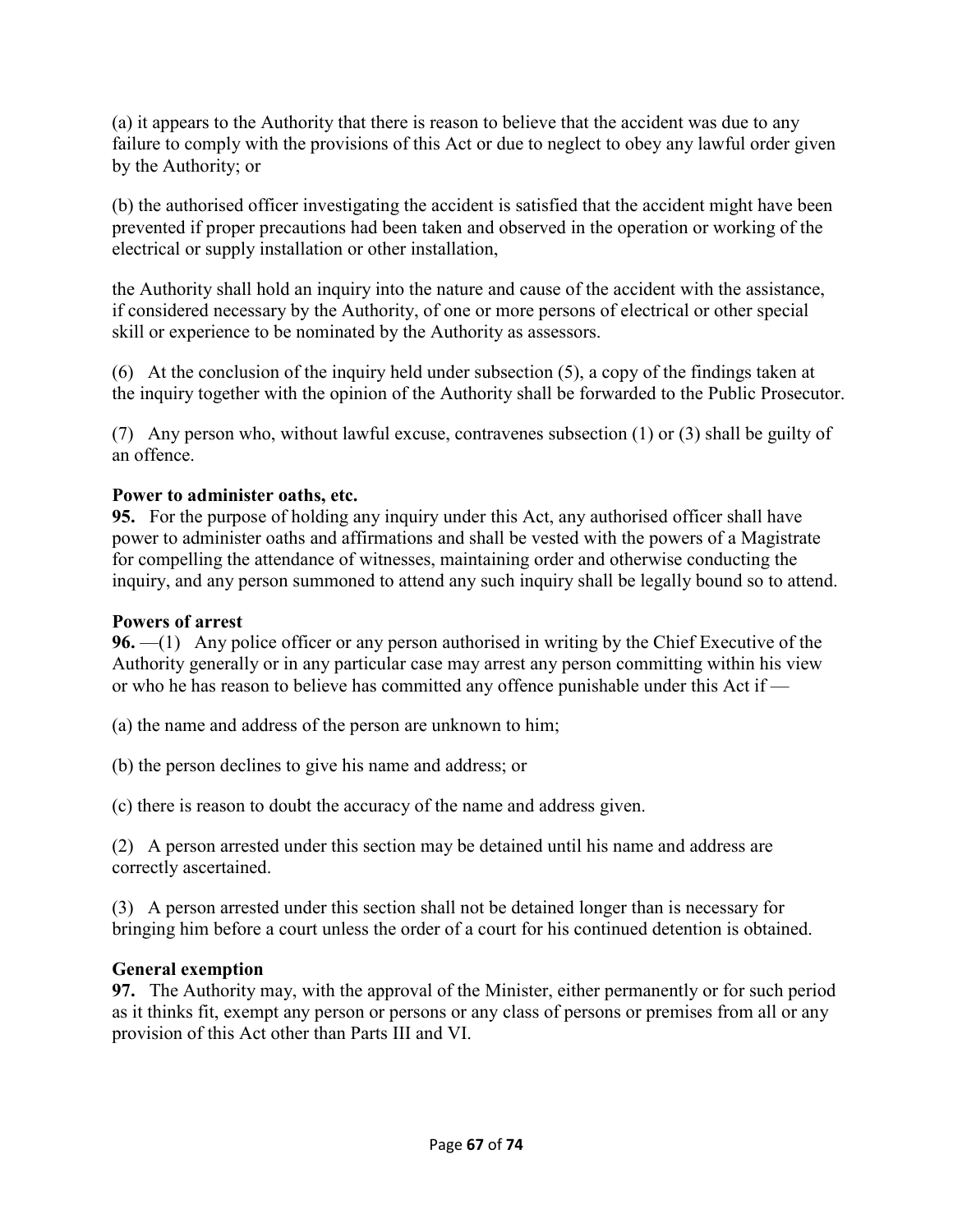#### **Appeal to Minister**

**98.** —(1) A person aggrieved by —

(a) any decision of the Authority in the exercise of any discretion vested in it by or under this Act, except for section 26 (1) or 31 (1A), (9) or (12);

(b) anything contained in any code of practice or standard of performance issued or approved by the Authority under section 16;

(c) any direction issued by the Authority under this Act; or

(d) any notice issued by the Authority under section 5 (2) (*b*),

may, except where provision has been made under this Act for an appeal to be made to an Appeal Panel, appeal to the Minister, together with adequate details of the grounds for the appeal.

(1A) Unless otherwise provided in this Act, an appeal under subsection (1) shall be lodged within 14 days of the receipt of the decision or direction of, or the issue or approval of the code of practice or standard of performance by, the Authority.

(1B) Any person who has lodged an appeal under subsection (1) shall provide such information as may be required by the Minister in such manner and within such period as may be specified by the Minister.

(1C) Unless —

(a) otherwise provided in this Act; or

(b) the appeal is against the imposition or the amount of a financial penalty,

an appeal under subsection (1) shall not suspend the effect of the decision, direction, code of practice or standard of performance to which the appeal relates.

(2) Where the Minister considers that an appeal lodged under subsection (1) involves issues of such nature or complexity that it ought to be considered and determined by persons with particular technical or other specialised knowledge, he may, subject to section 65 (1), establish by direction an Appeal Panel comprising one or more of such persons to consider and determine the appeal.

(3) The Minister may determine an appeal under this section by confirming, varying or reversing any decision or direction of the Authority or by amending any code of practice or standard of performance issued or approved by the Authority.

(4) The decision of the Minister shall be final.

#### **Service of documents**

**99.** —(1) Any notice, order or document required or authorised by this Act to be given or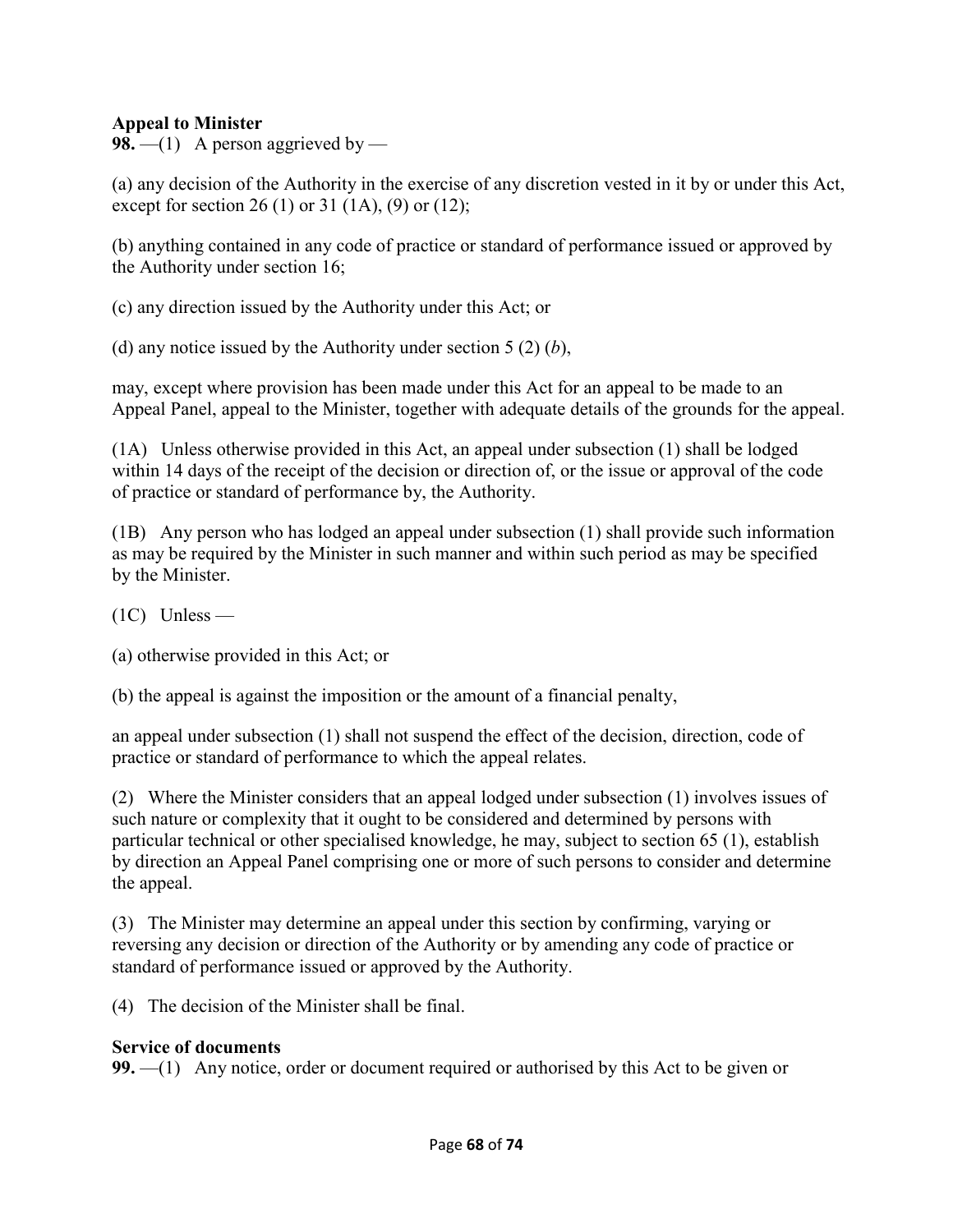served on any person, and any summons issued by a court in connection with any offence under this Act may be served on the person —

(a) by delivering it to him or to some adult member or employee of his family at his last known place of residence;

(b) by leaving it at his usual or last known place of residence or business in an envelope addressed to him;

(c) by affixing it to some conspicuous part of his last known place of residence;

(d) by sending it by registered post addressed to him at his usual or last known place of residence or business; or

(e) where the person to be served is a body corporate —

(i) by delivering it to the secretary or other like officer of the body corporate at its registered or principal office; or

(ii) by sending it by registered post addressed to the body corporate at its registered or principal office.

(2) Any notice, order, document or summons sent by registered post to any person in accordance with subsection (1) shall be deemed to be duly served on the person at the time when the notice, order, document or summons would, in the ordinary course of post, be delivered and in proving service of the notice, order, document or summons, it shall be sufficient to prove that the envelope containing the same was properly addressed, stamped and posted by registered post.

## **Recovery of fees and penalties**

**100.** Any fee or financial penalty to be paid to the Authority under this Act may be recovered by it in any court of competent jurisdiction as if it were a simple contract debt.

# **Keeping of register**

**101.** —(1) The Authority shall, at such location and in such form as it may determine, maintain a register for the purposes of this Act.

(2) Subject to any direction under subsection (3), the Authority shall cause to be entered in the register —

(a) the provisions of every licence or exemption granted to any person under Part III and the details of every licence or exemption revoked;

(b) the details of any modification to the conditions of an electricity licence; and

(c) any other matters as the Authority thinks fit.

(3) If it appears to the Minister that the entry of any provision or detail in the register would be against the public interest, he may direct the Authority not to make the entry in the register.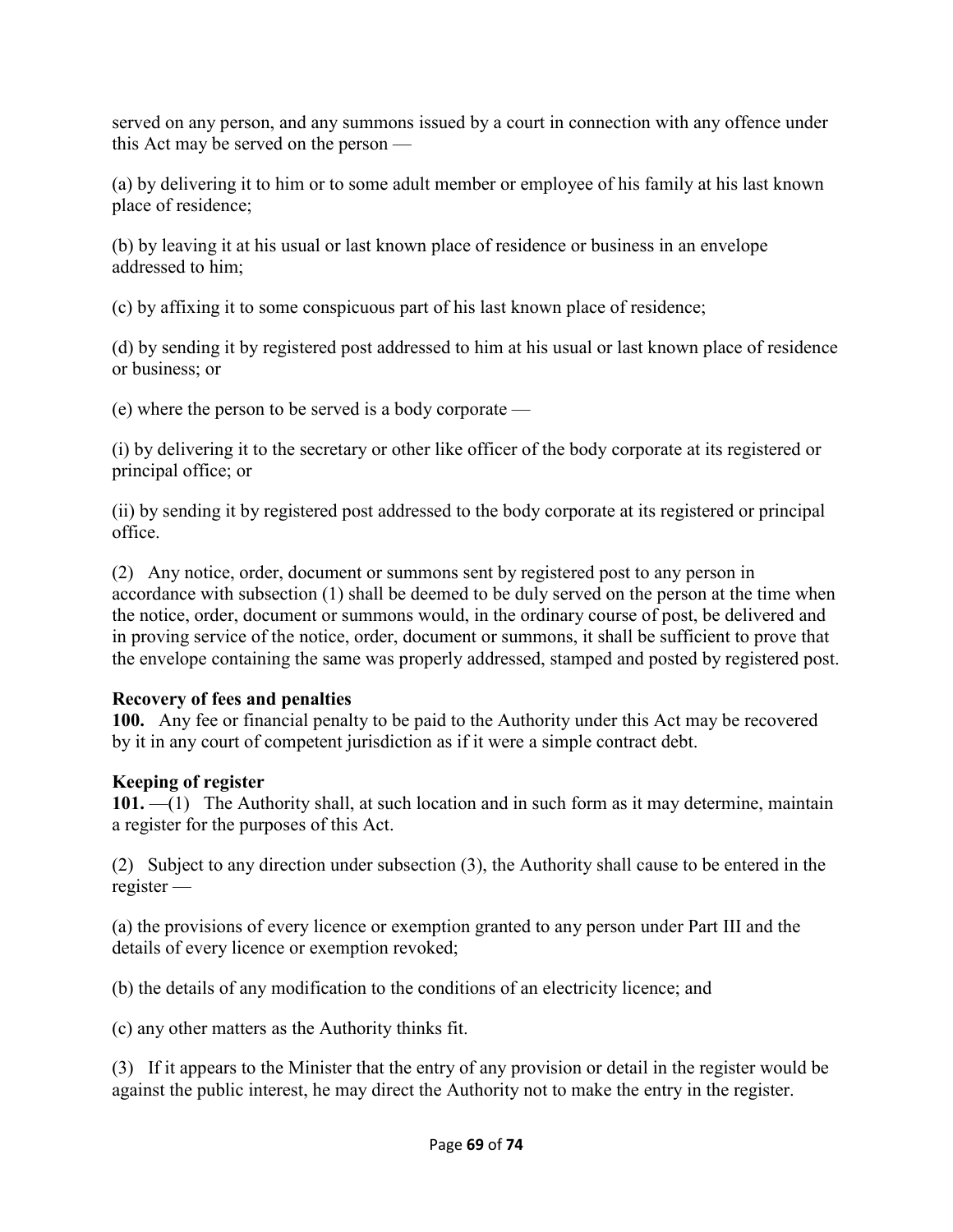(4) The register shall be available for inspection by the public during such hours and subject to the payment of such fee as may be specified by the Authority.

## **Effect of direction**

**102.** —(1) The obligation to comply with any direction made by the Authority is a duty owed to any person who may be affected by a contravention of it.

(2) Where a duty is owed by virtue of subsection (1) to any person, any breach of the duty which causes that person to sustain loss or damage shall be actionable at the suit or instance of that person.

(3) In any proceedings brought against any person under subsection (2), it shall be a defence for him to prove that he took all reasonable steps and exercised all due diligence to avoid contravening the relevant direction.

(4) Without prejudice to any right which any person may have under subsection (2) to bring civil proceedings in respect of any contravention of any relevant direction, compliance with any such direction shall be enforceable by civil proceedings by the Authority for an injunction or for any other appropriate relief.

# **Regulations**

**\*103.** —(1) The Authority may, with the approval of the Minister, make regulations for or in respect of every purpose which is considered by the Authority necessary or convenient to be prescribed for carrying out the provisions of this Act.

(2) Without prejudice to the generality of subsection (1), the Authority may, with the approval of the Minister, make regulations for or in respect of all or any of the following matters:

(a) the prescribing of purposes for which the supply of electricity may be used;

(b) the prevention and suppression of pollution, contamination, waste, misuse or use of electricity;

(c) the prevention of misuse of, or damage to, apparatus and works belonging to a licensee in connection with the generation, transmission or supply of electricity;

(d) the regulation and use of electricity meters and the prohibition of interference with, or damage to such meters or seals affixed thereto;

(e) the prohibition of interference with, or damage to, electric appliances supplied by a licensee and plates or marks thereon;

(f) the regulation of the installation of electrical installations and alterations thereto and the submission of plans and specifications in respect thereof;

(g) the prescribing of materials of which conduits, pipes, cables and other apparatus and fittings for use in connection with the supply of electricity shall be made, and of the size, shape, fitting,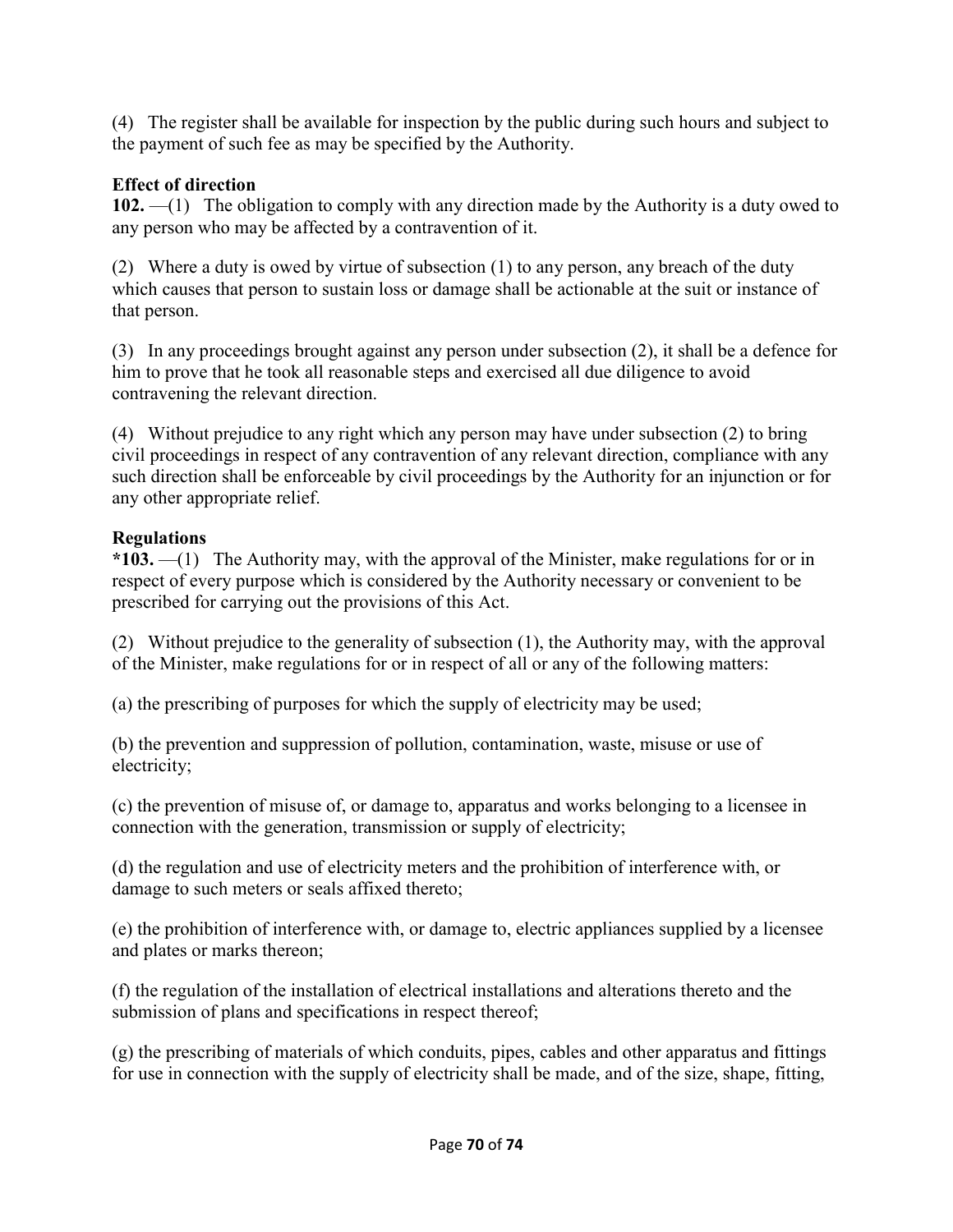arrangement, connection, workmanship, examination, testing, position and method of cleaning them;

(h) the prescribing of the types of electric appliances to be used and the prohibition of the use of certain types thereof;

(i) the regulation of the installation of electric appliances and the removal or transfer thereof;

(j) the prescribing of the methods of charging consumers for electricity in the event of any meter becoming out of order;

(k) the prescribing of terms and conditions applicable to a contract between the market support services licensee and consumer;

(l) in relation to cable detection work licences —

(i) the class or classes of the licences, the form and duration of such licences, the terms and conditions upon and the circumstances in which such licences may be granted, held, suspended, cancelled, altered, extended, renewed or replaced and the fees payable in respect thereof;

(ii) the qualifications and other requirements to be satisfied by applicants for such licences, the examination or testing of such applicants, the fees payable in respect of such examination or testing and the circumstances in and conditions on which such applicants may be exempted from such examination or testing; and

(iii) the duties and responsibilities of licensed cable detection workers;

(m) in relation to electrical or supply installations —

(i) the intervals, times and manner at or in which any electrical or supply installation shall be inspected, the notice (if any) to be given in relation to inspections and the preparations to be made by the licensees of such installations and the management for such inspections;

(ii) the control of standards for electrical machinery, electric lines, wiring, fittings, accessories, appliances, consuming devices, control and protective gears associated with the generation, transmission, distribution and application of energy and the manner in which such machines, lines, wiring, fittings and apparatus shall be erected, fixed, protected, inspected, tested and maintained;

(iii) the approval and control of electrical apparatuses, appliances, equipment and materials with the object of securing their safety in service and the prohibition of the use, sale or hire of all electrical apparatuses, appliances, equipment and materials which are in the opinion of the Authority unsafe;

(iv) the fees to be paid for electrical or supply installation licences and any other fees which are required to be prescribed;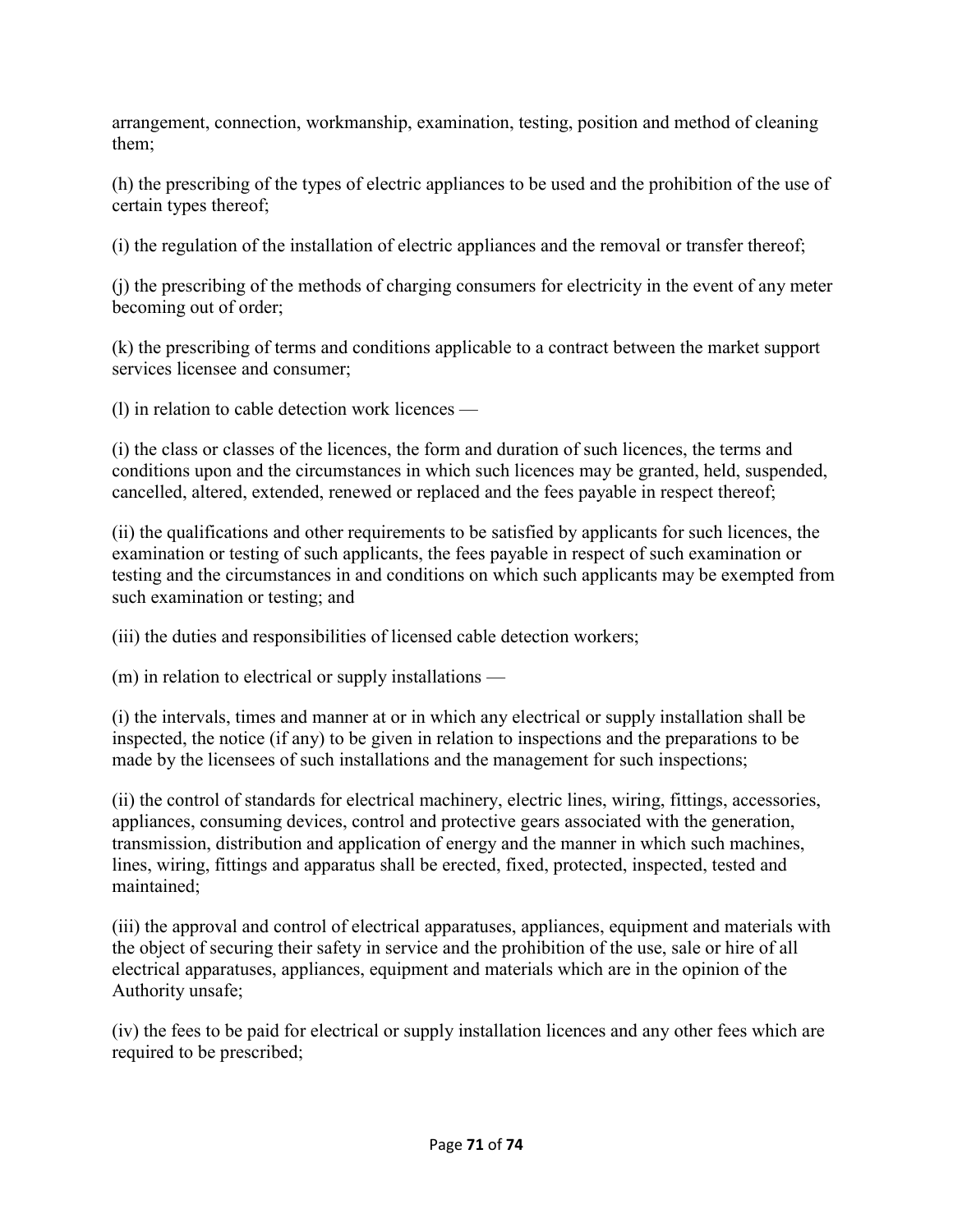(v) the forms and contents of, and the conditions to be prescribed in electrical or supply installation licences and the conditions for suspension, extension and revocation of such licences and the manner in which applications for such licences shall be made;

(vi) the manner of holding inquiries under section 94 (5); and

(vii) the means to be adopted, whether by prohibition or otherwise, to prevent or abate any nuisance or pollution likely to arise or arising from the working of any electrical or supply installation or apparatus;

(n) in relation to electrical worker licences —

(i) the class or classes of the licences, the form and duration of such licences, the terms and conditions upon and the circumstances in which such licences may be granted, held, suspended, cancelled, altered, extended, renewed or replaced and the fees payable in respect thereof;

(ii) the qualifications and other requirements to be satisfied by applicants for such licences, the examination or testing of such applicants, the fees payable in respect of such examination or testing and the circumstances in and conditions on which such applicants may be exempted from such examination or testing; and

(iii) the register to be kept of all electrical worker licences issued under this Act, the particulars to be entered in the register and the publication of the names of licensees;

(o) the protection of the public from dangers arising from the generation, transmission or supply of electricity, from the use of electricity supplied from the installation, maintenance or use of any electric line or electrical plant; and the elimination or reduction of risks of personal injury, or damage to property or interference with its use arising therefrom;

(p) the prohibition of the supply or transmission of electricity except by means of a system approved by the Authority;

(q) the prescribing of the form of notice to be given to the Authority of accidents and of failures of the supply or transmission of electricity; and

(r) the prescribing of fees and charges and their method of payment for the purposes of this Act.

(3) The Authority may in making any regulations provide that any person who contravenes the regulations shall be guilty of an offence and shall be liable on conviction to a fine not exceeding \$10,000 or to imprisonment for a term not exceeding 12 months or to both and, in the case of a continuing offence, to a further fine not exceeding \$250 for every day or part thereof during which the offence continues after conviction.

(4) All such regulations shall be presented to Parliament as soon as possible after publication in the *Gazette*.

\* Section 103 shall come into operation on 1st December 2002.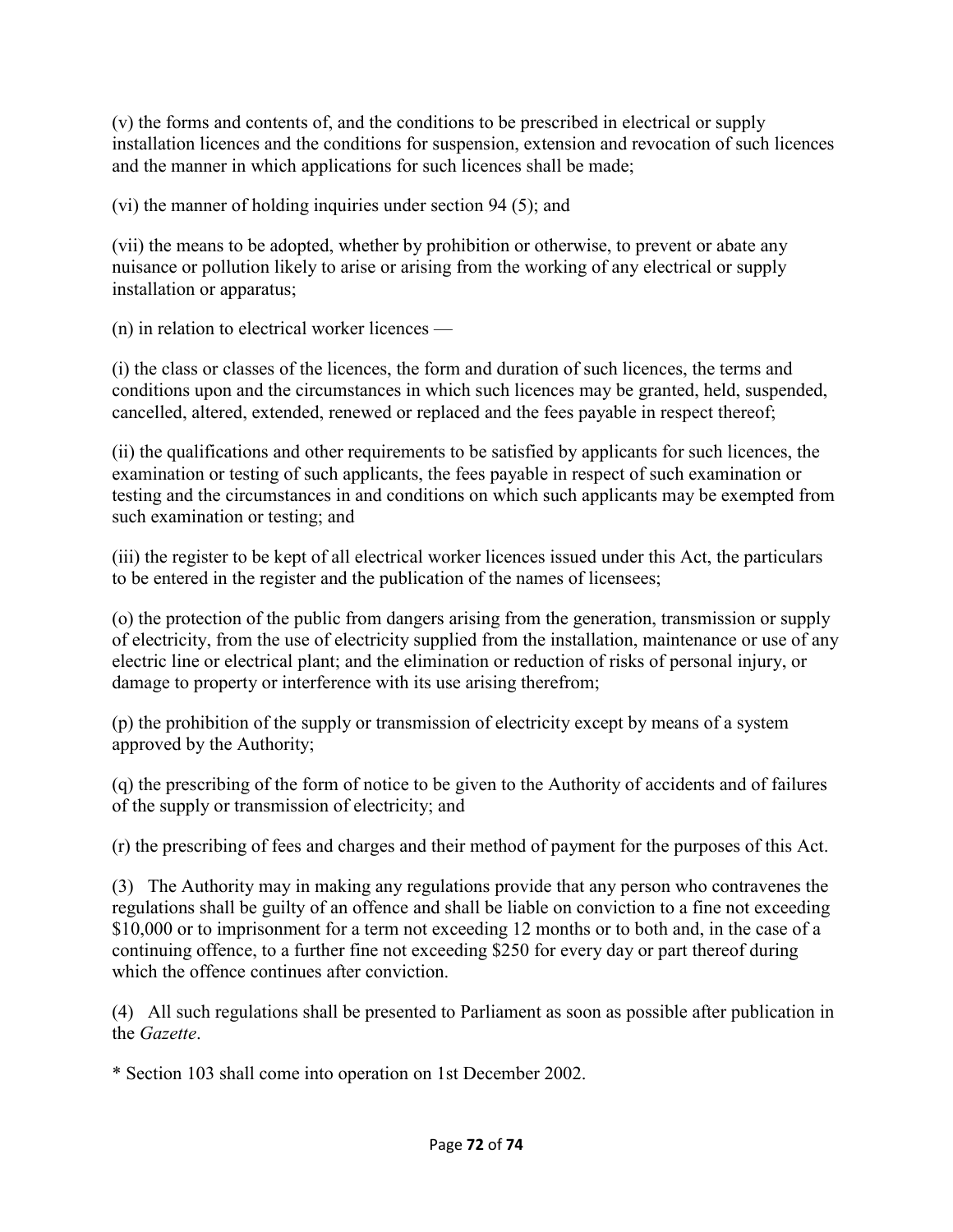# **Repeal**

**\*104.** —(1) The Electrical Workers and Contractors Licensing Act (Cap. 89) is repealed.

(2) All acts done by the Public Utilities Board under the repealed Act before the appointed day shall continue to remain valid and applicable as though done by the Authority under this Act, until such time as invalidated, revoked, cancelled or otherwise determined by the Authority.

(3) Any subsidiary legislation made under the repealed Act and in force immediately before the appointed day shall, so far as it is not inconsistent with the provisions of this Act, continue in force as if made under this Act until it is revoked or repealed by subsidiary legislation made under this Act.

\* Section 104 shall come into operation on 1st December 2002.

# **Consequential amendments to other written law**

**105.** —(1) Paragraph 7 of Part I of the First Schedule to the Criminal Law (Temporary Provisions) Act (Cap. 67) is deleted and the following paragraph substituted therefor:

**7.** Electricity service and undertakings, including meter reading and billing, provided by any electricity licensee licensed under the Electricity Act (Cap. 89A).

(2) In any written law, a reference to "public electricity licensee" shall be construed as a reference to an "electricity licensee" under this Act.

(3) The Electrical Workers and Contractors Licensing Act (Cap. 89, 1985 Ed.) and any subsidiary legislation made thereunder shall be administered by the Energy Market Authority of Singapore, and any references to the Board in that Act and its subsidiary legislation shall be read as references to that Authority.